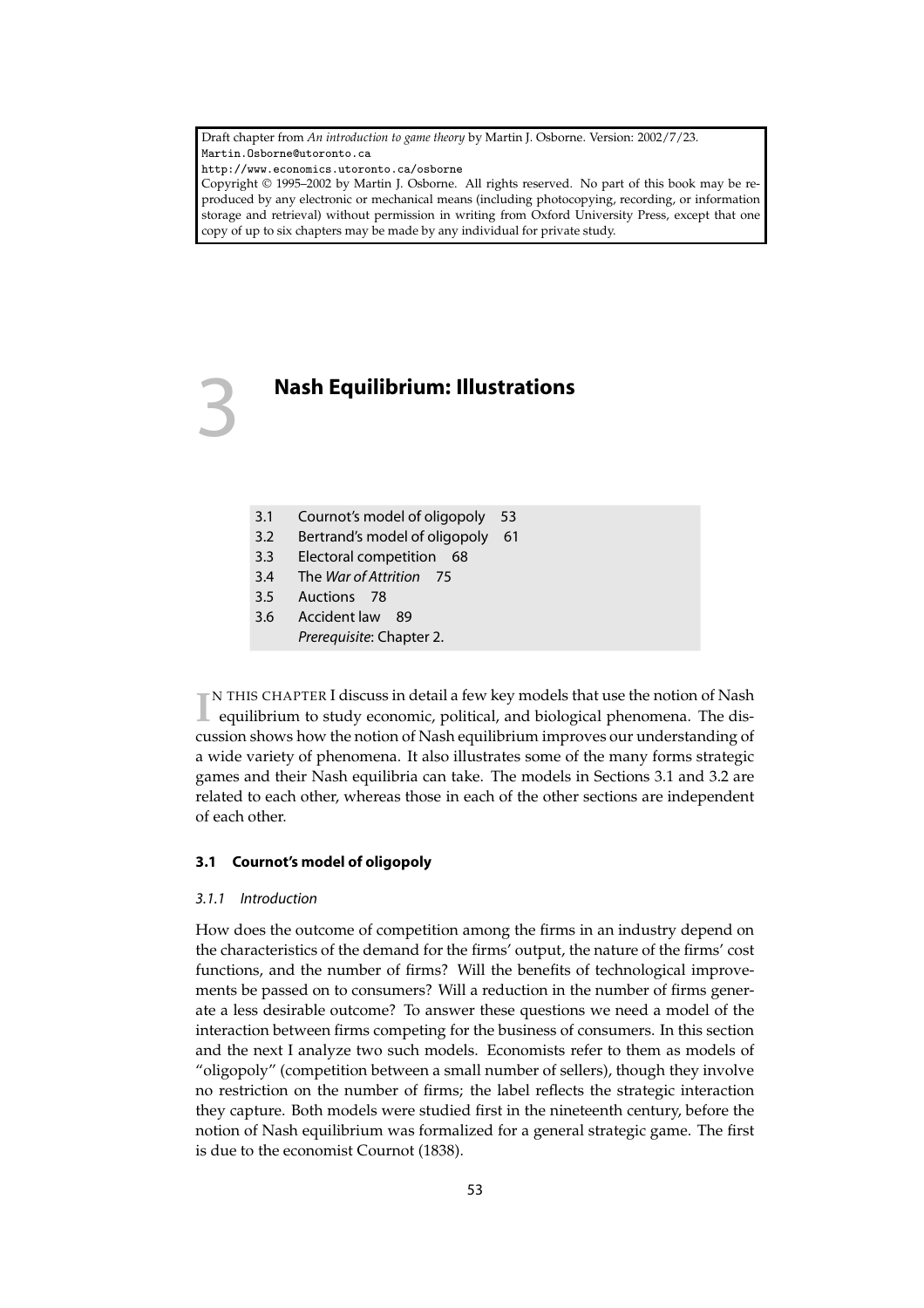## *3.1.2 General model*

A single good is produced by *n* firms. The cost to firm *i* of producing  $q_i$  units of the good is  $C_i(q_i)$ , where  $C_i$  is an increasing function (more output is more costly to produce). All the output is sold at a single price, determined by the demand for the good and the firms' total output. Specifically, if the firms' total output is *Q* then the market price is  $P(Q)$ ; *P* is called the "inverse demand function". Assume that *P* is a decreasing function when it is positive: if the firms' total output increases, then the price decreases (unless it is already zero). If the output of each firm *i* is  $q_i$ , then the price is  $P(q_1 + \cdots + q_n)$ , so that firm *i*'s revenue is  $q_i P(q_1 + \cdots + q_n)$ . Thus firm *i*'s profit, equal to its revenue minus its cost, is

$$
\pi_i(q_1,\ldots,q_n)=q_iP(q_1+\cdots+q_n)-C_i(q_i).
$$
 (54.1)

Cournot suggested that the industry be modeled as the following strategic game, which I refer to as **Cournot's oligopoly game**.

*Players* The firms.

*Actions* Each firm's set of actions is the set of its possible outputs (nonnegative numbers).

*Preferences* Each firm's preferences are represented by its profit, given in (54.1).

## *3.1.3 Example: duopoly with constant unit cost and linear inverse demand function*

For specific forms of the functions  $C_i$  and  $P$  we can compute a Nash equilibrium of Cournot's game. Suppose there are two firms (the industry is a "duopoly"), each firm's cost function is the same, given by  $C_i(q_i) = cq_i$  for all  $q_i$  ("unit cost" is constant, equal to *c*), and the inverse demand function is linear where it is positive, given by

$$
P(Q) = \begin{cases} \alpha - Q & \text{if } Q \le \alpha \\ 0 & \text{if } Q > \alpha, \end{cases}
$$
 (54.2)

where  $\alpha > 0$  and  $c \ge 0$  are constants. This inverse demand function is shown in Figure 55.1. (Note that the price *P*(*Q*) cannot be equal to *α* − *Q* for *all* values of *Q*, for then it would be negative for  $Q > \alpha$ .) Assume that  $c < \alpha$ , so that there is some value of total output *Q* for which the market price  $P(Q)$  is greater than the firms' common unit cost *c*. (If *c* were to exceed *α*, there would be no output for the firms at which they could make any profit, because the market price never exceeds *α*.)

To find the Nash equilibria in this example, we can use the procedure based on the firms' best response functions (Section 2.8.3). First we need to find the firms' payoffs (profits). If the firms' outputs are  $q_1$  and  $q_2$  then the market price  $P(q_1 + q_2)$ is  $\alpha - q_1 - q_2$  if  $q_1 + q_2 \le \alpha$  and zero if  $q_1 + q_2 > \alpha$ . Thus firm 1's profit is

$$
\pi_1(q_1, q_2) = q_1(P(q_1 + q_2) - c)
$$
  
= 
$$
\begin{cases} q_1(\alpha - c - q_1 - q_2) & \text{if } q_1 + q_2 \le \alpha \\ -cq_1 & \text{if } q_1 + q_2 > \alpha. \end{cases}
$$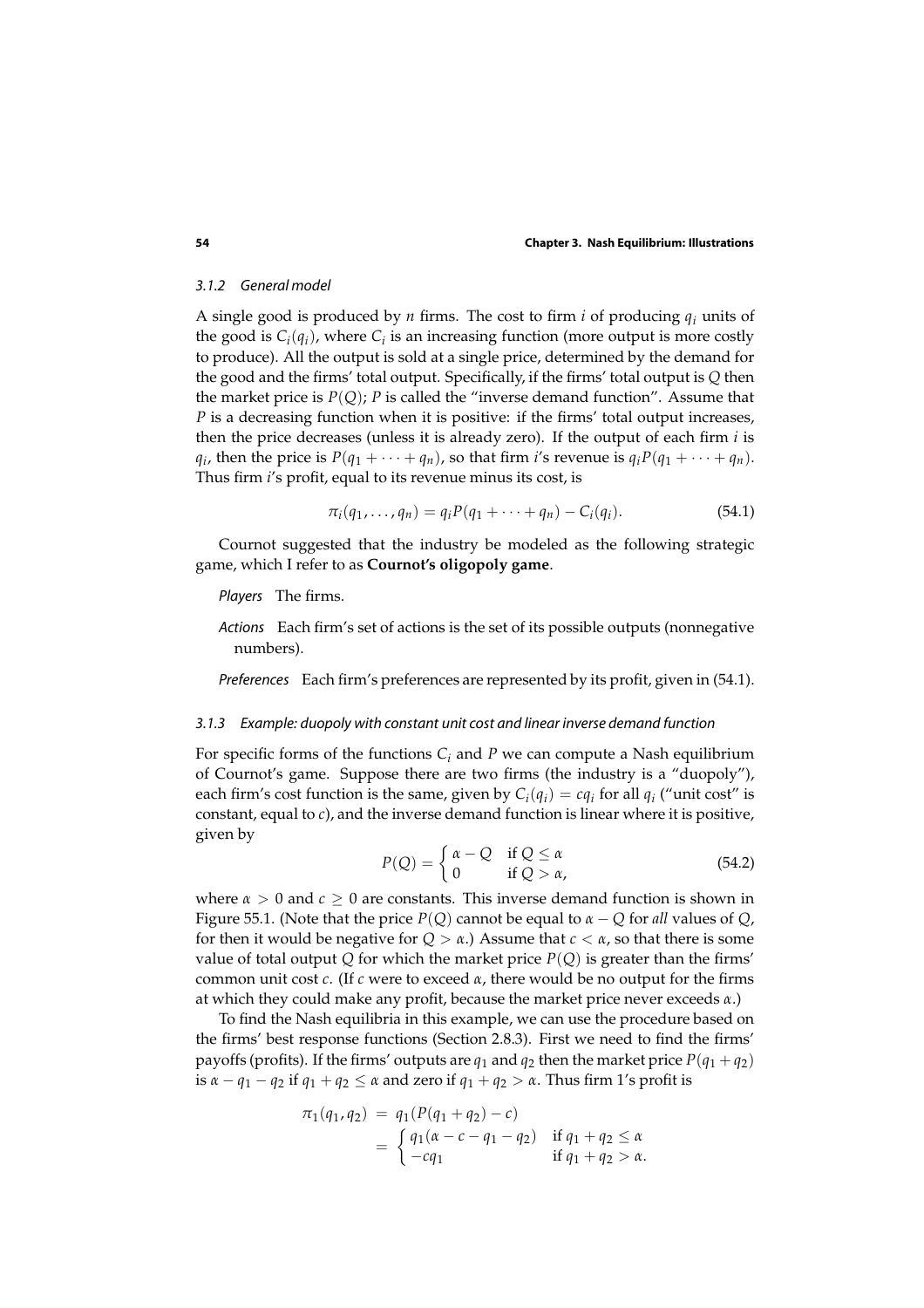**3.1 Cournot's model of oligopoly 55**



**Figure 55.1** The inverse demand function in the example of Cournot's game studied in Section 3.1.3.

To find firm 1's best response to any given output  $q_2$  of firm 2, we need to study firm 1's profit as a function of its output  $q_1$  for given values of  $q_2$ . If  $q_2 = 0$  then firm 1's profit is  $\pi_1(q_1, 0) = q_1(\alpha - c - q_1)$  for  $q_1 \leq \alpha$ , a quadratic function that is zero when  $q_1 = 0$  and when  $q_1 = \alpha - c$ . This function is the black curve in Figure 56.1. Given the symmetry of quadratic functions (Section 17.3), the output *q*<sub>1</sub> of firm 1 that maximizes its profit is  $q_1 = \frac{1}{2}(\alpha - c)$ . (If you know calculus, you can reach the same conclusion by setting the derivative of firm 1's profit with respect to  $q_1$  equal to zero and solving for  $q_1$ .) Thus firm 1's best response to an output of zero for firm 2 is  $b_1(0) = \frac{1}{2}(\alpha - c)$ .

As the output  $q_2$  of firm 2 increases, the profit firm 1 can obtain at any given output decreases, because more output of firm 2 means a lower price. The gray curve in Figure 56.1 is an example of  $\pi_1(q_1, q_2)$  for  $q_2 > 0$  and  $q_2 < \alpha - c$ . Again this function is a quadratic up to the output  $q_1 = \alpha - q_2$  that leads to a price of zero. Specifically, the quadratic is  $\pi_1(q_1, q_2) = q_1(\alpha - c - q_2 - q_1)$ , which is zero when  $q_1 = 0$  and when  $q_1 = \alpha - c - q_2$ . From the symmetry of quadratic functions (or some calculus) we conclude that the output that maximizes  $\pi_1(q_1, q_2)$  is  $q_1$  =  $\frac{1}{2}(\alpha - c - q_2)$ . (When  $q_2 = 0$ , this is equal to  $\frac{1}{2}(\alpha - c)$ , the best response to an output of zero that we found in the previous paragraph.)

When  $q_2 > \alpha - c$ , the value of  $\alpha - c - q_2$  is negative. Thus for such a value of *q*<sub>2</sub>, we have  $q_1(\alpha - c - q_2 - q_1) < 0$  for all positive values of  $q_1$ : firm 1's profit is negative for any positive output, so that its best response is to produce the output of zero.

We conclude that the best response of firm 1 to the output  $q_2$  of firm 2 depends on the value of  $q_2$ : if  $q_2 \leq \alpha - c$  then firm 1's best response is  $\frac{1}{2}(\alpha - c - q_2)$ , whereas if  $q_2 > \alpha - c$  then firm 1's best response is 0. Or, more compactly,

$$
b_1(q_2) = \begin{cases} \frac{1}{2}(\alpha - c - q_2) & \text{if } q_2 \leq \alpha - c \\ 0 & \text{if } q_2 > \alpha - c. \end{cases}
$$

Because firm 2's cost function is the same as firm 1's, its best response function *b*<sub>2</sub> is also the same: for any number *q*, we have  $b_2(q) = b_1(q)$ . Of course, firm 2's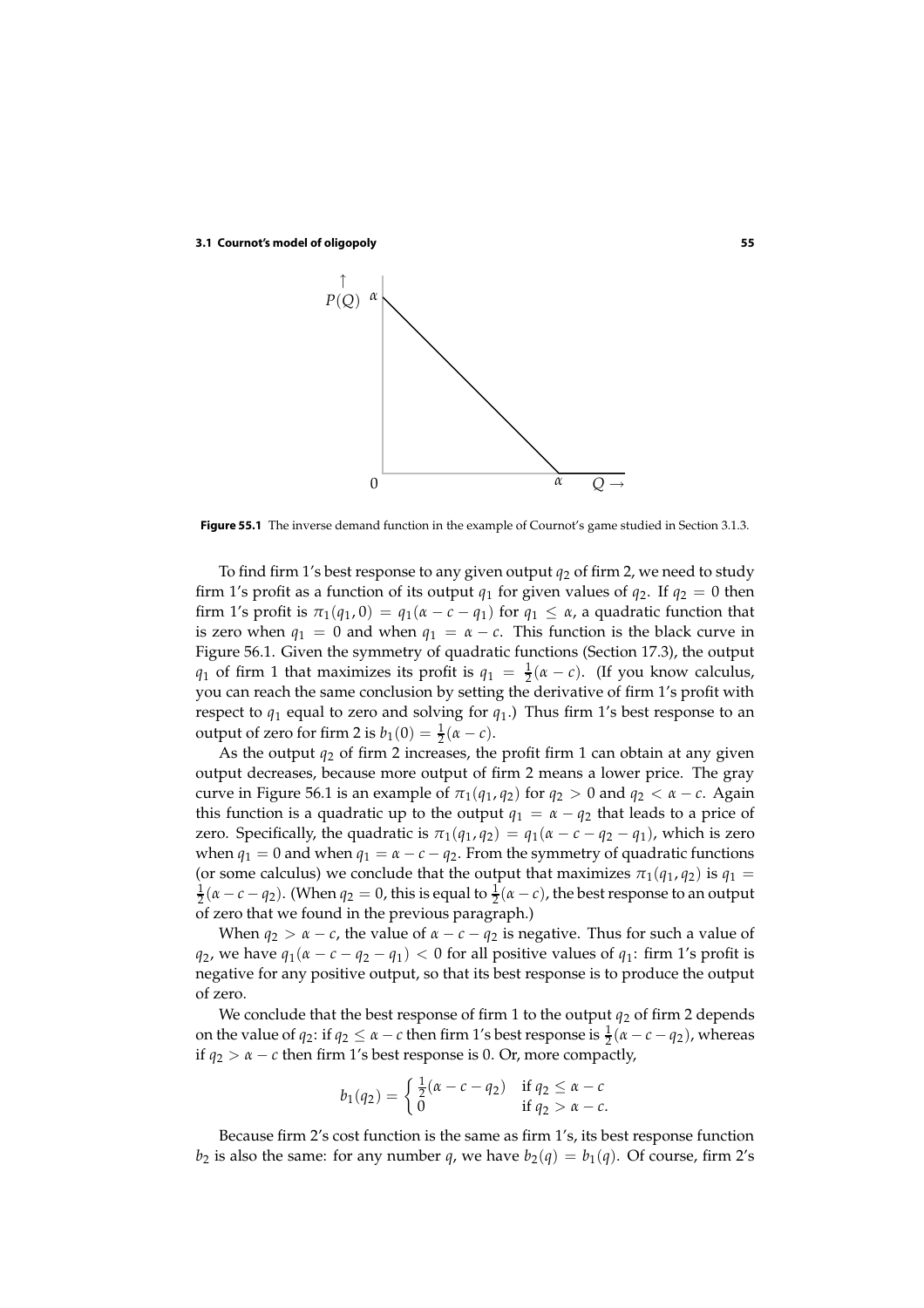**56 Chapter 3. Nash Equilibrium: Illustrations**



**Figure 56.1** Firm 1's profit as a function of its output, given firm 2's output. The black curve shows the case  $q_2 = 0$ , whereas the gray curve shows a case in which  $q_2 > 0$ .

best response function associates a value of firm 2's output with every output of firm 1, whereas firm 1's best response function associates a value of firm 1's output with every output of firm 2, so we plot them relative to different axes. They are shown in Figure 56.2 ( $b_1$  is black;  $b_2$  is gray). As for a general game (see Section 2.8.3),  $b_1$  associates each point on the vertical axis with a point on the horizontal axis, and  $b_2$  associates each point on the horizontal axis with a point on the vertical axis.



Figure 56.2 The best response functions in Cournot's duopoly game when the inverse demand function is given by (54.2) and the cost function of each firm is *cq*. The unique Nash equilibrium is  $(q_1^*, q_2^*) = (\frac{1}{3}(\alpha - c), \frac{1}{3}(\alpha - c)).$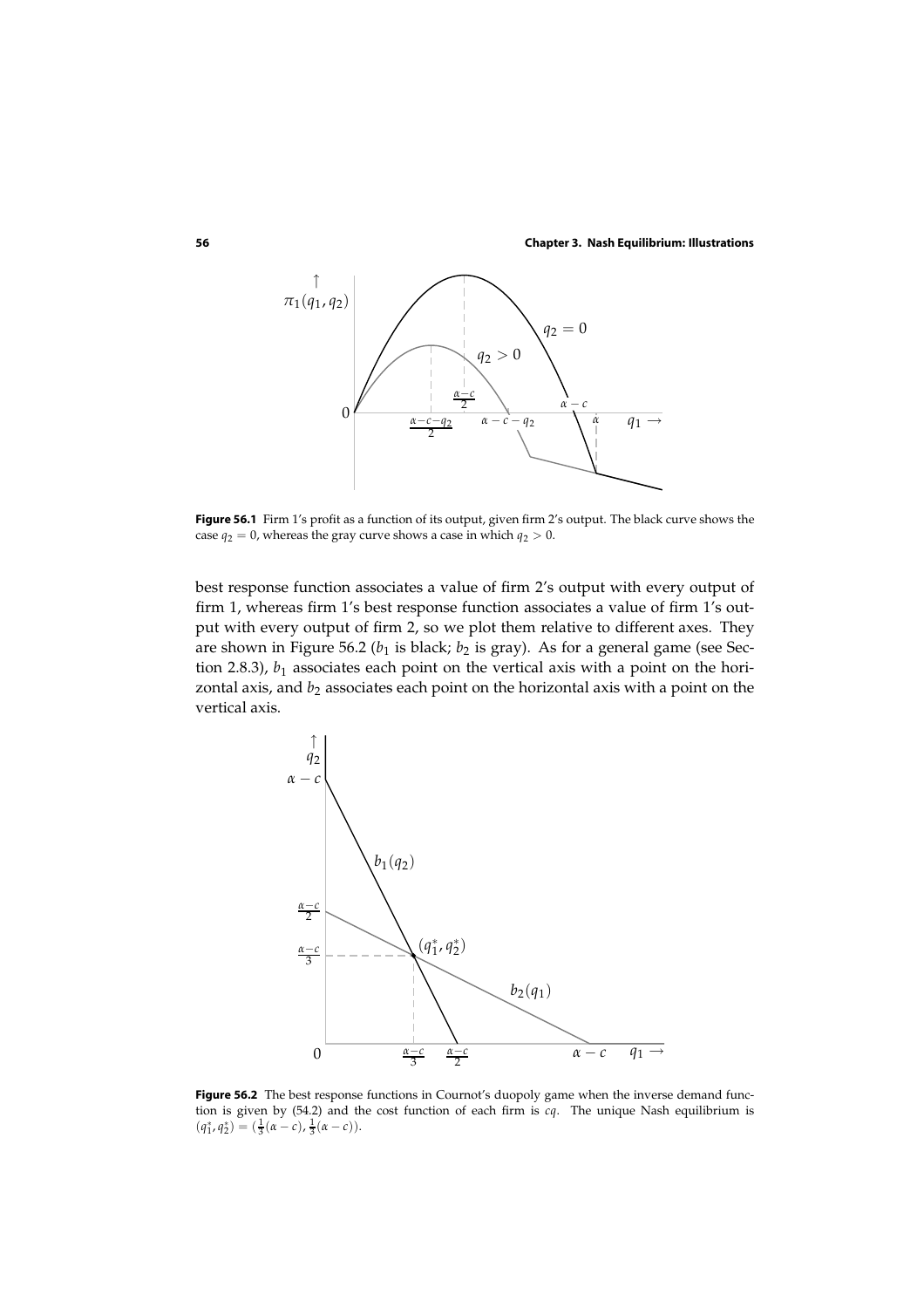#### **3.1 Cournot's model of oligopoly 57**

A Nash equilibrium is a pair  $(q_1^*, q_2^*)$  of outputs for which  $q_1^*$  is a best response to  $q_2^*$ , and  $q_2^*$  is a best response to  $q_1^*$ :

$$
q_1^* = b_1(q_2^*)
$$
 and  $q_2^* = b_2(q_1^*)$ 

(see (34.3)). The set of such pairs is the set of points at which the best response functions in Figure 56.2 intersect. From the figure we see that there is exactly one such point, which is given by the solution of the two equations

$$
q_1 = \frac{1}{2}(\alpha - c - q_2)
$$
  
\n
$$
q_2 = \frac{1}{2}(\alpha - c - q_1).
$$

Solving these two equations (by substituting the second into the first and then isolating  $q_1$ , for example) we find that  $q_1^* = q_2^* = \frac{1}{3}(\alpha - c)$ .

In summary, when there are two firms, the inverse demand function is given by  $P(Q) = \alpha - Q$  for  $Q \leq \alpha$ , and the cost function of each firm is  $C_i(q_i) = cq_i$ , Cournot's oligopoly game has a unique Nash equilibrium  $(q_1^*, q_2^*) = (\frac{1}{3}(\alpha - c),$  $\frac{1}{3}(\alpha - c)$ ). The total output in this equilibrium is  $\frac{2}{3}(\alpha - c)$ , so that the price at which  $\text{output is sold is } P(\frac{2}{3}(\alpha - c)) = \frac{1}{3}(\alpha + 2c)$ . As *α* increases (meaning that consumers are willing to pay more for the good), the equilibrium price and the output of each firm increases. As *c* (the unit cost of production) increases, the output of each firm falls and the price rises; each unit increase in *c* leads to a two-thirds of a unit increase in the price.

- ? EXERCISE 57.1 (Cournot's duopoly game with linear inverse demand and different unit costs) Find the Nash equilibrium of Cournot's game when there are two firms, the inverse demand function is given by (54.2), the cost function of each firm *i* is  $C_i(q_i) = c_i q_i$ , where  $c_1 > c_2$ , and  $c_1 < \alpha$ . (There are two cases, depending on the size of  $c_1$  relative to  $c_2$ .) Which firm produces more output in an equilibrium? What is the effect of technical change that lowers firm  $2$ 's unit cost  $c_2$  (while not affecting firm 1's unit cost *c*1) on the firms' equilibrium outputs, the total output, and the price?
- ? EXERCISE 57.2 (Cournot's duopoly game with linearinverse demand and a quadratic cost function) Find the Nash equilibrium of Cournot's game when there are two firms, the inverse demand function is given by (54.2), and the cost function of each firm *i* is  $C_i(q_i) = q_i^2$ .

In the next exercise each firm's cost function has a component that is independent of output. You will find in this case that Cournot's game may have more than one Nash equilibrium.

? EXERCISE 57.3 (Cournot's duopoly game with linear inverse demand and a fixed cost) Find the Nash equilibria of Cournot's game when there are two firms, the inverse demand function is given by (54.2), and the cost function of each firm *i* is given by

$$
C_i(q_i) = \begin{cases} 0 & \text{if } q_i = 0\\ f + cq_i & \text{if } q_i > 0, \end{cases}
$$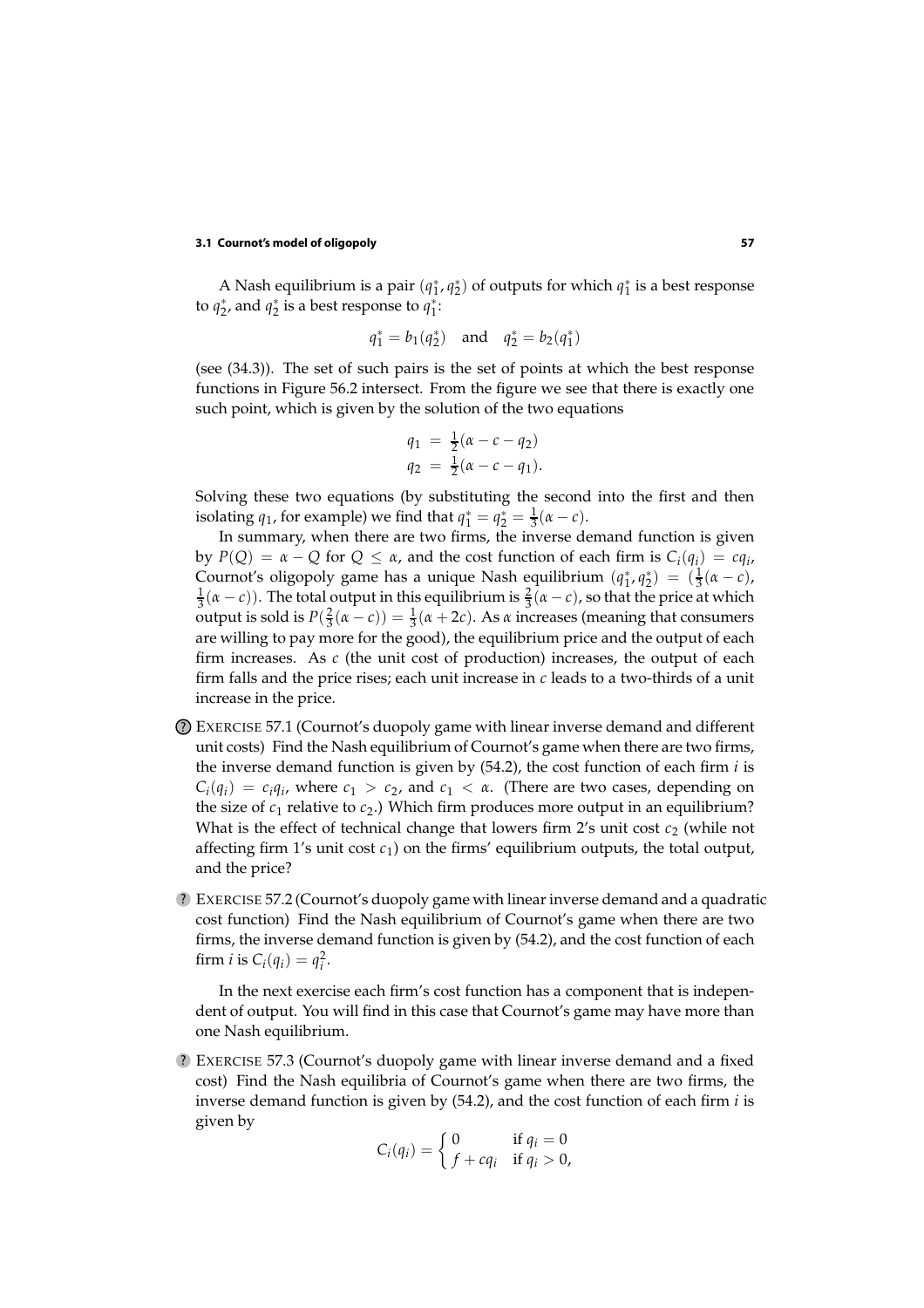where  $c \geq 0$ ,  $f > 0$ , and  $c < \alpha$ . (Note that the fixed cost f affects only the firm's decision of whether or not to operate; it does not affect the output a firm wishes to produce *if it wishes to operate*.)

So far we have assumed that each firm's objective is to maximize its profit. The next exercise asks you to consider a case in which one firm's objective is to maximize its market share.

? EXERCISE 58.1 (Variant of Cournot's duopoly game, with market-share maximizing firms) Find the Nash equilibrium (equilibria?) of a variant of the example of Cournot's duopoly game that differs from the one in this section (linear inverse demand, constant unit cost) only in that one of the two firms chooses its output to maximize its market share subject to not making a loss, rather than to maximize its profit. What happens if *each* firm maximizes its market share?

## *3.1.4 Properties of Nash equilibrium*

Two economically interesting properties of a Nash equilibrium of Cournot's game concern the relation between the firms' equilibrium profits and the profits they could obtain if they acted collusively, and the character of an equilibrium when the number of firms is large.

*Comparison of Nash equilibrium with collusive outcomes* In Cournot's game with two firms, is there any pair of outputs at which *both* firms' profits exceed their levels in a Nash equilibrium? The next exercise asks you to show that the answer is "yes" in the example considered in the previous section. Specifically, both firms can increase their profits relative to their equilibrium levels by reducing their outputs.

? EXERCISE 58.2 (Nash equilibrium of Cournot's duopoly game and collusive outcomes) Find the total output (call it *Q*∗ ) that maximizes the firms' *total* profit in Cournot's game when there are two firms and the inverse demand function and  $\cosh$  functions take the forms assumed Section 3.1.3. Compare  $\frac{1}{2}Q^*$  with each firm's output in the Nash equilibrium, and show that each firm's equilibrium profit is less than its profit in the "collusive" outcome in which each firm produces  $\frac{1}{2}Q^*$ . Why is this collusive outcome not a Nash equilibrium?

The same is true more generally. For nonlinear inverse demand functions and cost functions, the shapes of the firms' best response functions differ, in general, from those in the example studied in the previous section. But for many inverse demand functions and cost functions the game has a Nash equilibrium and, for any equilibrium, there are pairs of outputs in which each firm's output is less than its equilibrium level and each firm's profit exceeds its equilibrium level.

To see why, suppose that  $(q_1^*, q_2^*)$  is a Nash equilibrium and consider the set of pairs (*q*1, *q*2) of outputs at which firm 1's profit is at least its equilibrium profit. The assumption that *P* is decreasing (higher total output leads to a lower price) implies that if  $(q_1, q_2)$  is in this set and  $q'_2 < q_2$  then  $(q_1, q'_2)$  is also in the set. (We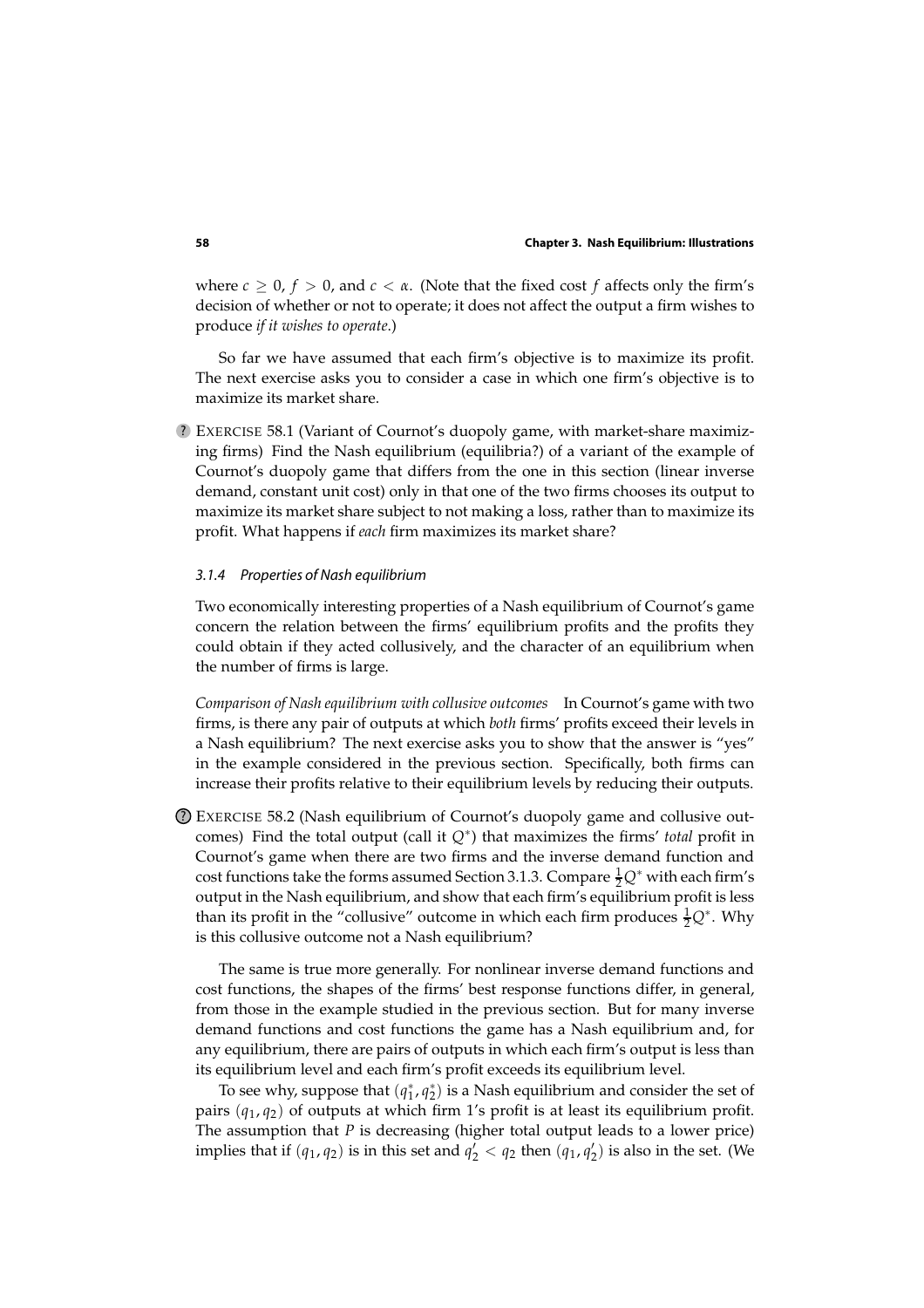#### **3.1 Cournot's model of oligopoly 59**

have  $q_1 + q_2' < q_1 + q_2$ , and hence  $P(q_1 + q_2') > P(q_1 + q_2)$ , so that firm 1's profit at  $(q_1, q'_2)$  exceeds its profit at  $(q_1, q_2)$ .) Thus in Figure 59.1 the set of pairs of outputs at which firm 1's profit is at least its equilibrium profit lies on or below the line  $q_2 = q_2^*$ ; an example of such a set is shaded light gray. Similarly, the set of pairs of outputs at which firm 2's profit is at least its equilibrium profit lies on or to the left of the line  $q_1 = q_1^*$ , and an example is shaded light gray.



**Figure 59.1** The pair  $(q_1^*, q_2^*)$  is a Nash equilibrium; along each gray curve one of the firm's profits is constant, equal to its profit at the equilibrium. The area shaded dark gray is the set of pairs of outputs at which both firms' profits exceed their equilibrium levels.

We see that if the parts of the boundaries of these sets indicated by the gray lines in the figure are smooth then the two sets must intersect; in the figure the intersection is shaded dark gray. At every pair of outputs in this area each firm's output is less than its equilibrium level ( $q_i < q_i^*$  for  $i = 1, 2$ ) and each firm's profit is higher than its equilibrium profit. That is, *both* firms are better off by restricting their outputs.

*Dependence of Nash equilibrium on number of firms* How does the equilibrium outcome in Cournot's game depend on the number of firms? If each firm's cost function has the same constant unit cost *c*, the best outcome for consumers compatible with no firm's making a loss has a price of *c* and a total output of *α* − *c*. The next exercise asks you to show that if, for this cost function, the inverse demand function is linear (as in Section 3.1.3), then the price in the Nash equilibrium of Cournot's game decreases as the number of firms increases, approaching *c*. That is, from the viewpoint of consumers, the outcome is better the larger the number of firms, and when the number of firms is very large, the outcome is close to the best one compatible with nonnegative profits for the firms.

? EXERCISE 59.1 (Cournot's game with many firms) Consider Cournot's game in the case of an arbitrary number  $n$  of firms; retain the assumptions that the in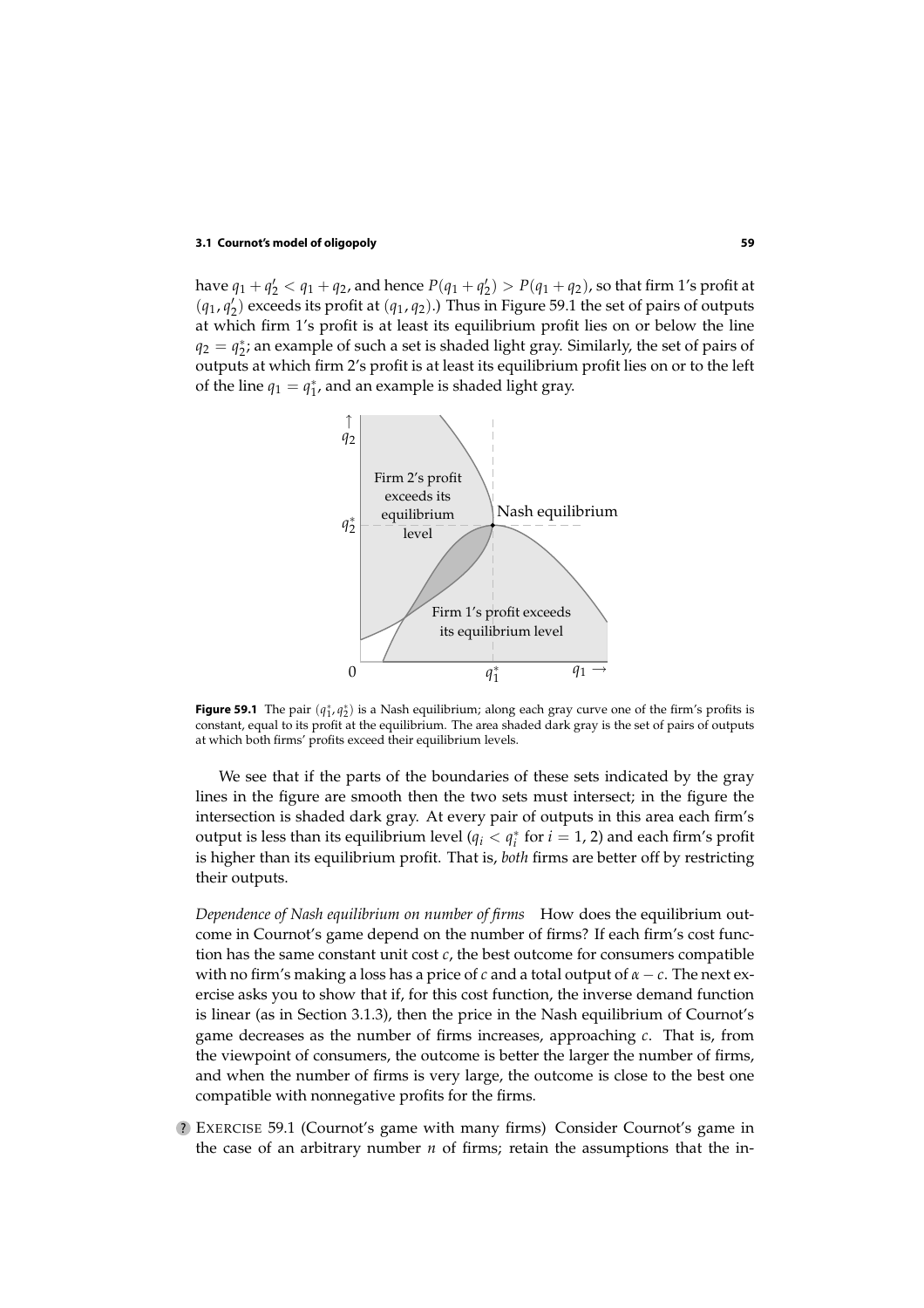verse demand function takes the form (54.2) and the cost function of each firm *i* is  $C_i(q_i) = cq_i$  for all  $q_i$ , with  $c < \alpha$ . Find the best response function of each firm and set up the conditions for  $(q_1^*, \ldots, q_n^*)$  to be a Nash equilibrium (see (34.3)), assuming that there is a Nash equilibrium in which all firms' outputs are positive. Solve these equations to find the Nash equilibrium. (For  $n = 2$  your answer should be  $(\frac{1}{3}(\alpha - c), \frac{1}{3}(\alpha - c))$ , the equilibrium found in the previous section. First show that in an equilibrium all firms produce the same output, then solve for that output. If you cannot show that all firms produce the same output, simply assume that they do.) Find the price at which output is sold in a Nash equilibrium and show that this price decreases as *n* increases, approaching *c* as the number of firms increases without bound.

The main idea behind this result does not depend on the assumptions on the inverse demand function and the firms' cost functions. Suppose, more generally, that the inverse demand function is any decreasing function, that each firm's cost function is the same, denoted by *C*, and that there is a single output, say *q*, at which the average cost of production  $C(q)/q$  is minimal. In this case, any given total output is produced most efficiently by each firm's producing *q*, and the lowest price compatible with the firms' not making losses is the minimal value of the average cost. The next exercise asks you to show that in a Nash equilibrium of Cournot's game in which the firms' total output is large relative to *q*, this is the price at which the output is sold.

?? EXERCISE 60.1 (Nash equilibrium of Cournot's game with small firms) Suppose that there are infinitely many firms, all of which have the same cost function *C*. Assume that  $C(0) = 0$ , and for  $q > 0$  the function  $C(q)/q$  has a unique minimizer *q*; denote the minimum of  $C(q)/q$  by *p*. Assume that the inverse demand function *P* is decreasing. Show that in any Nash equilibrium the firms' total output *Q*∗ satisfies

$$
P(Q^* + \underline{q}) \leq \underline{p} \leq P(Q^*).
$$

(That is, the price is at least the minimal value  $p$  of the average cost, but is close enough to this minimum that increasing the total output of the firms by *q* would reduce the price to at most *p*.) To establish these inequalities, show that if *P*(*Q*∗ ) < *p* or  $P(Q^* + q) > p$  then  $Q^*$  is not the total output of the firms in a Nash equilibrium, because in each case at least one firm can deviate and increase its profit.

## *3.1.5 A generalization of Cournot's game: using common property*

In Cournot's game, the payoff function of each firm *i* is  $q_i P(q_1 + \cdots + q_n) - C_i(q_i)$ . In particular, each firm's payoff depends only on its output and the sum of all the firm's outputs, not on the distribution of the total output among the firms, and decreases when this sum increases (given that *P* is decreasing). That is, the payoff of each firm *i* may be written as  $f_i(q_i, q_1 + \cdots + q_n)$ , where the function  $f_i$  is decreasing in its second argument (given the value of its first argument, *q<sup>i</sup>* ).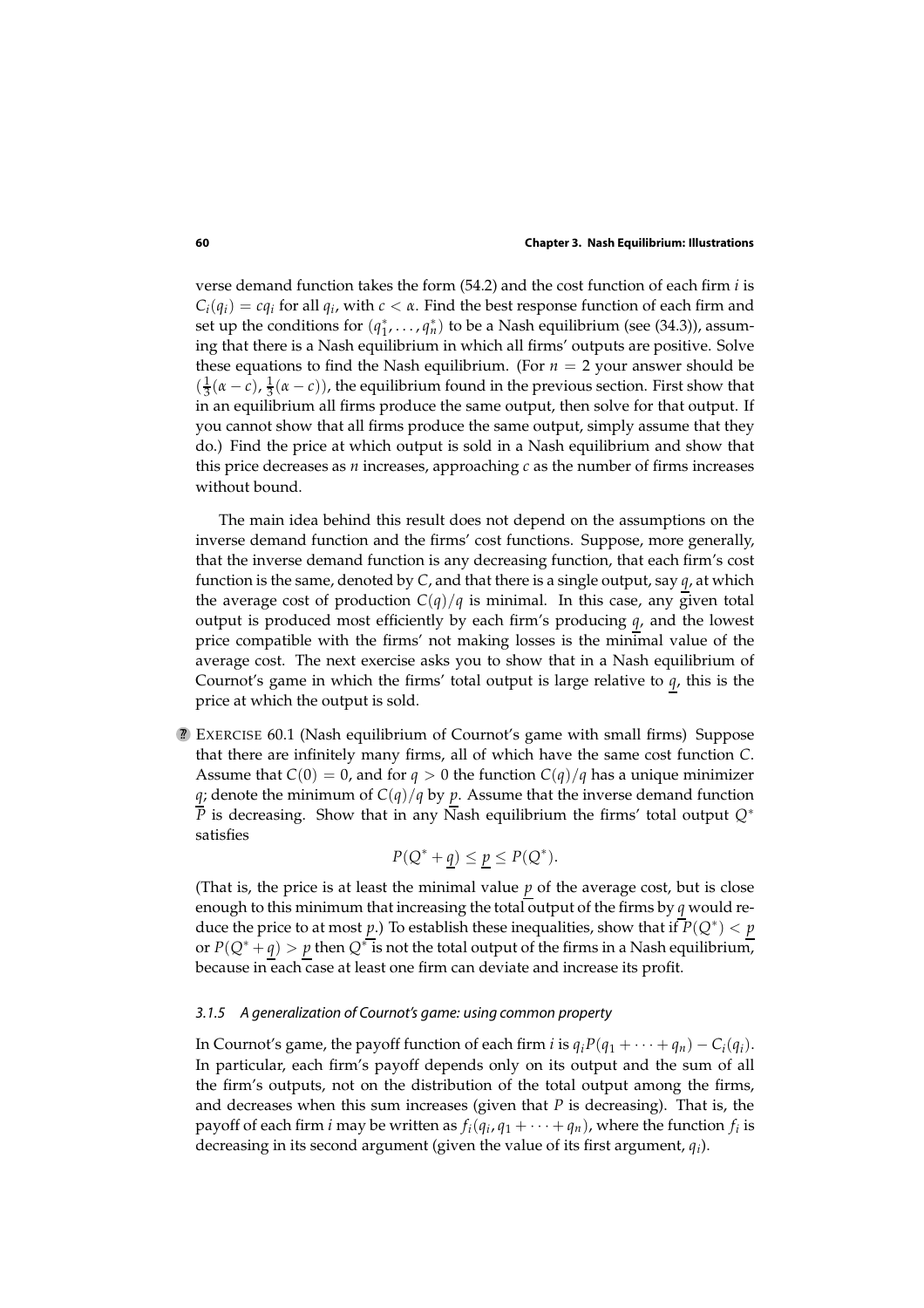#### **3.2 Bertrand's model of oligopoly 61**

This general payoff function captures many situations in which players compete in using a piece of common property whose value to any one player diminishes as total use increases. The property might be a village green, for example; the higher the total number of sheep grazed there, the less valuable the green is to any given farmer.

The first property of a Nash equilibrium in Cournot's model discussed in the previous section applies to this general model: common property is "overused" in a Nash equilibrium in the sense that every player's payoff increases when every player reduces her use of the property from its equilibrium level. For example, all farmers' payoffs increase if each farmer reduces her use of the village green from its equilibrium level: in an equilibrium the green is "overgrazed". The argument is the same as the one illustrated in Figure 59.1 in the case of two players, because this argument depends only on the fact that each player's payoff function is smooth and is decreasing in the other player's action. (In Cournot's model, the "common property" that is overused is the demand for the good.)

? EXERCISE 61.1 (Interaction among resource-users) A group of *n* firms uses a common resource (a river or a forest, for example) to produce output. As more of the resource is used, any given firm can produce less output. Denote by *x<sup>i</sup>* the amount of the resource used by firm  $i (= 1, \ldots, n)$ . Assume specifically that firm  $i$ 's output is  $x_i(1 - (x_1 + \cdots + x_n))$  if  $x_1 + \cdots + x_n \leq 1$ , and zero otherwise. Each firm *i* chooses  $x_i$  to maximize its output. Formulate this situation as a strategic game. Find values of *α* and *c* such that the game is the same as the one studied in Exercise 59.1, and hence find its Nash equilibria. Find an action profile  $(x_1, \ldots, x_n)$  at which each firm's output is higher than it is at the Nash equilibrium.

## **3.2 Bertrand's model of oligopoly**

## *3.2.1 General model*

In Cournot's game, each firm chooses an output; the price is determined by the demand for the good in relation to the total output produced. In an alternative model of oligopoly, associated with a review of Cournot's book by Bertrand (1883), each firm chooses a price, and produces enough output to meet the demand it faces, given the prices chosen by all the firms. The model is designed to shed light on the same questions that Cournot's game addresses; as we shall see, some of the answers it gives are different.

The economic setting for the model is similar to that for Cournot's game. A single good is produced by *n* firms; each firm can produce  $q_i$  units of the good at a cost of *C<sup>i</sup>* (*qi* ). It is convenient to specify demand by giving a "demand function" *D*, rather than an inverse demand function as we did for Cournot's game. The interpretation of *D* is that if the good is available at the price *p* then the total amount demanded is *D*(*p*).

Assume that if the firms set different prices then all consumers purchase the good from the firm with the lowest price, which produces enough output to meet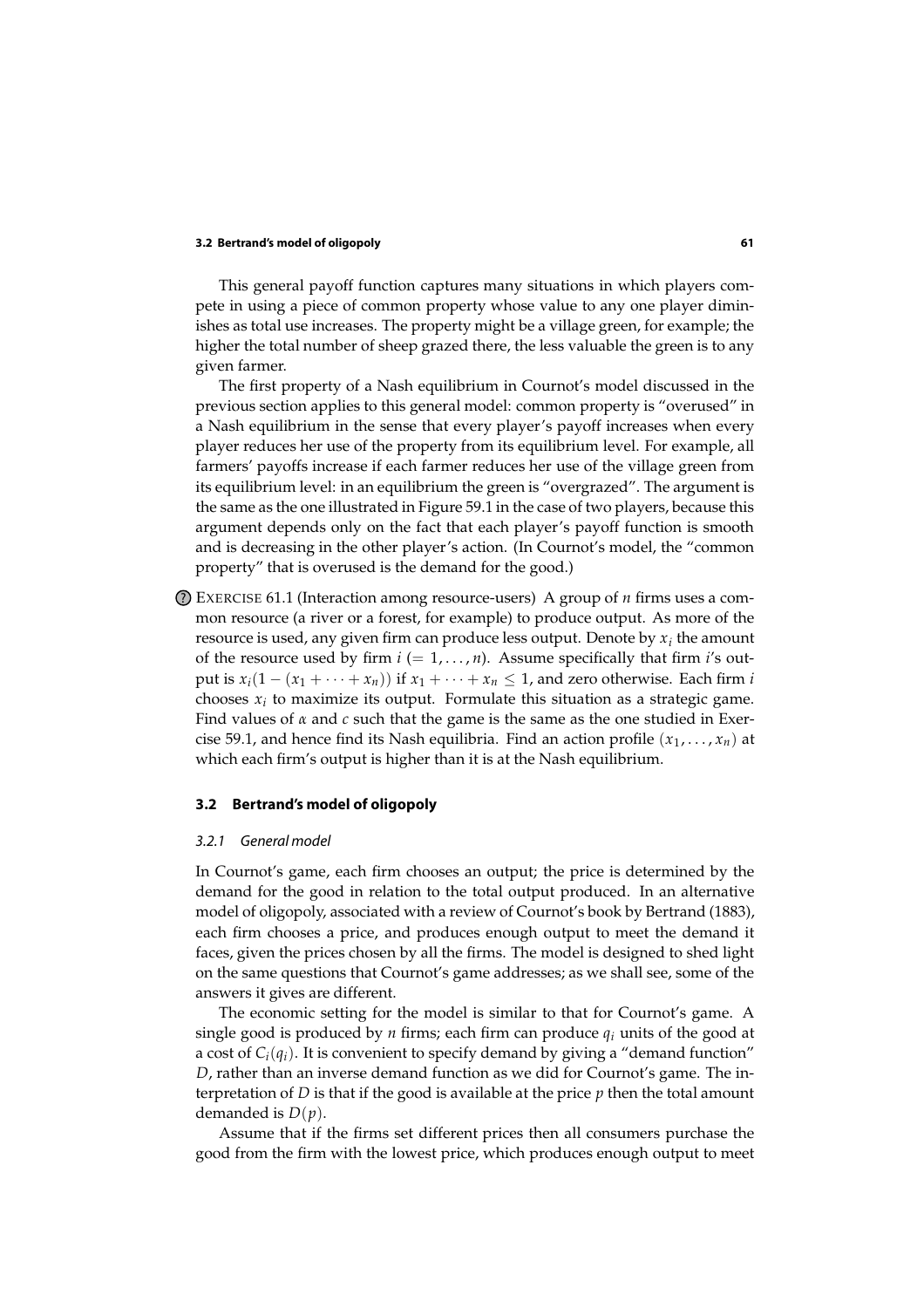this demand. If more than one firm sets the lowest price, all the firms doing so share the demand at that price equally. A firm whose price is not the lowest price receives no demand and produces no output. (Note that a firm does not choose its output strategically; it simply produces enough to satisfy all the demand it faces, given the prices, even if its price is below its unit cost, in which case it makes a loss. This assumption can be modified at the price of complicating the model.)

In summary, **Bertrand's oligopoly game** is the following strategic game.

*Players* The firms.

- *Actions* Each firm's set of actions is the set of possible prices (nonnegative numbers).
- *Preferences* Firm *i*'s preferences are represented by its profit, equal to *piD*(*p<sup>i</sup>* )/*m* −  $C_i(D(p_i)/m)$  if firm *i* is one of *m* firms setting the lowest price (*m* = 1 if firm  $i$ 's price  $p_i$  is lower than every other price), and equal to zero if some firm's price is lower than *p<sup>i</sup>* .

## *3.2.2 Example: duopoly with constant unit cost and linear demand function*

Suppose, as in Section 3.1.3, that there are two firms, each of whose cost functions has constant unit cost *c* (that is,  $C_i(q_i) = cq_i$  for  $i = 1, 2$ ). Assume that the demand function is  $D(p) = \alpha - p$  for  $p \le \alpha$  and  $D(p) = 0$  for  $p > \alpha$ , and that  $c < \alpha$ .

Because the cost of producing each unit is the same, equal to *c*, firm *i* makes the profit of  $p_i - c$  on every unit it sells. Thus its profit is

$$
\pi_i(p_1, p_2) = \begin{cases}\n(p_i - c)(\alpha - p_i) & \text{if } p_i < p_j \\
\frac{1}{2}(p_i - c)(\alpha - p_i) & \text{if } p_i = p_j \\
0 & \text{if } p_i > p_j,\n\end{cases}
$$

where *j* is the other firm ( $j = 2$  if  $i = 1$ , and  $j = 1$  if  $i = 2$ ).

As before, we can find the Nash equilibria of the game by finding the firms' best response functions. If firm *j* charges *p<sup>j</sup>* , what is the best price for firm *i* to charge? We can reason informally as follows. If firm *i* charges *p<sup>j</sup>* , it shares the market with firm *j*; if it charges slightly less, it sells to the entire market. Thus if  $p_j$ exceeds *c*, so that firm *i* makes a positive profit selling the good at a price slightly below *p<sup>j</sup>* , firm *i* is definitely better off serving all the market at such a price than serving half of the market at the price *p<sup>j</sup>* . If *p<sup>j</sup>* is very high, however, firm *i* may be able to do even better: by reducing its price significantly below *p<sup>j</sup>* it may increase its profit, because the extra demand engendered by the lower price may more than compensate for the lower revenue per unit sold. Finally, if  $p_j$  is less than  $c$ , then firm *i*'s profit is negative if it charges a price less than or equal to *p<sup>j</sup>* , whereas this profit is zero if it charges a higher price. Thus in this case firm *i* would like to charge any price greater than *p<sup>j</sup>* , to make sure that it gets no customers. (Remember that if customers arrive at its door it is obliged to serve them, whether or not it makes a profit by so doing.)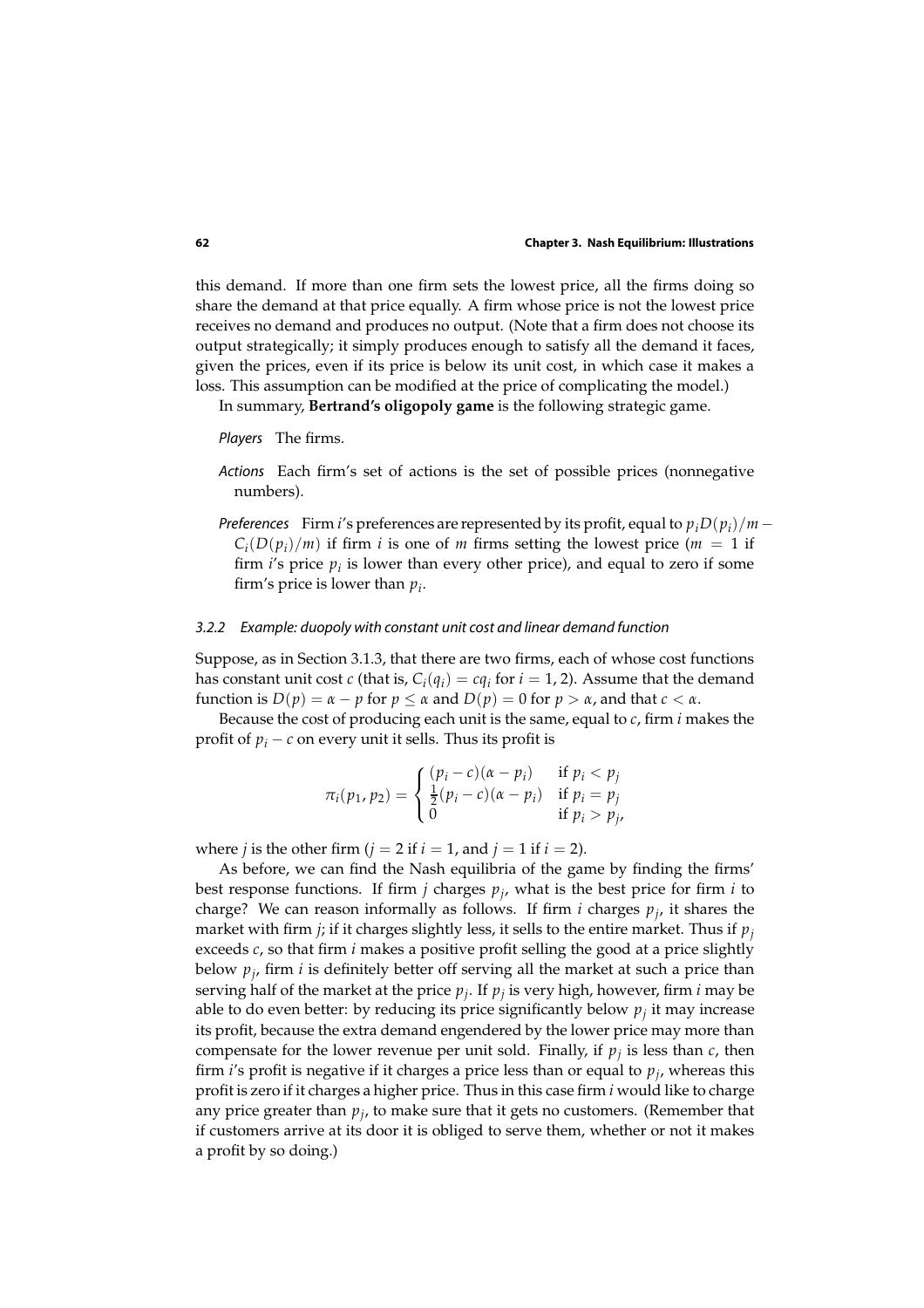#### **3.2 Bertrand's model of oligopoly 63**

We can make these arguments precise by studying firm *i*'s payoff as a function of its price  $p_i$  for various values of the price  $p_j$  of firm *j*. Denote by  $p^m$  the value of *p* (price) that maximizes  $(p - c)(\alpha - p)$ . This price would be charged by a firm with a monopoly of the market (because  $(p - c)(\alpha - p)$  is the profit of such a firm). Three cross-sections of firm *i*'s payoff function, for different values of *p<sup>j</sup>* , are shown in black in Figure 63.1. (The gray dashed line is the function  $(p_i - c)(\alpha - p_i)$ .)

- If  $p_i < c$  (firm *j's* price is below the unit cost) then firm *i's* profit is negative if  $p_i \leq p_j$  and zero if  $p_i > p_j$  (see the left panel of Figure 63.1). Thus any price greater than *p<sup>j</sup>* is a best response to *p<sup>j</sup>* . That is, the set of firm *i*'s best responses is  $B_i(p_j) = \{p_i : p_i > p_j\}.$
- If  $p_j = c$  then the analysis is similar to that of the previous case except that  $p_j$ , as well as any price greater than  $p_j$ , yields a profit of zero, and hence is a best response to  $p_j$ :  $B_i(p_j) = \{p_i: p_i \geq p_j\}$ .
- If  $c < p_j \leq p^m$  then firm *i*'s profit increases as  $p_i$  increases to  $p_j$ , then drops abruptly at  $p_j$  (see the middle panel of Figure 63.1). Thus there is no best response: firm *i* wants to choose a price less than *p<sup>j</sup>* , but is better off the closer that price is to  $p_j$ . For any price less than  $p_j$  there is a higher price that is also less than  $p_j$ , so there is no best price. (I have assumed that a firm can choose *any* number as its price; in particular, it is not restricted to charge an integral number of cents.) Thus  $B_i(p_j)$  is empty (has no members).
- If  $p_j > p^m$  then  $p^m$  is the unique best response of firm *i* (see the right panel of Figure 63.1):  $B_i(p_j) = \{p^m\}.$



**Figure 63.1** Three cross-sections (in black) of firm *i*'s payoff function in Bertrand's duopoly game. Where the payoff function jumps, its value is given by the small disk; the small circles indicate points that are excluded as values of the functions.

In summary, firm *i*'s best response function is given by

$$
B_i(p_j) = \begin{cases} \{p_i: p_i > p_j\} & \text{if } p_j < c \\ \{p_i: p_i \ge p_j\} & \text{if } p_j = c \\ \varnothing & \text{if } c < p_j \le p^m \\ \{p^m\} & \text{if } p^m < p_j, \end{cases}
$$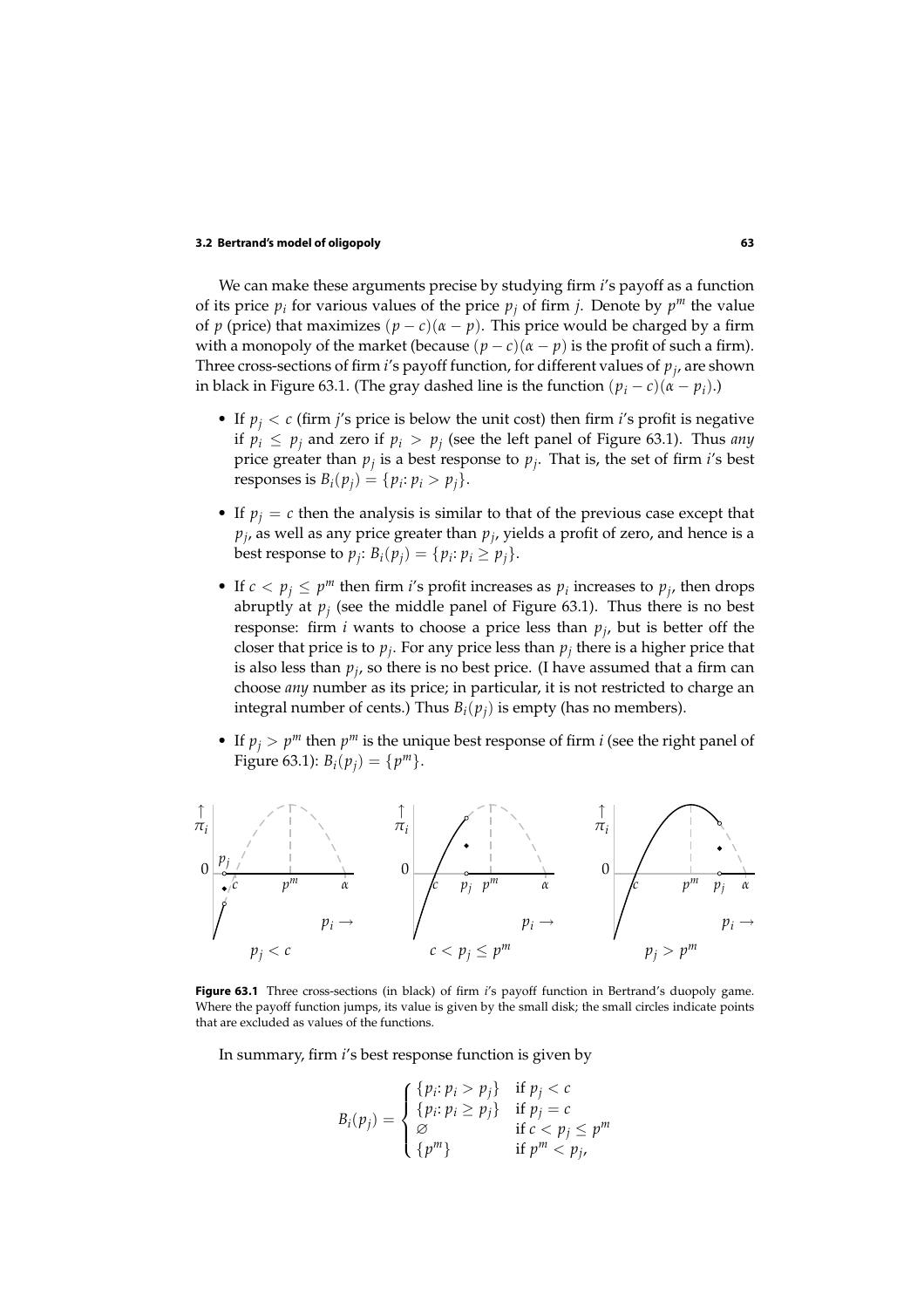where  $\varnothing$  denotes the set with no members (the "empty set"). Note the respects in which this best response function differs qualitatively from a firm's best response function in Cournot's game: for some actions of its opponent, a firm has no best response, and for some actions it has multiple best responses.

The fact that firm *i* has *no* best response when  $c < p_j < p^m$  is an artifact of modeling price as a continuous variable (a firm can choose its price to be any nonnegative number). If instead we assume that each firm's price must be a multiple of some indivisible unit *e* (e.g. price must be an integral number of cents) then firm *i*'s optimal response to a price  $p_j$  with  $c < p_j < p^m$  is  $p_j - \epsilon$ . I model price as a continuous variable because doing so simplifies some of the analysis; in Exercise 65.2 you are asked to study the case of discrete prices.

When  $p_i < c$ , firm *i*'s set of best responses is the set of all prices greater than *pj* . In particular, prices between *p<sup>j</sup>* and *c* are best responses. You may object that setting a price less than *c* is not very sensible. Such a price exposes firm *i* to the risk of making a loss (if firm *j* chooses a higher price) and has no advantage over the price of *c*, regardless of firm *j*'s price. That is, such a price is *weakly dominated* (Definition 45.1) by the price *c*. Nevertheless, such a price *is* a best response! That is, it is optimal for firm *i* to choose such a price, *given* firm *j*'s price: there is no price that yields firm *i* a higher profit, *given* firm *j*'s price. The point is that when asking if a player's action is a best response to her opponent's action, we do not consider the "risk" that the opponent will take some other action.

Figure 64.1 shows the firms' bestresponse functions (firm 1's on the left, firm 2's on the right). The shaded gray area in the left panel indicates that for a price  $p_2$  less than  $c$ , *any* price greater than  $p_2$  is a best response for firm 1. The absence of a black line along the sloping left boundary of this area indicates that only prices *p*<sup>1</sup> *greater than* (not equal to)  $p_2$  are included. The black line along the top of the area indicates that for  $p_2 = c$  any price greater than *or equal to c* is a best response. As before, the dot indicates a point that is included, whereas the small circle indicates a point that is excluded. Firm 2's best response function has a similar interpretation.



**Figure 64.1** The firms' best response functions in Bertrand's duopoly game. Firm 1's best response function is in the left panel; firm 2's is in the right panel.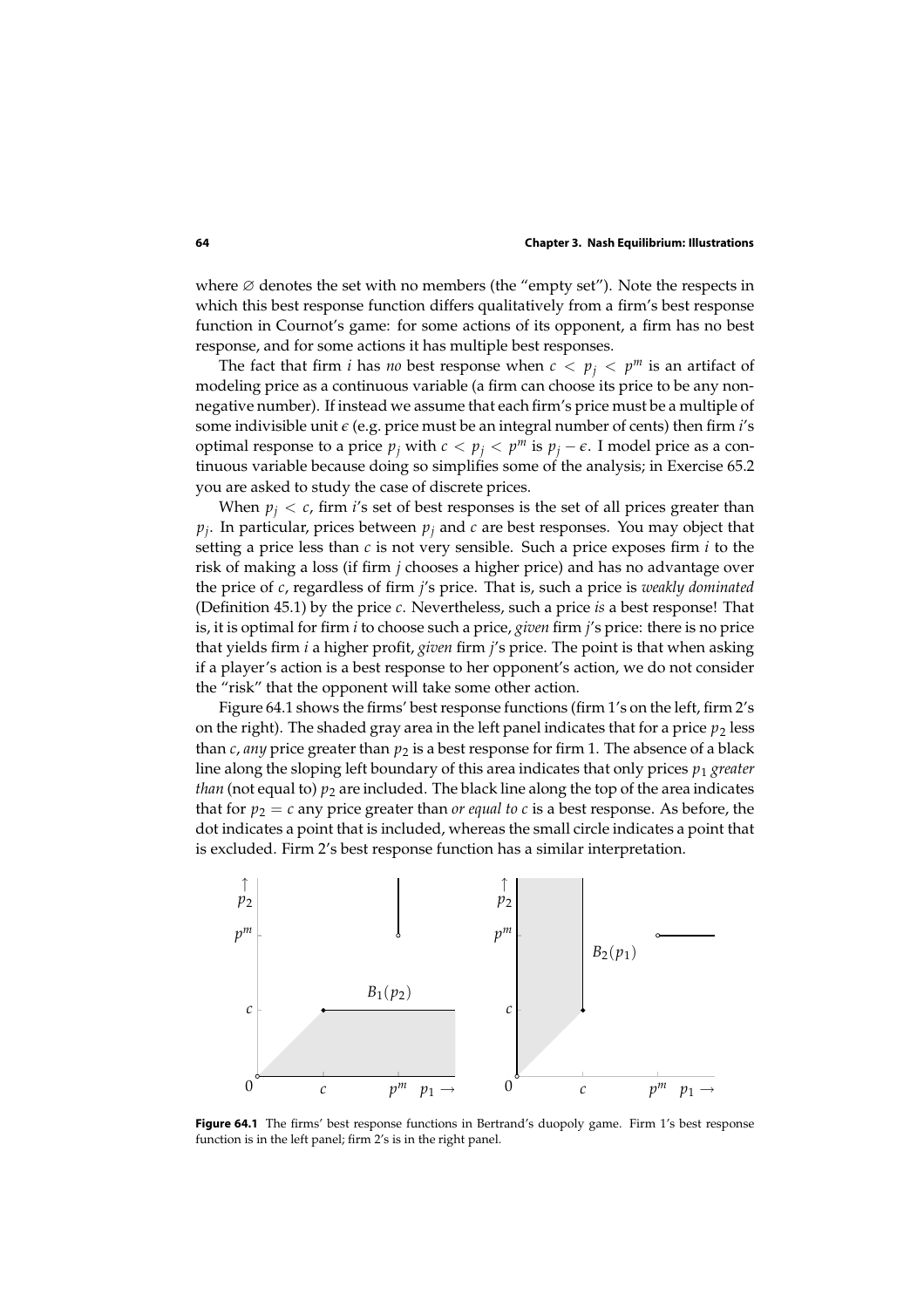#### **3.2 Bertrand's model of oligopoly 65**

A Nash equilibrium is a pair  $(p^{*}_{1}, p^{*}_{2})$  of prices such that  $p^{*}_{1}$  is a best response to  $p_2^*$ , and  $p_2^*$  is a best response to  $p_1^*$ —that is,  $p_1^*$  is in  $B_1(p_2^*)$  and  $p_2^*$  is in  $B_2(p_1^*)$  (see (34.2)). If we superimpose the two best response functions, any such pair is in the intersection of their graphs. If you do so, you will see that the graphs have a single point of intersection, namely  $(p_1^*, p_2^*) = (c, c)$ . That is, the game has a single Nash equilibrium, in which each firm charges the price *c*.

The method of finding the Nash equilibria of a game by constructing the players' best response functions is systematic. So long as these functions may be computed, the method straightforwardly leads to the set of Nash equilibria. However, in some games we can make a direct argument that avoids the need to construct the entire best response functions. Using a combination of intuition and trial and error we find the action profiles that seem to be equilibria, then we show precisely that any such profile is an equilibrium and every other profile is not an equilibrium. To show that a pair of actions is not a Nash equilibrium we need only find a *better* response for one of the players—not necessarily the *best* response.

In Bertrand's game we can argue as follows. (*i*) First we show that  $(p_1, p_2)$  =  $(c, c)$  is a Nash equilibrium. If one firm charges the price *c* then the other firm can do no better than charge the price *c* also, because if it raises its price it sells no output, and if it lowers its price it makes a loss. (*ii*) Next we show that no other pair (*p*1, *p*2) is a Nash equilibrium, as follows.

- If  $p_i < c$  for either  $i = 1$  or  $i = 2$  then the profit of the firm whose price is lowest (or the profit of both firms, if the prices are the same) is negative, and this firm can increase its profit (to zero) by raising its price to *c*.
- If  $p_i = c$  and  $p_j > c$  then firm *i* is better off increasing its price slightly, making its profit positive rather than zero.
- If  $p_i > c$  and  $p_j > c$ , suppose that  $p_i \geq p_j$ . Then firm *i* can increase its profit by lowering  $p_i$  to slightly below  $p_j$  if  $D(p_j) > 0$  (i.e. if  $p_j < \alpha$ ) and to  $p^m$  if  $D(p_j) = 0$  (i.e. if  $p_j ≥ α$ ).

In conclusion, both arguments show that when the unit cost of production is a constant *c*, the same for both firms, and demand is linear, Bertrand's game has a unique Nash equilibrium, in which each firm's price is equal to *c*.

- ? EXERCISE 65.1 (Bertrand's duopoly game with constant unit cost) Consider the extent to which the analysis depends upon the demand function *D* taking the specific form  $D(p) = \alpha - p$ . Suppose that *D* is any function for which  $D(p) \ge 0$  for all *p* and there exists  $\overline{p} > c$  such that  $D(p) > 0$  for all  $p \leq \overline{p}$ . Is  $(c, c)$  still a Nash equilibrium? Is it still the only Nash equilibrium?
- ? EXERCISE 65.2 (Bertrand's duopoly game with discrete prices) Consider the variant of the example of Bertrand's duopoly game in this section in which each firm is restricted to choose a price that is an integral number of cents. Take the monetary unit to be a cent, and assume that *c* is an integer and  $\alpha > c + 1$ . Is (*c*, *c*) a Nash equilibrium of this game? Is there any other Nash equilibrium?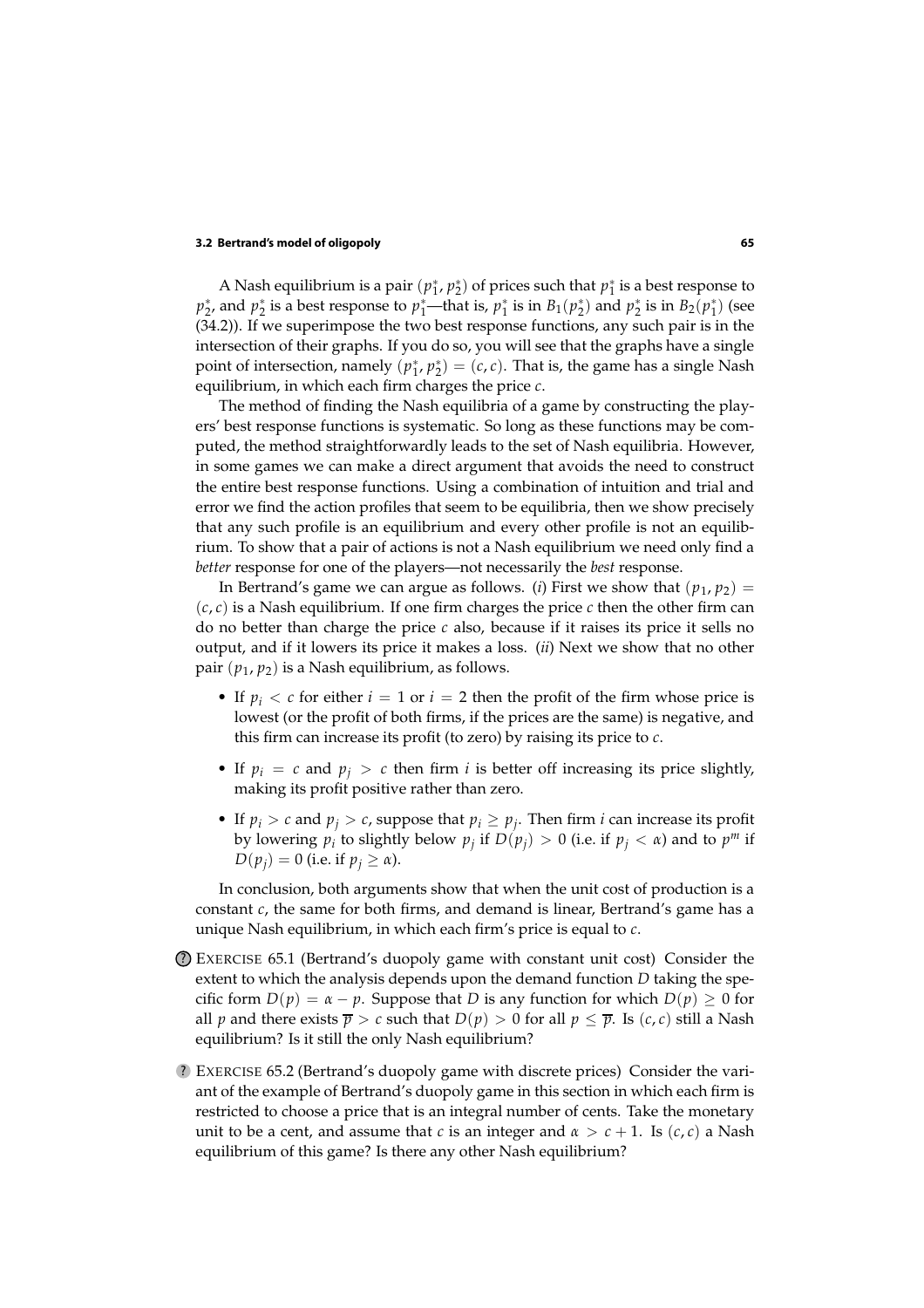## *3.2.3 Discussion*

For a duopoly in which both firms have the same constant unit cost and the demand function is linear, the Nash equilibria of Cournot's and Bertrand's games generate different economic outcomes. The equilibrium price in Bertrand's game is equal to the common unit cost *c*, whereas the price associated with the equilibrium of Cournot's game is  $\frac{1}{3}(\alpha + 2c)$ , which exceeds *c* because  $c < \alpha$ . In particular, the equilibrium price in Bertrand's game is the lowest price compatible with the firms' not making losses, whereas the price at the equilibrium of Cournot's game is higher. In Cournot's game, the price decreases towards *c* as the number of firms increases (Exercise 59.1), whereas in Bertrand's game it is *c* even if there are only two firms. In the next exercise you are asked to show that as the number of firms increases in Bertrand's game, the price remains *c*.

? EXERCISE 66.1 (Bertrand's oligopoly game) Consider Bertrand's oligopoly game when the cost and demand functions satisfy the conditions in Section 3.2.2 and there are *n* firms, with  $n \geq 3$ . Show that the set of Nash equilibria is the set of profiles  $(p_1, \ldots, p_n)$  of prices for which  $p_i \geq c$  for all *i* and at least two prices are equal to *c*. (Show that any such profile is a Nash equilibrium, and that every other profile is not a Nash equilibrium.)

What accounts for the difference between the Nash equilibria of Cournot's and Bertrand's games? The key point is that different strategic variables (output in Cournot's game, price in Bertrand's game) imply different strategic reasoning by the firms. In Cournot's game a firm changes its behavior if it can increase its profit by changing its output, on the assumption that the other firms' outputs will remain the same and the price will adjust to clear the market. In Bertrand's game a firm changes its behavior if it can increase its profit by changing its price, on the assumption that the other firms' prices will remain the same and their outputs will adjust to clear the market. Which assumption makes more sense depends on the context. For example, the wholesale market for agricultural produce may fit Cournot's game better, whereas the retail market for food may fit Bertrand's game better.

Under some variants of the assumptions in the previous section, Bertrand's game has no Nash equilibrium. In one case the firms' cost functions have constant unit costs, and these costs are different; in another case the cost functions have a fixed component. In both these cases, as well as in some other cases, an equilibrium is restored if we modify the way in which consumers are divided between the firms when the prices are the same, as the following exercises show. (We can think of the division of consumers between firms charging the same price as being determined as part of the equilibrium. Note that we retain the assumption that if the firms charge different prices then the one charging the lower price receives all the demand.)

? EXERCISE 66.2 (Bertrand's duopoly game with different unit costs) Consider Bertrand's duopoly game under a variant of the assumptions of Section 3.2.2 in which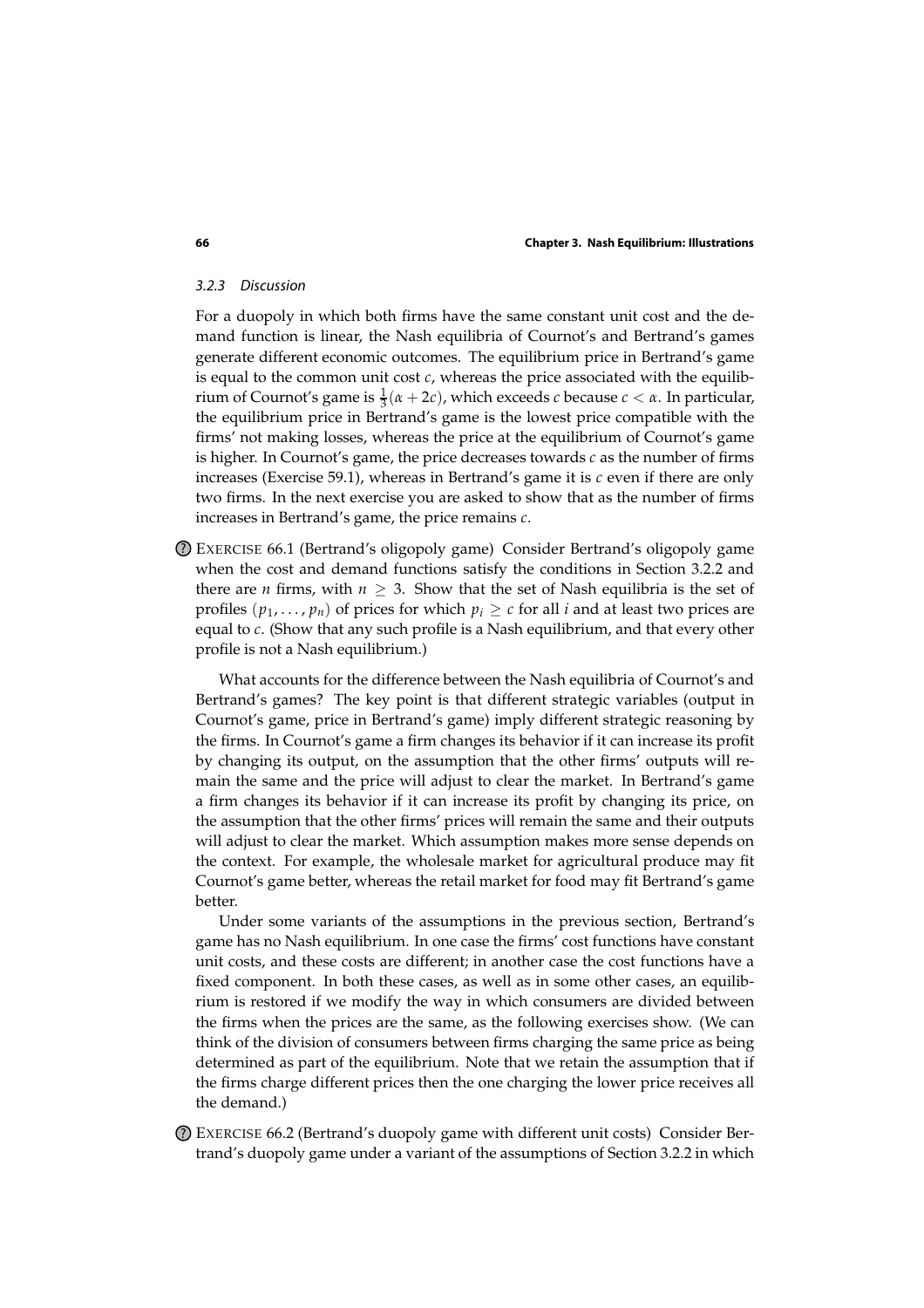#### **3.2 Bertrand's model of oligopoly 67**

the firms' unit costs are different, equal to  $c_1$  and  $c_2$ , where  $c_1 < c_2$ . Denote by  $p_1^m$ the price that maximizes  $(p - c_1)(\alpha - p)$ , and assume that  $c_2 < p_1^m$  and that the function  $(p - c_1)(\alpha - p)$  is increasing in *p* up to  $p_1^m$ .

- *a*. Suppose that the rule for splitting up consumers when the prices are equal assigns all consumers to firm 1 when both firms charge the price  $c_2$ . Show that  $(p_1, p_2) = (c_2, c_2)$  is a Nash equilibrium and that no other pair of prices is a Nash equilibrium.
- *b*. Show that no Nash equilibrium exists if the rule for splitting up consumers when the prices are equal assigns some consumers to firm 2 when both firms charge  $c_2$ .
- ?? EXERCISE 67.1 (Bertrand's duopoly game with fixed costs) Consider Bertrand's game under a variant of the assumptions of Section 3.2.2 in which the cost function of each firm *i* is given by  $C_i(q_i) = f + cq_i$  for  $q_i > 0$ , and  $C_i(0) = 0$ , where  $f$  is positive and less than the maximum of  $(p - c)(\alpha - p)$  with respect to *p*. Denote by  $\overline{p}$  the price *p* that satisfies  $(p - c)(\alpha - p) = f$  and is less than the maximizer of  $(p - c)(\alpha - p)$  (see Figure 67.1). Show that if firm 1 gets all the demand when both firms charge the same price then  $(\overline{p}, \overline{p})$  is a Nash equilibrium. Show also that no other pair of prices is a Nash equilibrium. (First consider cases in which the firms charge the same price, then cases in which they charge different prices.)



**Figure 67.1** The determination of the price  $\overline{p}$  in Exercise 67.1.

COURNOT, BERTRAND, AND NASH: SOME HISTORICAL NOTES

Associating the names of Cournot and Bertrand with the strategic games in Sections 3.1 and 3.2 invites two conclusions. First, that Cournot, writing in the first half of the nineteenth century, developed the concept of Nash equilibrium in the context of a model of oligopoly. Second, that Bertrand, dissatisfied with Cournot's game, proposed an alternative model in which price rather than output is the strategic variable. On both points the history is much less straightforward.

Cournot presented his "equilibrium" as the outcome of a dynamic adjustment process in which, in the case of two firms, the firms alternately choose best re-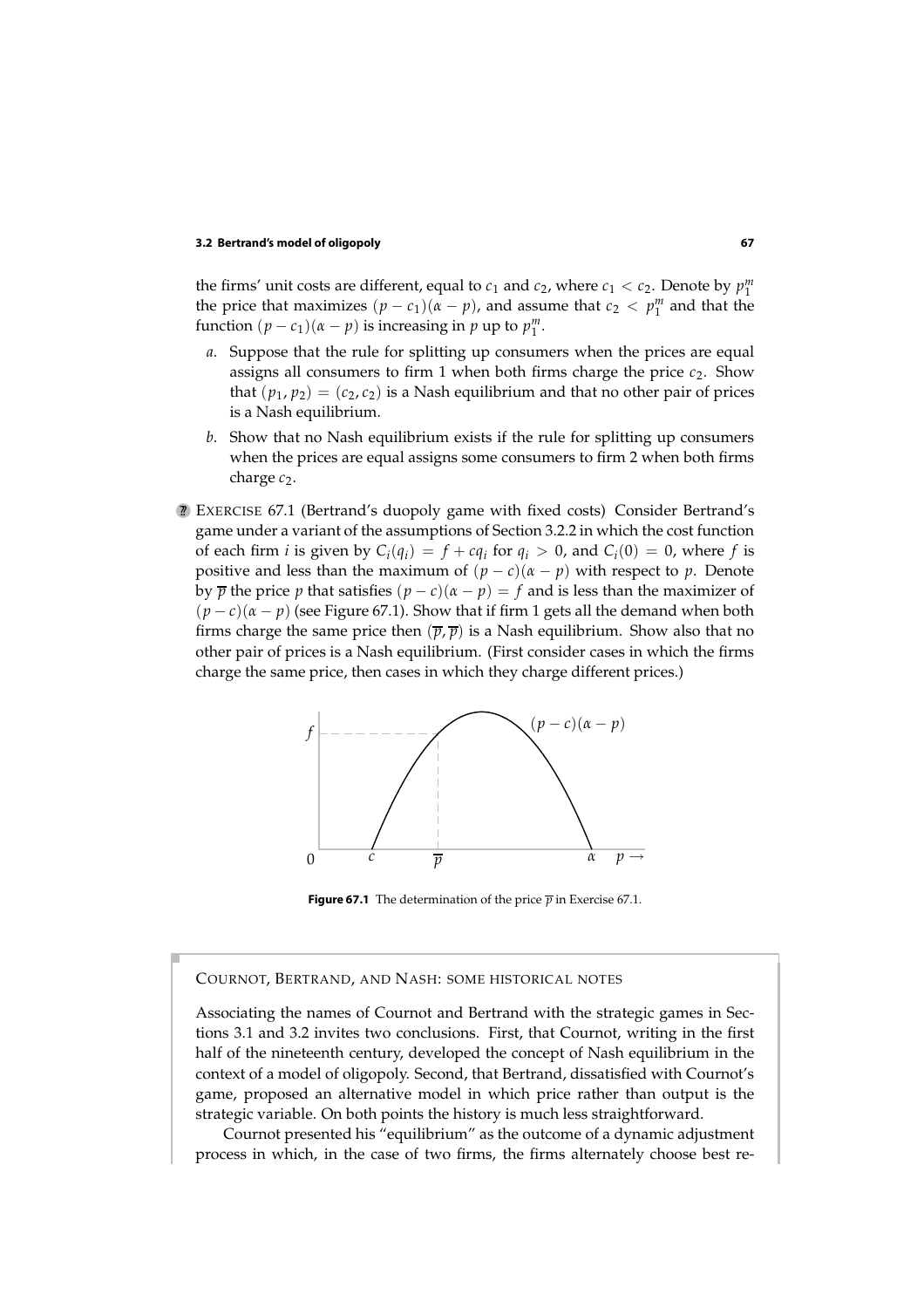#### **68 Chapter 3. Nash Equilibrium: Illustrations**

sponses to each other's outputs. During such an adjustment process, each firm, when choosing an output, acts on the assumption that the other firm's output will remain the same, an assumption shown to be incorrect when the other firm subsequently adjusts its output. The fact that the adjustment process rests on the firms' acting on assumptions constantly shown to be false was the subject of criticism in a leading presentation of Cournot's model (Fellner 1949) available at the time Nash was developing his idea.

Certainly Nash did not literally generalize Cournot's idea: the evidence suggests that he was completely unaware of Cournot's work when developing the notion of Nash equilibrium (Leonard 1994, 502–503). In fact, only gradually, as Nash's work was absorbed into mainstream economic theory, was Cournot's solution interpreted as a Nash equilibrium (Leonard 1994, 507–509).

The association of the price-setting model with Bertrand (a mathematician) rests on a paragraph in a review of Cournot's book written by Bertrand in 1883. (Cournot's book, published in 1838, had previously been largely ignored.) The review is confused. Bertrand is under the impression that in Cournot's model the firms compete in prices, undercutting each other to attract more business! He argues that there is "no solution" because there is no limit to the fall in prices, a result he says that Cournot's formulation conceals (Bertrand 1883, 503). In brief, Bertrand's understanding of Cournot's work is flawed; he sees that price competition leads each firm to undercut the other, but his conclusion about the outcome is incorrect.

Through the lens of modern game theory we see that the models associated with Cournot and Bertrand are strategic games that differ only in the strategic variable, the solution in both cases being a Nash equilibrium. Until Nash's work, the picture was much murkier.

## **3.3 Electoral competition**

What factors determine the number of political parties and the policies they propose? How is the outcome of an election affected by the electoral system and the voters' preferences among policies? A model that is the foundation for many theories of political phenomena addresses these questions. In the model, each of several candidates chooses a policy; each citizen has preferences over policies and votes for one of the candidates.

A simple version of this model is a strategic game in which the players are the candidates and a policy is a number, referred to as a "position". (The compression of all policy differences into one dimension is a major abstraction, though political positions are often categorized on a left–right axis.) After the candidates have chosen positions, each of a set of citizens votes (nonstrategically) for the candidate whose position she likes best. The candidate who obtains the most votes wins. Each candidate cares only about winning; no candidate has an ideological attach-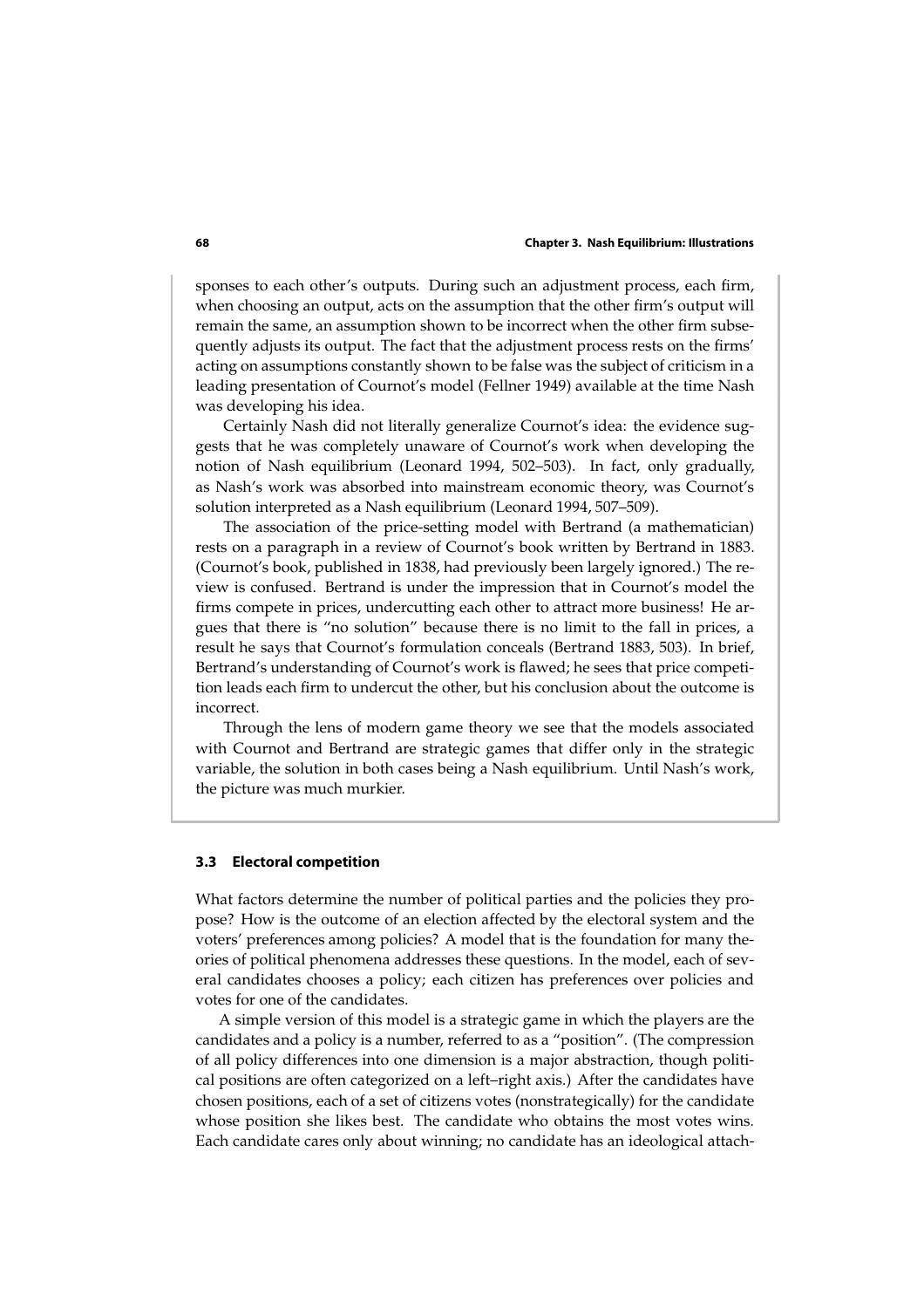#### **3.3 Electoral competition 69**

ment to any position. Specifically, each candidate prefers to win than to tie for first place (in which case perhaps the winner is determined randomly) than to lose, and if she ties for first place she prefers to do so with as few other candidates as possible.

There is a continuum of voters, each with a favorite position. The distribution of these favorite positions over the set of all possible positions is arbitrary. In particular, this distribution may not be uniform: a large fraction of the voters may have favorite positions close to one point, while few voters have favorite positions close to some other point. A position that turns out to have special significance is the *median* favorite position: the position *m* with the property that exactly half of the voters' favorite positions are at most *m*, and half of the voters' favorite positions are at least *m*. (I assume that there is only one such position.)

Each voter's distaste for any position is given by the distance between that position and her favorite position. In particular, for any value of *k*, a voter whose favorite position is  $x^*$  is indifferent between the positions  $x^* - k$  and  $x^* + k$ . (Refer to Figure 69.1.)



**Figure 69.1** The payoff of a voter whose favorite position is *x* ∗ , as a function of the winning position, *x*.

Under this assumption, each candidate attracts the votes of all citizens whose favorite positions are closer to her position than to the position of any other candidate. An example is shown in Figure 69.2. In this example there are three candidates, with positions *x*1, *x*2, and *x*3. Candidate 1 attracts the votes of every citizen whose favorite position is in the interval, labeled "votes for 1", up to the midpoint  $\frac{1}{2}(x_1 + x_2)$  of the line segment from  $x_1$  to  $x_2$ ; candidate 2 attracts the votes of every citizen whose favorite position is in the interval from  $\frac{1}{2}(x_1 + x_2)$  to  $\frac{1}{2}(x_2 + x_3)$ ; and candidate 3 attracts the remaining votes. I assume that citizens whose favorite position is  $\frac{1}{2}(x_1 + x_2)$  divide their votes equally between candidates 1 and 2, and those whose favorite position is  $\frac{1}{2}(x_2 + x_3)$  divide their votes equally between candidates 2 and 3. If two or more candidates take the same position then they share equally the votes that the position attracts.



**Figure 69.2** The allocation of votes between three candidates, with positions  $x_1$ ,  $x_2$ , and  $x_3$ .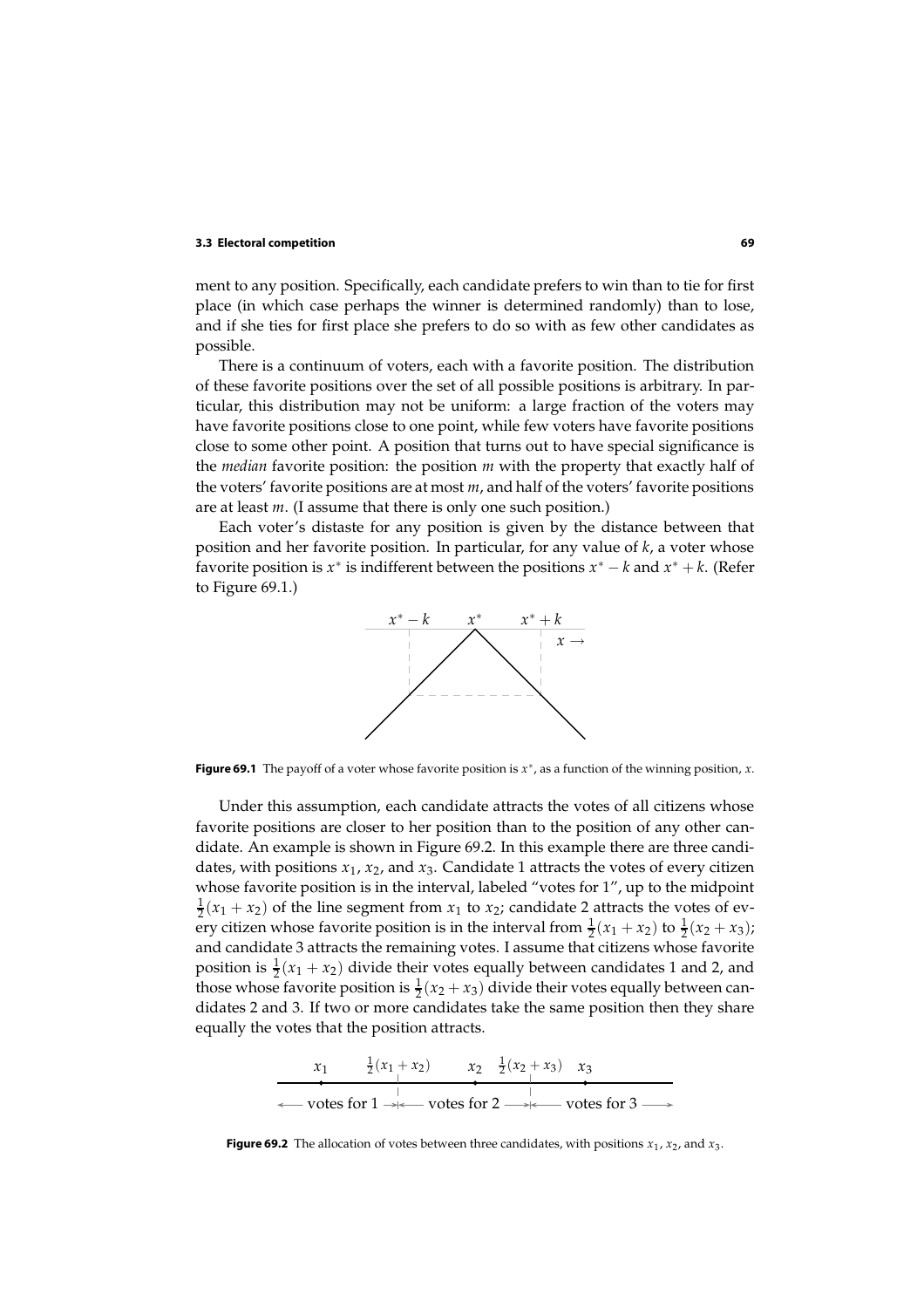In summary, I consider the following strategic game, which, in honor of its originator, I call **Hotelling's model of electoral competition**.

*Players* The candidates.

- *Actions* Each candidate's set of actions is the set of positions (numbers).
- *Preferences* Each candidate's preferences are represented by a payoff function that assigns *n* to every action profile in which she wins outright, *k* to every action profile in which she ties for first place with *n* − *k* other candidates (for  $1 \leq k \leq n-1$ ), and 0 to every action profile in which she loses, where positions attract votes in the way described in the previous paragraph.

Suppose there are two candidates. We can find a Nash equilibrium of the game by studying the players' best response functions. Fix the position  $x_2$  of candidate 2 and consider the best position for candidate 1. First suppose that  $x_2 < m$ . If candidate 1 takes a position to the left of  $x_2$  then candidate 2 attracts the votes of all citizens whose favorite positions are to the right of  $\frac{1}{2}(x_1 + x_2)$ , a set that includes the 50% of citizens whose favorite positions are to the right of *m*, and more. Thus candidate 2 wins, and candidate 1 loses. If candidate 1 takes a position to the right of  $x_2$  then she wins so long as the dividing line between her supporters and those of candidate 2 is less than *m* (see Figure 70.1). If she is so far to the right that this dividing line lies to the right of *m* then she loses. She prefers to win than to lose, and is indifferent between all the outcomes in which she wins, so her set of best responses to  $x_2$  is the set of positions that causes the midpoint  $\frac{1}{2}(x_1 + x_2)$  of the line segment from *x*<sup>2</sup> to *x*<sup>1</sup> to be less than *m*. (If this midpoint is *equal* to *m* then the candidates tie.) The condition  $\frac{1}{2}(x_1 + x_2) < m$  is equivalent to  $x_1 < 2m - x_2$ , so candidate 1's set of best responses to  $x_2$  is the set of all positions between  $x_2$  and  $2m - x_2$  (excluding the points  $x_2$  and  $2m - x_2$ ).



**Figure 70.1** An action profile  $(x_1, x_2)$  for which candidate 1 wins.

A symmetric argument applies to the case in which  $x_2 > m$ . In this case candidate 1's set of best responses to  $x_2$  is the set of all positions between  $2m - x_2$  and *x*2.

Finally consider the case in which  $x_2 = m$ . In this case candidate 1's unique best response is to choose the *same* position, *m*! If she chooses any other position then she loses, whereas if she chooses *m* then she ties for first place.

In summary, candidate 1's best response function is defined by

$$
B_1(x_2) = \begin{cases} \{x_1 : x_2 < x_1 < 2m - x_2\} & \text{if } x_2 < m \\ \{m\} & \text{if } x_2 = m \\ \{x_1 : 2m - x_2 < x_1 < x_2\} & \text{if } x_2 > m. \end{cases}
$$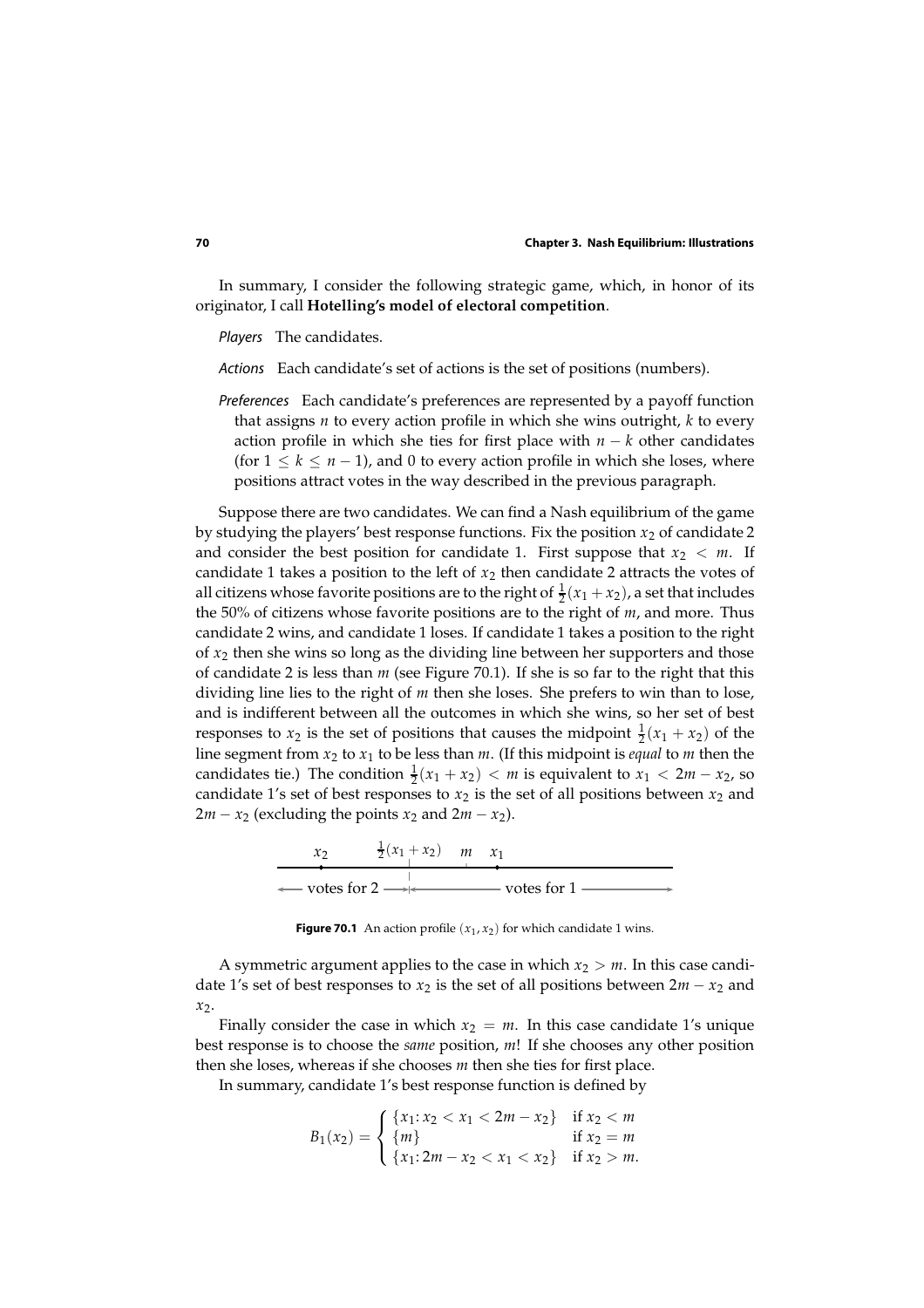### **3.3 Electoral competition 71**

Candidate 2 faces exactly the same incentives as candidate 1, and hence has the same best response function. The candidates' best response functions are shown in Figure 71.1.



**Figure 71.1** The candidates' best response functions in Hotelling's model of electoral competition with two candidates. Candidate 1's best response function is in the left panel; candidate 2's is in the right panel. (The edges of the shaded areas are excluded.)

If you superimpose the two best response functions, you see that the game has a unique Nash equilibrium, in which both candidates choose the position *m*, the voters' median favorite position. (Remember that the edges of the shaded area, which correspond to pairs of positions that result in ties, are excluded from the best response functions.) The outcome is that the election is a tie.

As in the case of Bertrand's duopoly game in the previous section, we can make a direct argument that (*m*, *m*) is the unique Nash equilibrium of the game, without constructing the best response functions. First, (*m*, *m*) is an equilibrium: it results in a tie, and if either candidate chooses a position different from *m* then she loses. Second, no other pair of positions is a Nash equilibrium, by the following argument.

- If one candidate loses then she can do better by moving to *m*, where she either wins outright (if her opponent's position is different from *m*) or ties for first place (if her opponent's position is *m*).
- If the candidates tie (because their positions are either the same or symmetric about *m*), then either candidate can do better by moving to *m*, where she wins outright.

Our conclusion is that the competition between the candidates to secure a majority of the votes drives them to select the same position, equal to the median of the citizens' favorite positions. Hotelling (1929, 54), the originator of the model, writes that this outcome is "strikingly exemplified." He continues, "The competition for votes between the Republican and Democratic parties [in the USA] does not lead to a clear drawing of issues, an adoption of two strongly contrasted posi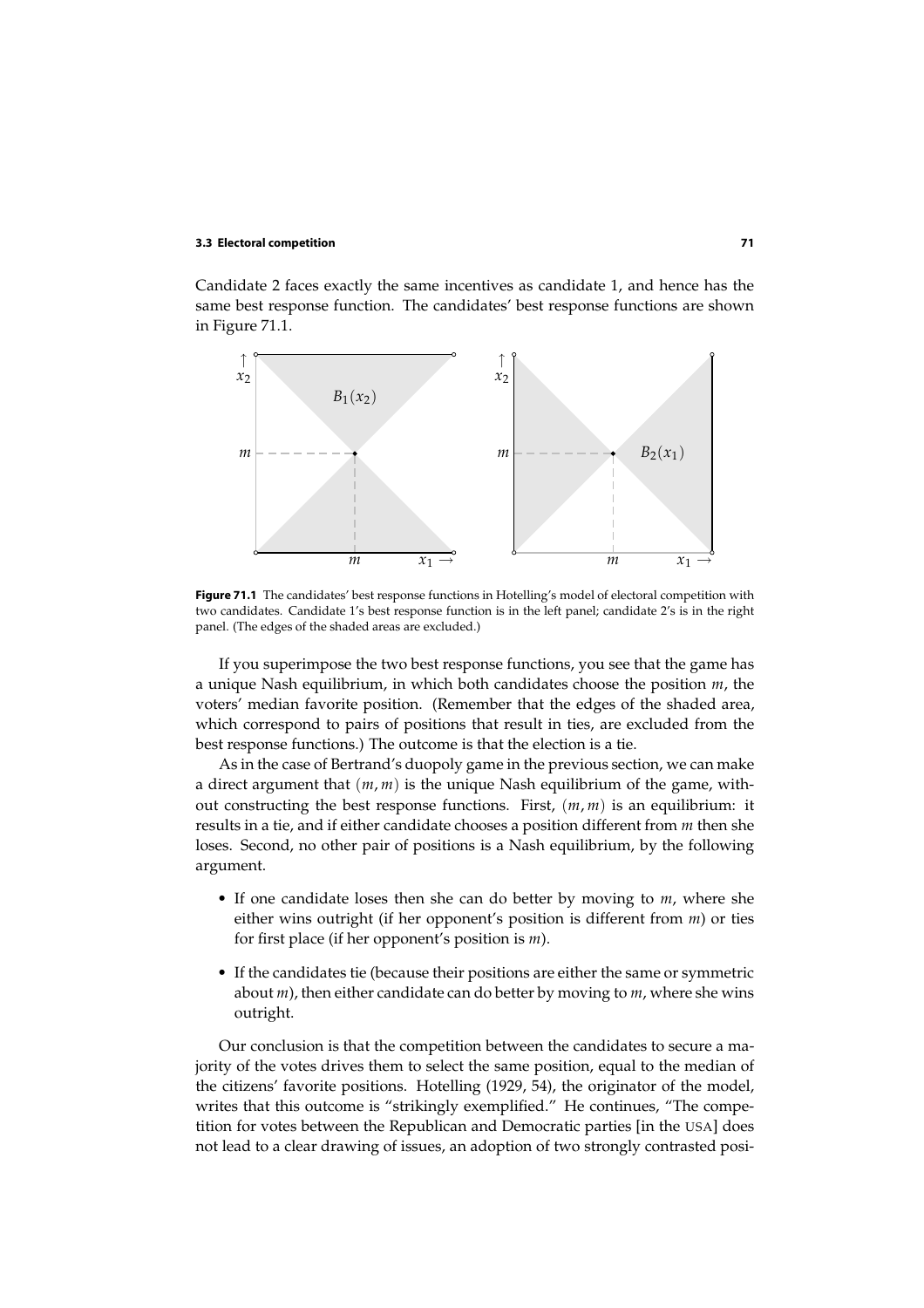tions between which the voter may choose. Instead, each party strives to make its platform as much like the other's as possible."

? EXERCISE 72.1 (Electoral competition with asymmetric voters' preferences) Consider a variant of Hotelling's model in which voters's preferences are asymmetric. Specifically, suppose that each voter cares twice as much about policy differences to the left of her favorite position than about policy differences to the right of her favorite position. How does this affect the Nash equilibrium?

In the model considered so far, no candidate has the option of staying out of the race. Suppose that we give each candidate this option; assume that it is better than losing and worse than tying for first place. Then the Nash equilibrium remains as before: both players enter the race and choose the position *m*. The direct argument differs from the one before only in that in addition we need to check that there is no equilibrium in which one or both of the candidates stays out of the race. If one candidate stays out then, given the other candidate's position, she can enter and either win outright or tie for first place. If both candidates stay out, then either candidate can enter and win outright.

The next exercise asks you to consider the Nash equilibria of this variant of the model when there are three candidates.

- ? EXERCISE 72.2 (Electoral competition with three candidates) Consider a variant of Hotelling's model in which there are three candidates and each candidate has the option of staying out of the race, which she regards as better than losing and worse than tying for first place. Use the following arguments to show that the game has no Nash equilibrium. First, show that there is no Nash equilibrium in which a single candidate enters the race. Second, show that in any Nash equilibrium in which more than one candidate enters, all candidates that enter tie for first place. Third, show that there is no Nash equilibrium in which two candidates enter the race. Fourth, show that there is no Nash equilibrium in which all three candidates enter the race and choose the same position. Finally, show that there is no Nash equilibrium in which all three candidates enter the race, and do not all choose the same position.
- ?? EXERCISE 72.3 (Electoral competition in two districts) Consider a variant of Hotelling's model that captures features of a US presidential election. Voters are divided between two districts. District 1 is worth more electoral college votes than is district 2. The winner is the candidate who obtains the most electoral college votes. Denote by  $m_i$  the median favorite position among the citizens of district *i*, for  $i = 1$ , 2; assume that  $m_2 < m_1$ . Each of two candidates chooses a single position. Each citizen votes (nonstrategically) for the candidate whose position in closest to her favorite position. The candidate who wins a majority of the votes in a district obtains all the electoral college votes of that district; if the candidates obtain the same number of votes in a district, they each obtain half of the electoral college votes of that district. Find the Nash equilibrium (equilibria?) of the strategic game that models this situation.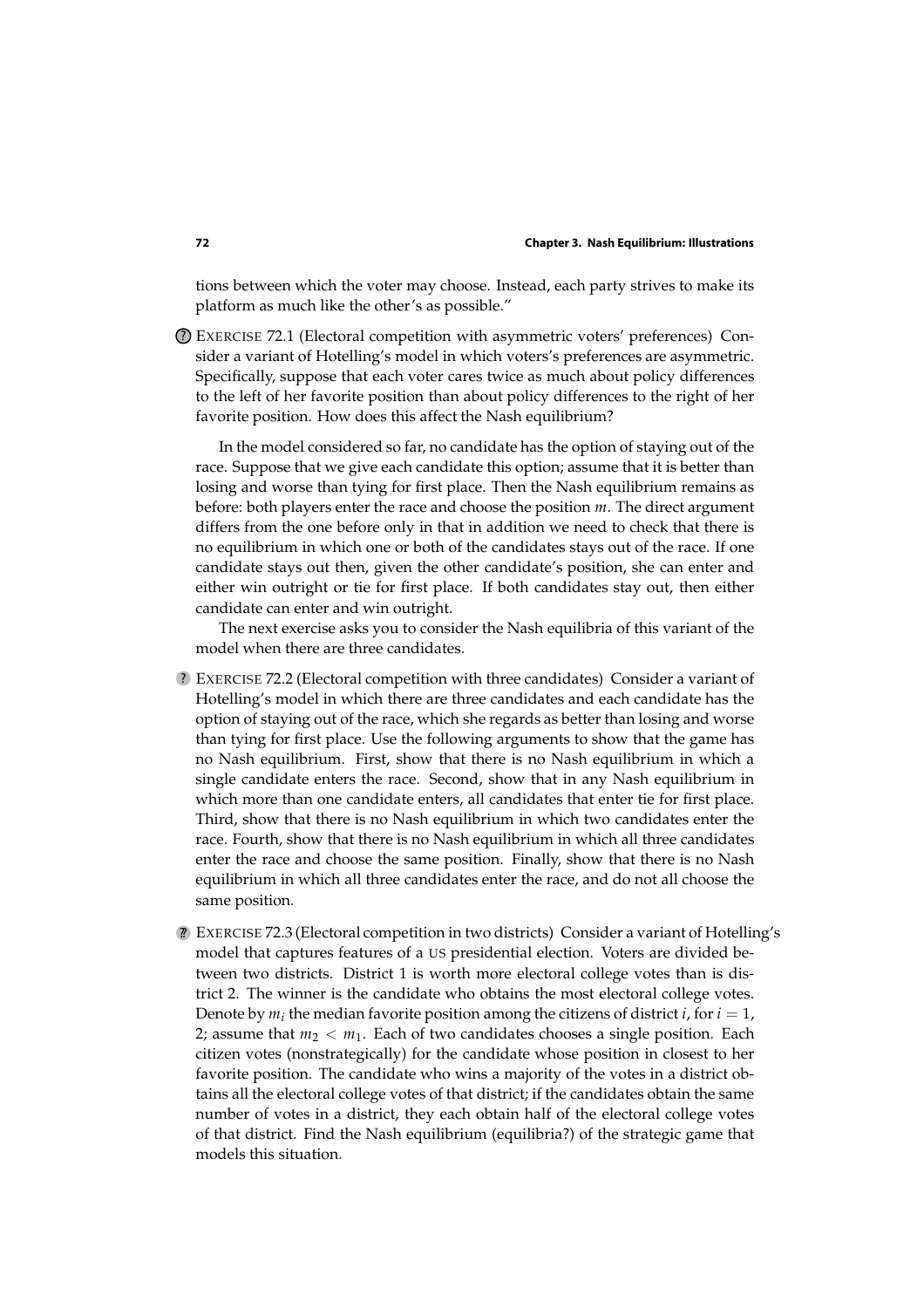### **3.3 Electoral competition 73**

So far we have assumed that the candidates care only about winning; they are not at all concerned with the winner's position. The next exercise asks you to consider the case in which each candidate cares *only* about the winner's position, and not at all about winning. (You may be surprised by the equilibrium.)

?? EXERCISE 73.1 (Electoral competition between candidates who care only about the winning position) Consider the variant of Hotelling's model in which the candidates (like the citizens) care about the winner's position, and not at all about winning *per se*. There are two candidates. Each candidate has a favorite position; her dislike for other positions increases with their distance from her favorite position. Assume that the favorite position of one candidate is less than *m* and the favorite position of the other candidate is greater than *m*. Assume also that if the candidates tie when they take the positions  $x_1$  and  $x_2$  then the outcome is the compromise policy  $\frac{1}{2}(x_1 + x_2)$ . Find the set of Nash equilibria of the strategic game that models this situation. (First consider pairs  $(x_1, x_2)$  of positions for which either  $x_1 < m$  and  $x_2 < m$ , or  $x_1 > m$  and  $x_2 > m$ . Next consider pairs  $(x_1, x_2)$  for which either  $x_1 < m < x_2$ , or  $x_2 < m < x_1$ , then those for which  $x_1 = m$  and  $x_2 \neq m$ , or  $x_1 \neq m$  and  $x_2 = m$ . Finally consider the pair  $(m, m)$ .)

The set of candidates in Hotelling's model is given. The next exercise asks you to analyze a model in which the set of candidates is generated as part of an equilibrium.

?? EXERCISE 73.2 (Citizen-candidates) Consider a game in which the players are the citizens. Any citizen may, at some cost  $c > 0$ , become a candidate. Assume that the only position a citizen can espouse is her favorite position, so that a citizen's only decision is whether to stand as a candidate. After all citizens have (simultaneously) decided whether to become candidates, each citizen votes for her favorite candidate, as in Hotelling's model. Citizens care about the position of the winning candidate; a citizen whose favorite position is *x* loses  $|x - x^*|$  if the winning candidate's position is *x* ∗ . (For any number *z*, |*z*| denotes the absolute value of *z*: |*z*| = *z* if  $z > 0$  and  $|z| = -z$  if  $z < 0$ .) Winning confers the benefit *b*. Thus a citizen who becomes a candidate and ties with *k* − 1 other candidates for first place obtains the payoff  $b/k - c$ ; a citizen with favorite position *x* who becomes a candidate and is not one of the candidates tied for first place obtains the payoff −|*x* − *x* ∗ | − *c*, where *x* ∗ is the winner's position; and a citizen with favorite position *x* who does not become a candidate obtains the payoff  $-|x - x^*|$ , where  $x^*$  is the winner's position. Assume that for every position  $x$  there is a citizen for whom  $x$  is the favorite position. Show that if  $b \leq 2c$  then the game has a Nash equilibrium in which one citizen becomes a candidate. Is there an equilibrium (for any values of *b* and *c*) in which two citizens, each with favorite position *m*, become candidates? Is there an equilibrium in which two citizens with favorite positions different from *m* become candidates?

Hotelling's model assumes a basic agreement among the voters about the ordering of the positions. For example, if one voter prefers *x* to *y* to *z* and another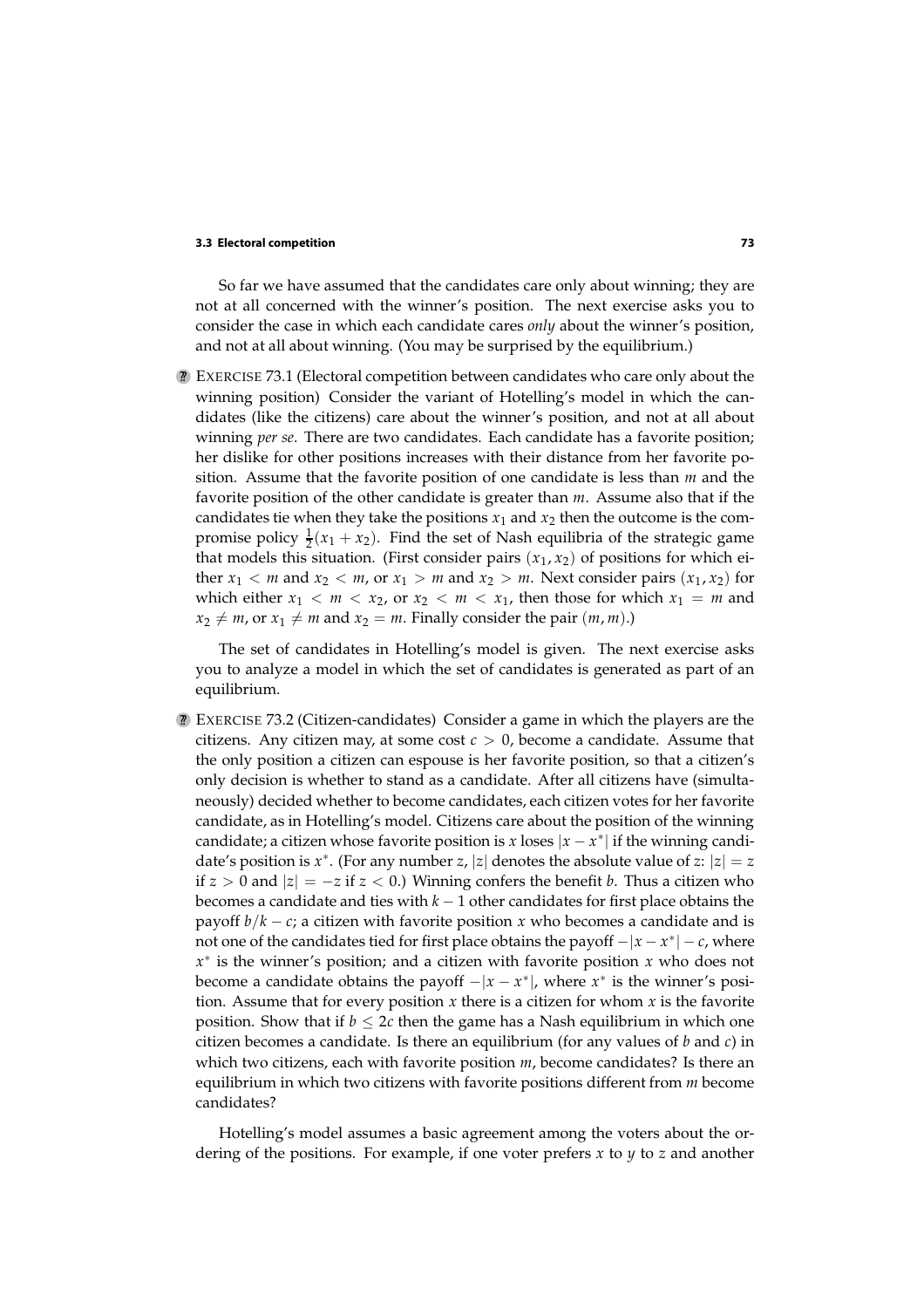voter prefers *y* to *z* to *x*, no voter prefers *z* to *x* to *y*. The next exercise asks you to study a model that does not so restrict the voters' preferences.

- ? EXERCISE 74.1 (Electoral competition for more general preferences) There is a finite number of positions and a finite, odd, number of voters. For any positions *x* and *y*, each voter either prefers *x* to *y* or prefers *y* to *x*. (No voter regards any two positions as equally desirable.) We say that a position *x* ∗ is a *Condorcet winner* if for every position *y* different from *x* ∗ , a majority of voters prefer *x* ∗ to *y*.
	- *a*. Show that for any configuration of preferences there is at most one Condorcet winner.
	- *b*. Give an example in which no Condorcet winner exists. (Suppose there are three positions  $(x, y, z)$  and three voters. Assume that voter 1 prefers  $x$ to *y* to *z*. Construct preferences for the other two voters such that one voter prefers *x* to *y* and the other prefers *y* to *x*, one prefers *x* to *z* and the other prefers *z* to *x*, and one prefers *y* to *z* and the other prefers *z* to *y*. The preferences you construct must, of course, satisfy the condition that a voter who prefers *a* to *b* and *b* to *c* also prefers *a* to *c*, where *a*, *b*, and *c* are any positions.)
	- *c*. Consider the strategic game in which two candidates simultaneously choose positions, as in Hotelling's model. If the candidates choose different positions, each voter endorses the candidate whose position she prefers, and the candidate who receives the most votes wins. If the candidates choose the same position, they tie. Show that this game has a unique Nash equilibrium if the voters' preferences are such that there is a Condorcet winner, and has no Nash equilibrium if the voters' preferences are such that there is no Condorcet winner.

A variant of Hotelling's model of electoral competition can be used to analyze the choices of product characteristics by competing firms in situations in which price is not a significant variable. (Think of radio stations that offer different styles of music, for example.) The set of positions is the range of possible characteristics for the product, and the citizens are consumers rather than voters. Consumers' tastes differ; each consumer buys (at a fixed price, possibly zero) one unit of the product she likes best. The model differs substantially from Hotelling's model of electoral competition in that each firm's objective is to maximize its market share, rather than to obtain a market share larger than that of any other firm. In the next exercise you are asked to show that the Nash equilibria of this game in the case of two or three firms are the same as those in Hotelling's model of electoral competition.

? EXERCISE 74.2 (Competition in product characteristics) In the variant of Hotelling's model that captures competing firms' choices of product characteristics, show that when there are two firms the unique Nash equilibrium is (*m*, *m*) (both firms offer the consumers' median favorite product) and when there are three firms there is no Nash equilibrium. (Start by arguing that when there are two firms whose products differ, either firm is better off making its product more similar to that of its rival.)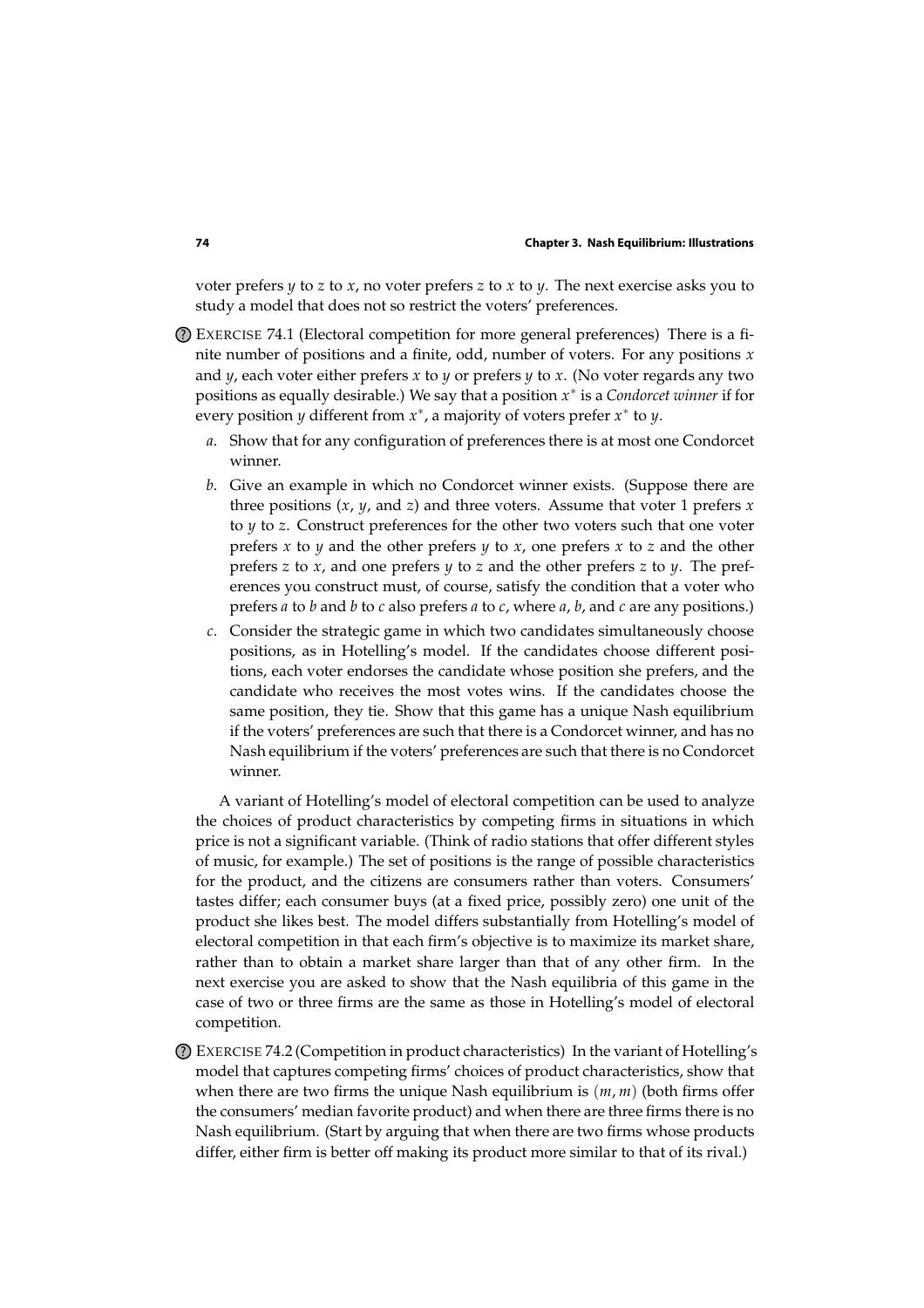#### **3.4 The** *War of Attrition* **75**

## **3.4 The** *War of Attrition*

The game known as the *War of Attrition* elaborates on the ideas captured by the game *Hawk–Dove* (Exercise 29.2). It was originally posed as a model of a conflict between two animals fighting over prey. Each animal chooses the time at which it intends to give up. When an animal gives up, its opponent obtains all the prey (and the time at which the winner intended to give up is irrelevant). If both animals give up at the same time then they each have an equal chance of obtaining the prey. Fighting is costly: each animal prefers as short a fight as possible.

The game models not only such a conflict between animals, but also many other disputes. The "prey" can be any indivisible object, and "fighting" can be any costly activity—for example, simply waiting.

To define the game precisely, let time be a continuous variable that starts at 0 and runs indefinitely. Assume that the value party *i* attaches to the object in dispute is  $v_i > 0$  and the value it attaches to a 50% chance of obtaining the object is  $v_i/2$ . Each unit of time that passes before the dispute is settled (i.e. one of the parties concedes) costs each party one unit of payoff. Thus if player *i* concedes first, at time  $t_i$ , her payoff is  $-t_i$  (she spends  $t_i$  units of time and does not obtain the object). If the other player concedes first, at time  $t_j$ , player *i*'s payoff is  $v_i - t_j$ (she obtains the object after  $t_j$  units of time). If both players concede at the same time, player *i'*s payoff is  $\frac{1}{2}v_i - t_i$ , where  $t_i$  is the common concession time. The **War of Attrition** is the following strategic game.

*Players* The two parties to a dispute.

*Actions* Each player's set of actions is the set of possible concession times (nonnegative numbers).

*Preferences* Player *i*'s preferences are represented by the payoff function

$$
u_i(t_1, t_2) = \begin{cases} -t_i & \text{if } t_i < t_j \\ \frac{1}{2}v_i - t_i & \text{if } t_i = t_j \\ v_i - t_j & \text{if } t_i > t_j, \end{cases}
$$

where *j* is the other player.

To find the Nash equilibria of this game, we start, as before, by finding the players' best response functions. Intuitively, if player *j*'s intended concession time is early enough (*t<sup>j</sup>* is small) then it is optimal for player *i* to wait for player *j* to concede. That is, in this case player *i* should choose a concession time later than *tj* ; any such time is equally good. By contrast, if player *j* intends to hold out for a long time (*t<sup>j</sup>* is large) then player *i* should concede immediately. Because player *i* values the object at  $v_i$ , the length of time it is worth her waiting is  $v_i$ .

To make these ideas precise, we can study player *i*'s payoff function for various fixed values of *t<sup>j</sup>* , the concession time of player *j*. The three cases that the intuitive argument suggests are qualitatively different are shown in Figure 76.1:  $t_j < v_i$  in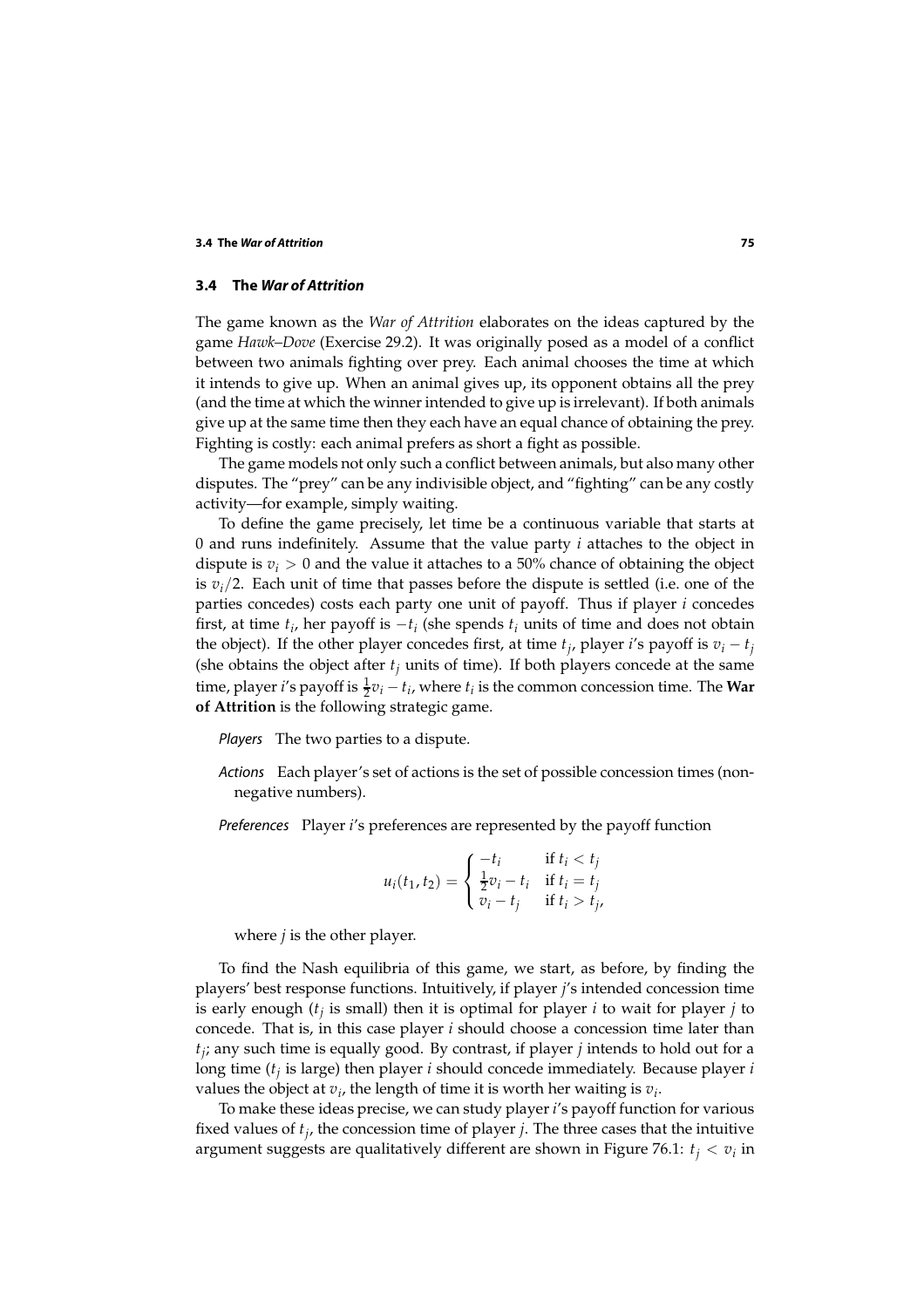the left panel,  $t_j = v_i$  in the middle panel, and  $t_j > v_i$  in the right panel. Player *i*'s best responses in each case are her actions for which her payoff is highest: the set of times after  $t_j$  if  $t_j < v_i$ , 0 and the set of times after  $t_j$  if  $t_j = v_i$ , and 0 if  $t_j > v_i$ .



**Figure 76.1** Three cross-sections of player *i*'s payoff function in the *War of Attrition*.

In summary, player *i*'s best response function is given by

$$
B_i(t_j) = \begin{cases} \{t_i : t_i > t_j\} & \text{if } t_j < v_i \\ \{t_i : t_i = 0 \text{ or } t_i > t_j\} & \text{if } t_j = v_i \\ \{0\} & \text{if } t_j > v_i. \end{cases}
$$

For a case in which  $v_1 > v_2$ , this function is shown in the left panel of Figure 76.2 for  $i = 1$  and  $j = 2$  (player 1's best response function), and in the right panel for  $i = 2$  and  $j = 1$  (player 2's best response function).



**Figure 76.2** The players' best response functions in the *War of Attrition* (for a case in which  $v_1 > v_2$ ). Player 1's best response function is in the left panel; player 2's is in the right panel. (The sloping edges are excluded.)

Superimposing the players' best response functions, we see that there are two areas of intersection: the vertical axis at and above  $v_1$  and the horizontal axis at and to the right of  $v_2$ . Thus  $(t_1, t_2)$  is a Nash equilibrium of the game if and only if either

$$
t_1 = 0 \text{ and } t_2 \ge v_1
$$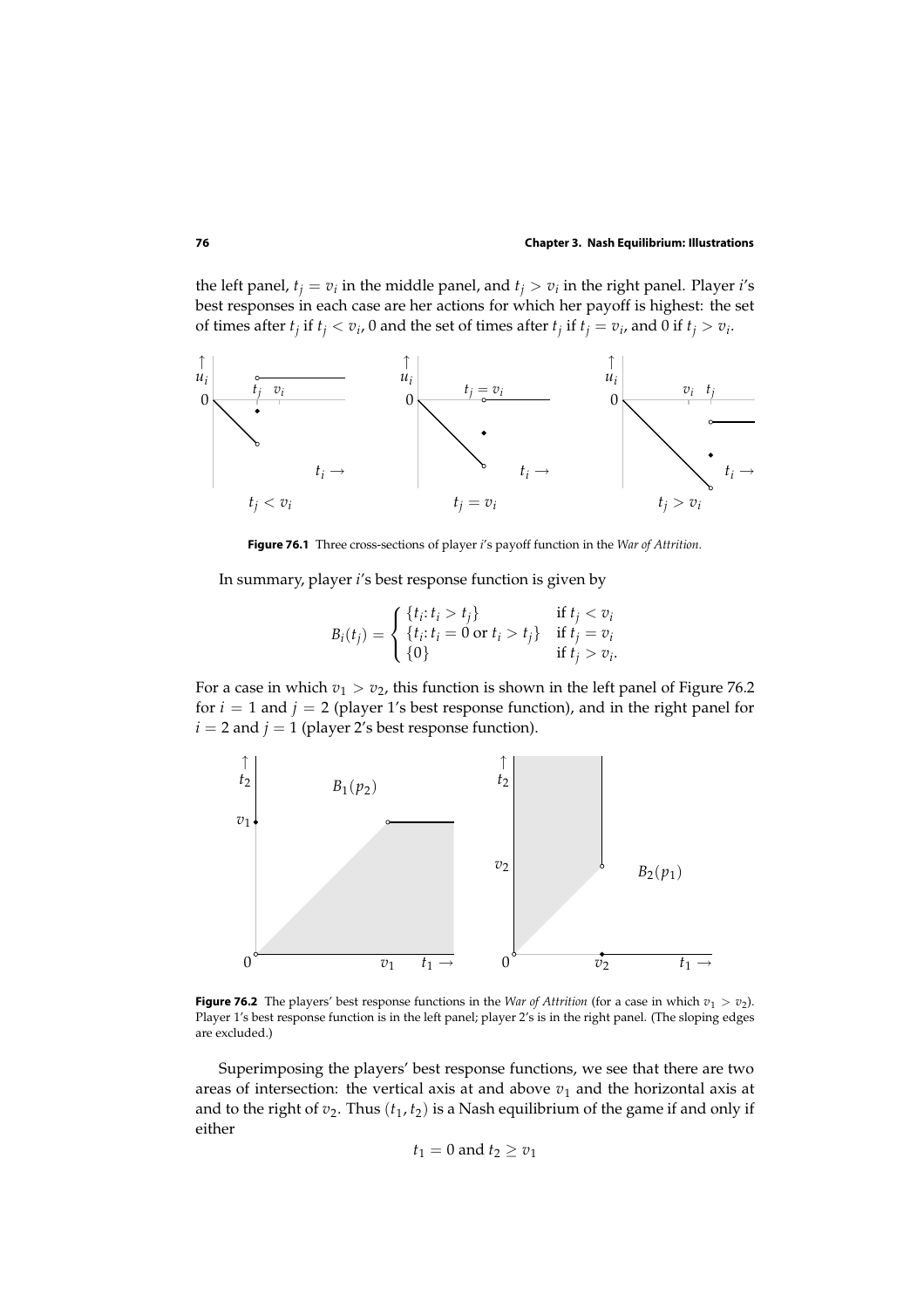### **3.4 The** *War of Attrition* **77**

$$
t_2=0 \text{ and } t_1\geq v_2.
$$

In words, in every equilibrium either player 1 concedes immediately and player 2 concedes at time  $v_1$  or later, or player 2 concedes immediately and player 1 concedes at time  $v_2$  or later.

? EXERCISE 77.1 (Direct argument for Nash equilibria of *War of Attrition*) Give a direct argument, not using information about the entire best response functions, for the set of Nash equilibria of the *War of Attrition*. (Argue that if  $t_1 = t_2$ , 0 <  $t_i < t_j$ , or  $0 = t_i < t_j < v_i$  (for  $i = 1$  and  $j = 2$ , or  $i = 2$  and  $j = 1$ ) then the pair  $(t_1, t_2)$  is not a Nash equilibrium. Then argue that any remaining pair is a Nash equilibrium.)

Three features of the equilibria are notable. First, in no equilibrium is there any fight: one player always concedes immediately. Second, either player may concede first, regardless of the players' valuations. In particular, there are always equilibria in which the player who values the object more highly concedes first. Third, the equilibria are *asymmetric* (the players' actions are different), even when  $v_1 = v_2$ , in which case the game is symmetric—the players' sets of actions are the same and player 1's payoff to  $(t_1, t_2)$  is the same as player 2's payoff to  $(t_2, t_1)$  (Definition 49.3). Given this asymmetry, the populations from which the two players are drawn must be distinct in order to interpret the Nash equilibria as action profiles compatible with steady states. One player might be the current owner of the object in dispute, and the other a challenger, for example. In this case the equilibria correspond to the two conventions that a challenger always gives up immediately, and that an owner always does so. (Some evidence is discussed in the box on page 412.) If all players—those in the role of player 1 as well as those in the role of player 2 are drawn from a single population, then only symmetric equilibria are relevant (see Section 2.10). The *War of Attrition* has no such equilibria, so the notion of Nash equilibrium makes no prediction about the outcome in such a situation.

? EXERCISE 77.2 (Variant of *War of Attrition*) Consider the variant of the *War of Attrition* in which each player attaches no value to the time spent waiting for the other player to concede, but the object in dispute loses value as time passes. (Think of a rotting animal carcass or a melting ice cream cone.) Assume that the value of the object to each player *i* after *t* units of time is  $v_i - t$  (and the value of a 50% chance of obtaining the object is  $\frac{1}{2}(v_i - t)$ ). Specify the strategic game that models this situation (take care with the payoff functions). Construct the analogue of Figure 76.1, find the players' best response functions, and hence find the Nash equilibria of the game.

The *War of Attrition* is an example of a "game of timing", in which each player's action is a number and each player's payoff depends sensitively on whether her action is greater or less than the other player's action. In many such games, each player's strategic variable is the time at which to act, hence the name "game of

or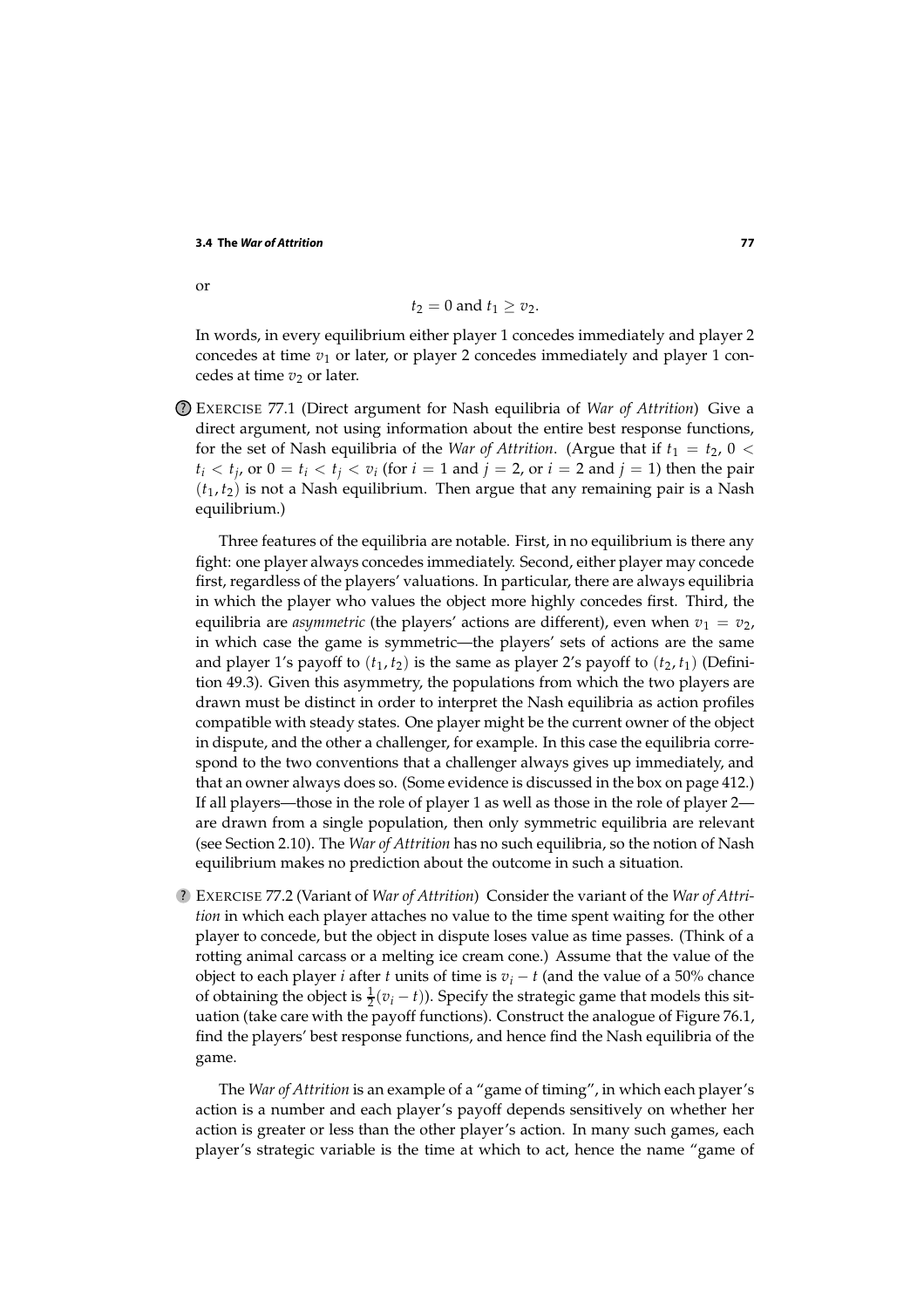timing". The next two exercises are further examples of such games. (In the first the strategic variable is time, whereas in the second it is not.)

- ? EXERCISE 78.1 (Timing productrelease) Two firms are developing competing products for a market of fixed size. The longer a firm spends on development, the better its product. But the first firm to release its product has an advantage: the customers it obtains will not subsequently switch to its rival. (Once a person starts using a product, the cost of switching to an alternative, even one significantly better, is too high to make a switch worthwhile.) A firm that releases its product first, at time *t*, captures the share  $h(t)$  of the market, where h is a function that increases from time 0 to time *T*, with  $h(0) = 0$  and  $h(T) = 1$ . The remaining market share is left for the other firm. If the firms release their products at the same time, each obtains half of the market. Each firm wishes to obtain the highest possible market share. Model this situation as a strategic game and find its Nash equilibrium (equilibria?). (When finding firm *i*'s best response to firm *j*'s release time *t<sup>j</sup>* , there are three cases: that in which  $h(t_j)<\frac{1}{2}$  (firm *j* gets less than half of the market if it is the first to release its product), that in which  $h(t_j) = \frac{1}{2}$ , and that in which  $h(t_j) > \frac{1}{2}$ .
- ? EXERCISE 78.2 (A fight) Each of two people has one unit of a resource. Each person chooses how much of the resource to use in fighting the other individual and how much to use productively. If each person *i* devotes *y<sup>i</sup>* to fighting then the total output is  $f(y_1, y_2) \geq 0$  and person *i* obtains the fraction  $p_i(y_1, y_2)$  of the output, where

$$
p_i(y_1, y_2) = \begin{cases} 1 & \text{if } y_i > y_j \\ \frac{1}{2} & \text{if } y_i = y_j \\ 0 & \text{if } y_i < y_j. \end{cases}
$$

The function *f* is continuous (small changes in  $y_1$  and  $y_2$  cause small changes in  $f(y_1, y_2)$ ), is decreasing in both  $y_1$  and  $y_2$  (the more each player devotes to fighting, the less output is produced), and satisfies  $f(1, 1) = 0$  (if each player devotes all her resource to fighting then no output is produced). (If you prefer to deal with a specific function *f*, take  $f(y_1, y_2) = 2 - y_1 - y_2$ .) Each person cares only about the amount of output she receives, and prefers to receive as much as possible. Specify this situation as a strategic game and find its Nash equilibrium (equilibria?). (Use a direct argument: first consider pairs  $(y_1, y_2)$  with  $y_1 \neq y_2$ , then those with  $y_1 =$ *y*<sub>2</sub> < 1, then those with *y*<sub>1</sub> = *y*<sub>2</sub> = 1.)

## **3.5 Auctions**

## *3.5.1 Introduction*

In an "auction", a good is sold to the party who submits the highest bid. Auctions, broadly defined, are used to allocate significant economic resources, from works of art to short-term government bonds to offshore tracts for oil and gas exploration to the radio spectrum. They take many forms. For example, bids may be called out sequentially (as in auctions for works of art) or may be submitted in sealed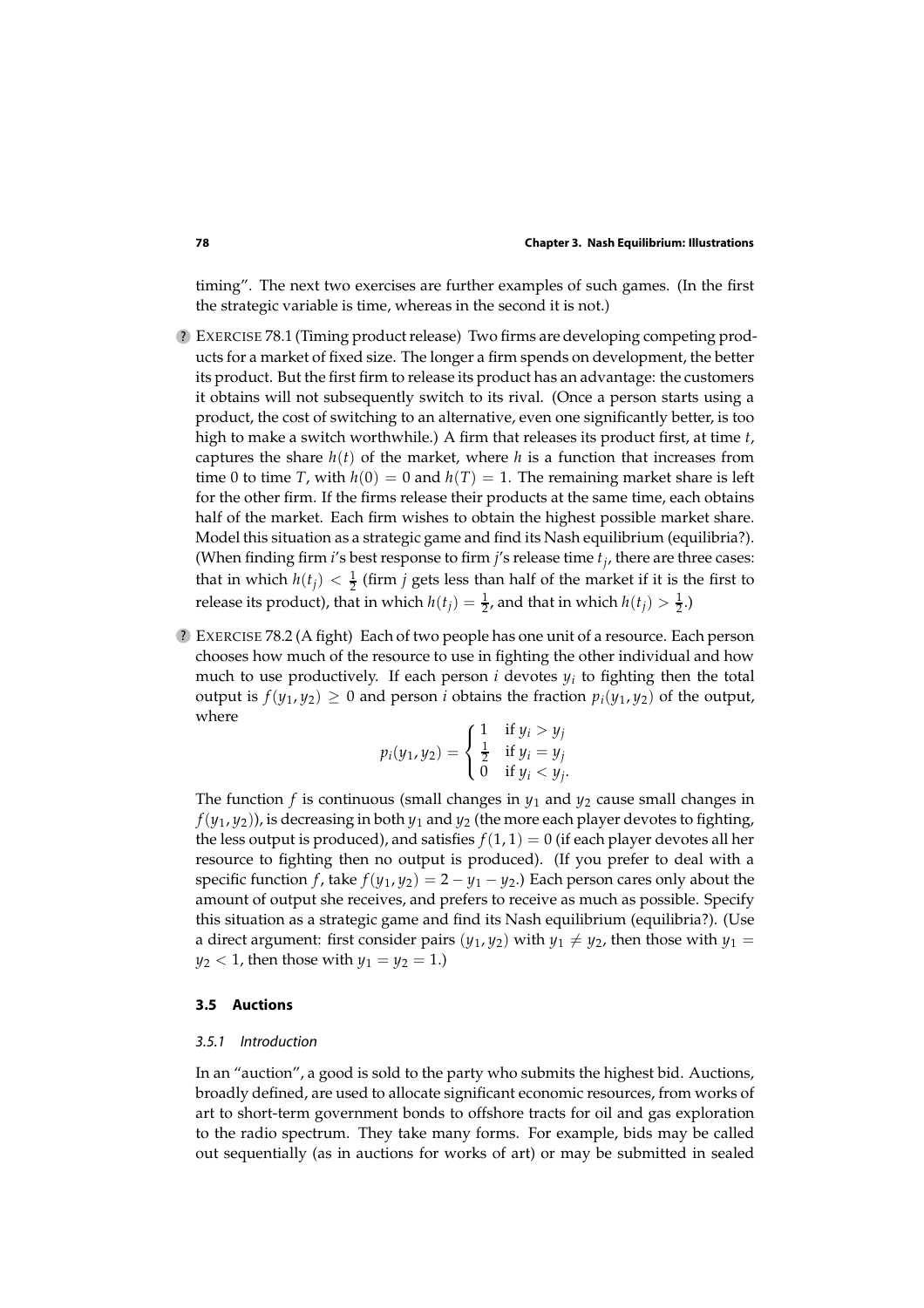#### **3.5 Auctions 79**

envelopes; the price paid may be the highest bid, or some other price; if more than one unit of a good is being sold, bids may be taken on all units simultaneously, or the units may be sold sequentially. A game-theoretic analysis helps us to understand the consequences of various auction designs; it suggests, for example, the design likely to be the most effective at allocating resources, and the one likely to raise the most revenue. In this section I discuss auctions in which every buyer knows her own valuation and every other buyer's valuation of the item being sold. Chapter 9 develops tools that allow us to study, in Section 9.6, auctions in which buyers are not perfectly informed of each other's valuations.

## AUCTIONS FROM BABYLONIA TO EBAY

Auctioning has a very long history. Herodotus, a Greek writer of the fifth century BC who, together with Thucydides, created the intellectual field of history, describes auctions in Babylonia. He writes that the Babylonians' "most sensible" custom was an annual auction in each village of the women of marriageable age. The women most attractive to the men were sold first; they commanded positive prices, whereas men were paid to be matched with the least desirable women. In each auction, bids appear to have been called out sequentially, the man who bid the most winning and paying the price he bid.

Auctions were also used in Athens in the fifth and fourth centuries BC to sell the rights to collect taxes, to dispose of confiscated property, and to lease land and mines. The evidence on the nature of the auctions is slim, but some interesting accounts survive. For example, the Athenian politician Andocides (c. 440–391 BC) reports collusive behavior in an auction of tax-collection rights (see Langdon 1994, 260).

Auctions were frequent in ancient Rome, and continued to be used in medieval Europe after the end of the Roman empire (tax-collection rights were annually auctioned by the towns of the medieval and early modern Low Countries, for example). The earliest use of the English word "auction" given by the *Oxford English Dictionary* dates from 1595, and concerns an auction "when will be sold Slaves, household goods, etc.". Rules surviving from the auctions of this era show that in some cases, at least, bids were called out sequentially, with the bidder remaining at the end obtaining the object at the price she bid (Cassady 1967, 30–31). A variant of this mechanism, in which a time limit is imposed on the bids, is reported by the English diarist and naval administrator Samuel Pepys (1633–1703). The auctioneer lit a short candle, and bids were valid only if made before the flame went out. Pepys reports that a flurry of bidding occurred at the last moment. At an auction on September 3, 1662, a bidder "cunninger than the rest" told him that just as the flame goes out, "the smoke descends", signaling the moment at which one should bid, an observation Pepys found "very pretty" (Pepys 1970, 185–186).

The auction houses of Sotheby's and Christie's were founded in the mid-18th century. At the beginning of the twenty-first century, they are being eclipsed, at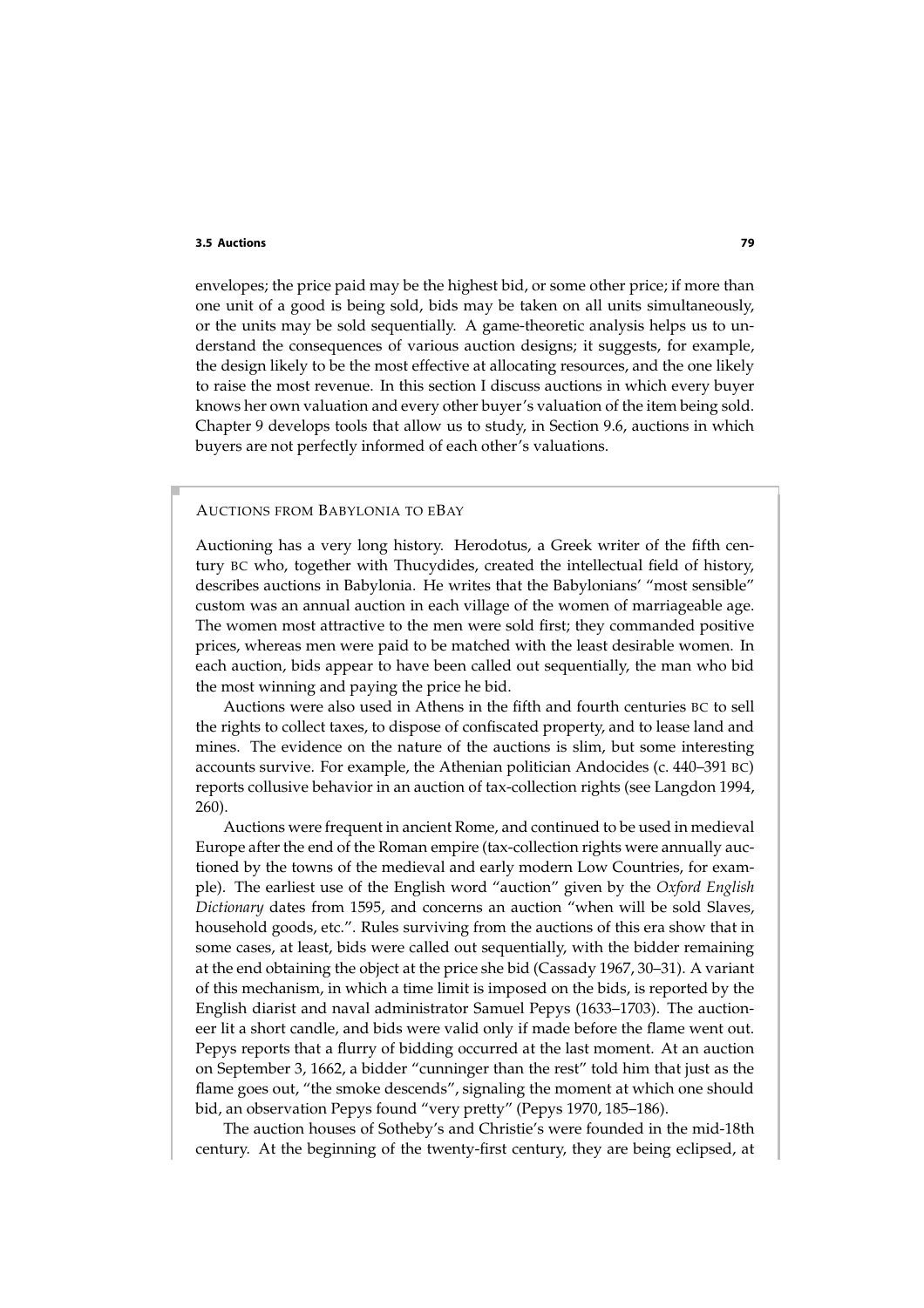#### **80 Chapter 3. Nash Equilibrium: Illustrations**

least in the value of the goods they sell, by online auction companies. For example, eBay, founded in September 1995, sold US\$1.3 billion of merchandise in 62 million auctions during the second quarter of 2000, roughly double the numbers for the second quarter of the previous year; Sotheby's and Christie's together sell around US\$1 billion of art and antiques each quarter.

The mechanism used by eBay shares a feature with the ones Pepys observed: all bids must be received before some fixed time. The way in which the price is determined differs. In an eBay auction, a bidder submits a "proxy bid" that is not revealed; the prevailing price is a small increment above the second-highest proxy bid. As in the 17th century auctions Pepys observed, many bidders on eBay act at the last moment—a practice known as "sniping" in the argot of cyberspace. Other online auction houses use different termination rules. For example, Amazon waits ten minutes after a bid before closing an auction. The fact that last-minute bidding is much less common in Amazon auctions than it is in eBay auctions has attracted the attention of game theorists, who have begun to explore models that explain it in terms of the difference in the auctions' termination rules (see, for example, Ockenfels and Roth 2002).

In recent years, many countries have auctioned the rights to the radio spectrum, used for wireless communication. These auctions have been much studied by game theorists; they are discussed in the box on page 300.

## *3.5.2 Second-price sealed-bid auctions*

In a common form of auction, people sequentially submit increasing bids for an object. (The word "auction" comes from the Latin *augere*, meaning "to increase".) When no one wishes to submit a bid higher than the current bid, the person making the current bid obtains the object at the price she bid.

Given that every person is certain of her valuation of the object before the bidding begins, during the bidding no one can learn anything relevant to her actions. Thus we can model the auction by assuming that each person decides, before bidding begins, the most she is willing to bid—her "maximal bid". When the players carry out their plans, the winner is the person whose maximal bid is highest. How much does she need to bid? Eventually only she and the person with the second highest maximal bid will be left competing against each other. In order to win, she therefore needs to bid slightly more than the *second highest* maximal bid. If the bidding increment is small, we can take the price the winner pays to be *equal* to the second highest maximal bid.

Thus we can model such an auction as a strategic game in which each player chooses an amount of money, interpreted as the *maximal* amount she is willing to bid, and the player who chooses the highest amount obtains the object and pays a price equal to the second highest amount.

This game models also a situation in which the people simultaneously put bids in sealed envelopes, and the person who submits the highest bid wins and pays a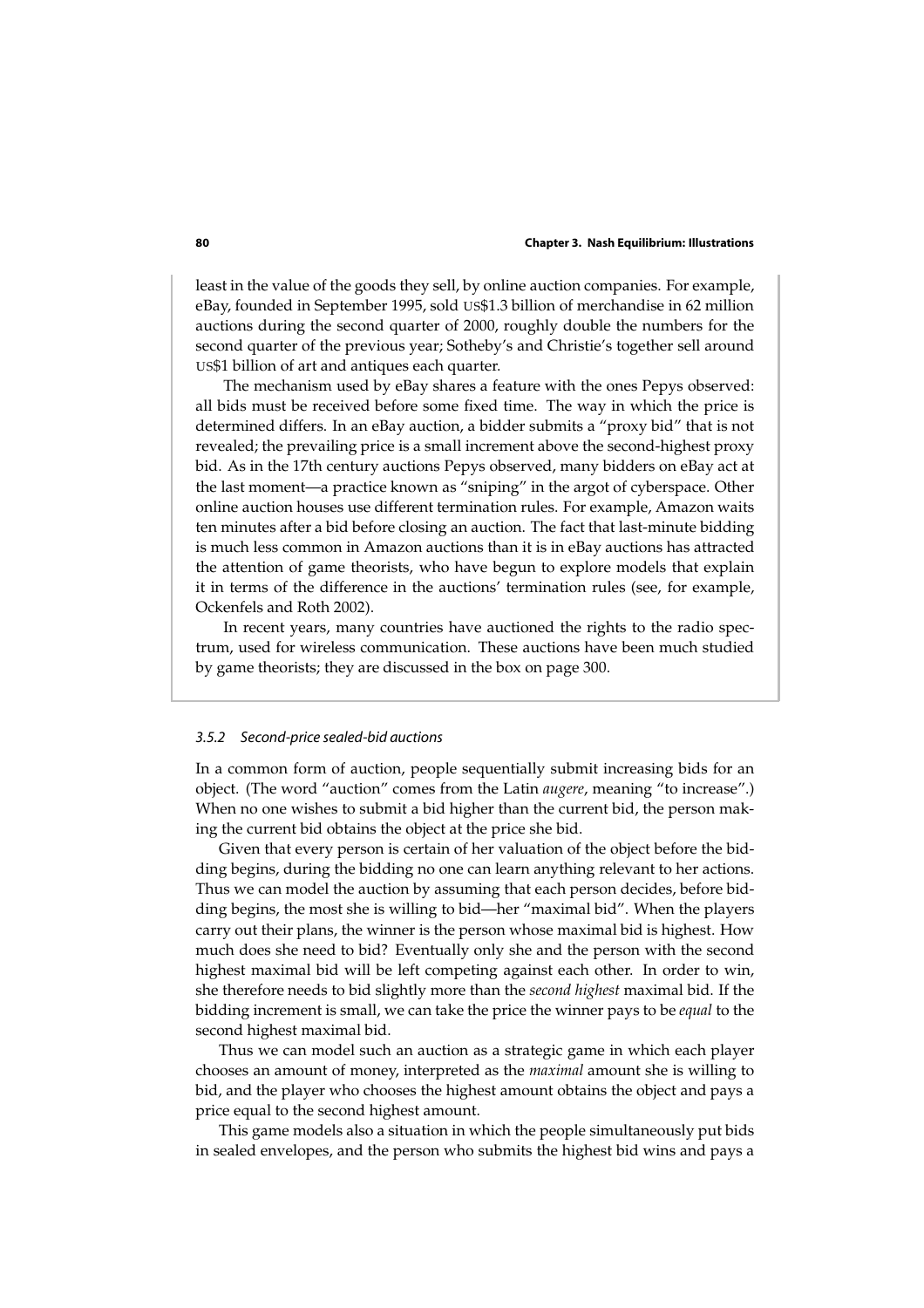#### **3.5 Auctions 81**

price equal to the *second* highest bid. For this reason the game is called a *second-price sealed-bid* auction.

To define the game precisely, denote by  $v_i$  the value player  $i$  attaches to the object; if she obtains the object at the price *p* her payoff is  $v_i - p$ . Assume that the players' valuations of the object are all different and all positive; number the players 1 through *n* in such a way that  $v_1 > v_2 > \cdots > v_n > 0$ . Each player *i* submits a (sealed) bid *b<sup>i</sup>* . If player *i*'s bid is higher than every other bid, she obtains the object at a price equal to the second-highest bid, say *b<sup>j</sup>* , and hence receives the payoff *v<sup>i</sup>* − *b<sup>j</sup>* . If some other bid is higher than player *i*'s bid, player *i* does not obtain the object, and receives the payoff of zero. If player*i* is in a tie forthe highest bid, her payoff depends on the way in which ties are broken. A simple (though arbitrary) assumption is that the winner is the player among those submitting the highest bid whose number is smallest (i.e. whose valuation of the object is highest). (If the highest bid is submitted by players 2, 5, and 7, for example, the winner is player 2.) Under this assumption, player *i*'s payoff when she bids *b<sup>i</sup>* and is in a tie for the highest bid is  $v_i - b_i$  if her number is lower than that of any other player submitting the bid  $b_i$ , and 0 otherwise.

In summary, a **second-price sealed-bid auction** (with complete information) is the following strategic game.

- *Players* The *n* bidders, where  $n \geq 2$ .
- *Actions* The set of actions of each player is the set of possible bids (nonnegative numbers).
- *Preferences* The payoff of any player *i* is *v<sup>i</sup>* − *b<sup>j</sup>* , where *b<sup>j</sup>* is the highest bid submitted by a player other than  $i$  if either  $b_i$  is higher than every other bid, or *b<sup>i</sup>* is at least as high as every other bid and the number of every other player who bids *b<sup>i</sup>* is greater than *i*. Otherwise player *i*'s payoff is 0.

This game has many Nash equilibria. One equilibrium is  $(b_1, \ldots, b_n) = (v_1, \ldots, v_n)$  $v_n$ ): each player's bid is equal to her valuation of the object. Because  $v_1 > v_2 > v_1$  $\cdots > v_n$ , the outcome is that player 1 obtains the object at the price  $b_2$ ; her payoff is  $v_1 - b_2$  and every other player's payoff is zero. This profile is a Nash equilibrium by the following argument.

- If player 1 changes her bid to some other price at least equal to  $b_2$  then the outcome does not change (recall that she pays the *second* highest bid, not the highest bid). If she changes her bid to a price less than  $b_2$  then she loses and obtains the payoff of zero.
- If some other player lowers her bid or raises it to some price at most equal to  $b_1$  then she remains a loser; if she raises her bid above  $b_1$  then she wins but, in paying the price  $b_1$ , makes a loss (because her valuation is less than  $b_1$ ).

Another equilibrium is  $(b_1, \ldots, b_n) = (v_1, 0, \ldots, 0)$ . In this equilibrium, player 1 obtains the object and pays the price of zero. The profile is an equilibrium because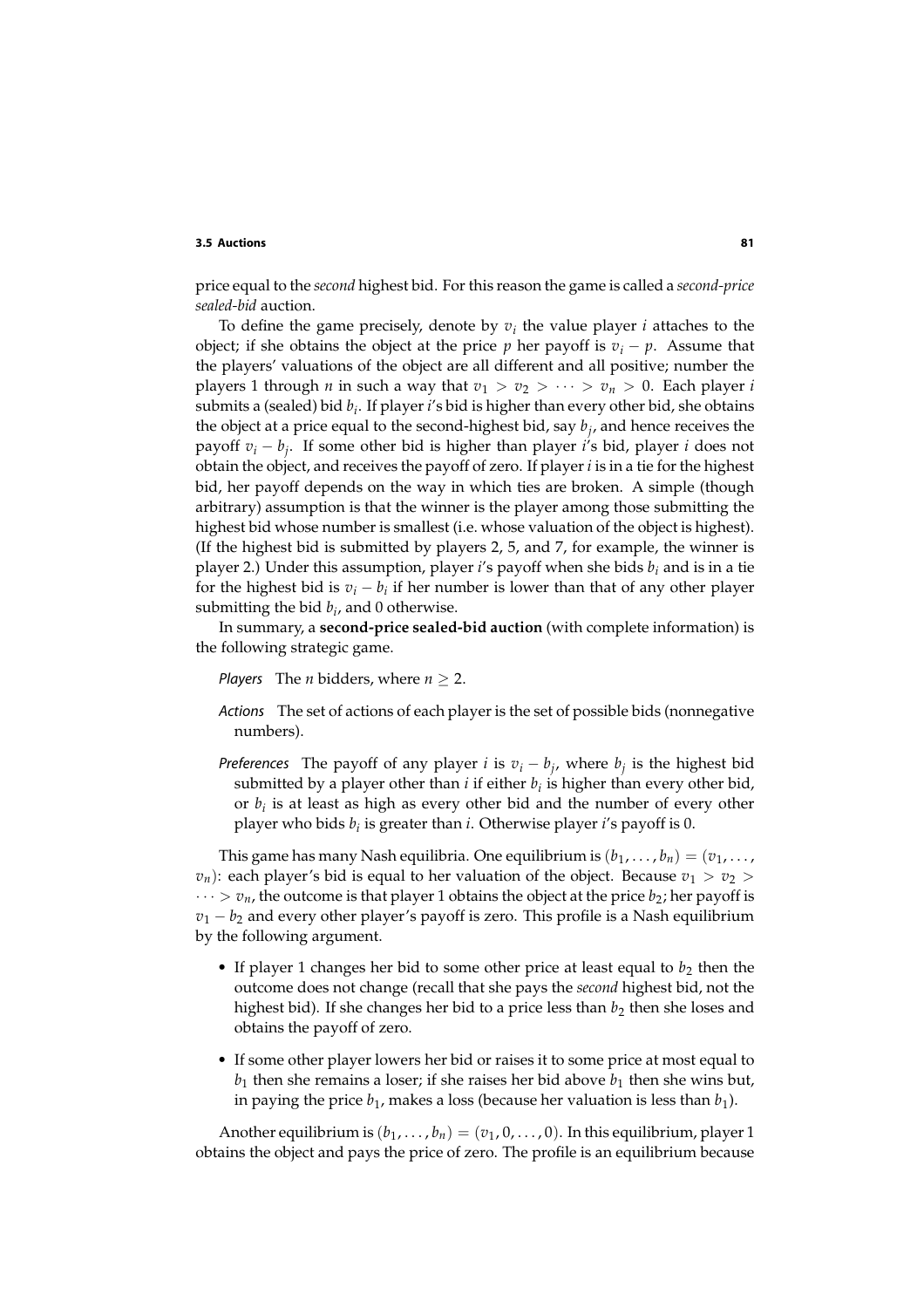if player 1 changes her bid then the outcome remains the same, and if any of the remaining players raises her bid then either the outcome remains the same (if her new bid is at most  $v_1$ ) or causes her to obtain the object at a price that exceeds her valuation (if her bid exceeds  $v_1$ ). (The auctioneer obviously has an incentive for the price to be bid up, but she is not a player in the game!)

In both of these equilibria, player 1 obtains the object. But there are also equilibria in which player 1 does not obtain the object. Consider, for example, the action profile  $(v_2, v_1, 0, \ldots, 0)$ , in which player 2 obtains the object at the price  $v_2$  and every player (including player 2) receives the payoff of zero. This action profile is a Nash equilibrium by the following argument.

- If player 1 raises her bid to  $v_1$  or more, she wins the object but her payoff remains zero (she pays the price  $v_1$ , bid by player 2). Any other change in her bid has no effect on the outcome.
- If player 2 changes her bid to some other price greater than  $v_2$ , the outcome does not change. If she changes her bid to  $v_2$  or less she loses, and her payoff remains zero.
- If any other player raises her bid to at most  $v_1$ , the outcome does not change. If she raises her bid above  $v_1$  then she wins, but in paying the price  $v_1$  (bid by player 2) she obtains a negative payoff.
- ? EXERCISE 82.1 (Nash equilibrium of second-price sealed-bid auction) Find a Nash equilibrium of a second-price sealed-bid auction in which player *n* obtains the object.

Player 2's bid in this equilibrium exceeds her valuation, and thus may seem a little rash: if player 1 were to increase her bid to any value less than *v*1, player 2's payoff would be negative (she would obtain the object at a price greater than her valuation). This property of the action profile does not affect its status as an equilibrium, because in a Nash equilibrium a player does not consider the "risk" that another player will take an action different from her equilibrium action; each player simply chooses an action that is optimal, *given* the other players' actions. But the property does suggest that the equilibrium is less plausible as the outcome of the auction than the equilibrium in which every player bids her valuation.

The same point takes a different form when we interpret the strategic game as a model of events that unfold over time. Under this interpretation, player 2's action  $v_1$  means that she will continue bidding until the price reaches  $v_1$ . If player 1 is *sure* that player 2 will continue bidding until the price is  $v_1$ , then player 1 rationally stops bidding when the price reaches  $v_2$  (or, indeed, when it reaches any other level at most equal to  $v_1$ ). But there is little reason for player 1 to believe that player 2 will in fact stay in the bidding if the price exceeds  $v_2$ : player 2's action is not credible, because if the bidding were to go above *v*2, player 2 would rationally withdraw.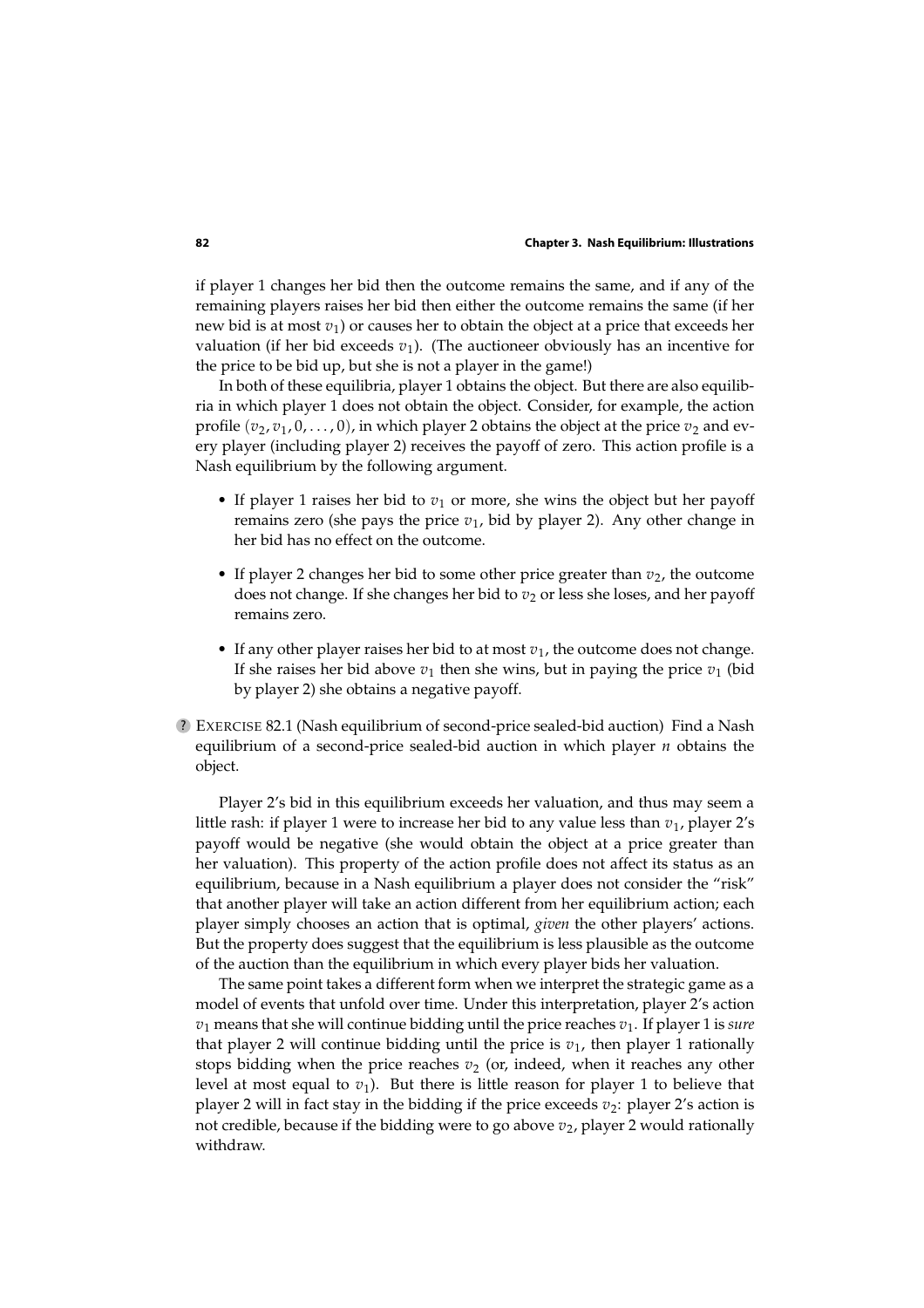#### **3.5 Auctions 83**

The weakness of the equilibrium is reflected in the fact that player 2's bid  $v_1$  is weakly dominated by the bid  $v_2$ . More generally,

*in a second-price sealed-bid auction (with complete information), a player's bid equal to her valuation weakly dominates all her other bids*.

That is, for any bid  $b_i \neq v_i$ , player *i*'s bid  $v_i$  is at least as good as  $b_i$ , no matter what *the other players bid*, and is better than *b<sup>i</sup>* for some actions of the other players. (See Definition 45.1.) A player who bids less than her valuation stands not to win in some cases in which she could profit by winning (when the highest of the other bids is between her bid and her valuation), and never stands to gain relative to the situation in which she bids her valuation; a player who bids more than her valuation stands to win in some cases in which she obtains a negative payoff by doing so (when the highest of the remaining bids is between her valuation and her bid), and never stands to gain relative to the situation in which she bids her valuation. The key point is that in a second-price auction, a player who changes her bid does not lower the price she pays, but only possibly changes her status from that of a winner into that of a loser, or vice versa.

A precise argument is shown in Figure 83.1, which compares player *i*'s payoffs to the bid  $v_i$  with her payoffs to a bid  $b_i < v_i$  (top table), and to a bid  $b_i > v_i$ (bottom table), as a function of the highest of the other players' bids, denoted  $\overline{b}$ . In each case, for all bids of the other players, player  $i$ 's payoffs to  $v_i$  are at least as large as her payoffs to the other bid, and for bids of the other players such that  $\overline{b}$ is in the middle column of each table, player *i*'s payoffs to  $v_i$  are greater than her payoffs to the other bid. Thus player *i*'s bid *v<sup>i</sup>* weakly dominates all her other bids.

| $\overline{b} > v_i$              |
|-----------------------------------|
|                                   |
|                                   |
|                                   |
|                                   |
| $\overline{b} > b_i$ or           |
| $\overline{b} = b_i \& b_i$ loses |
|                                   |
|                                   |
|                                   |

**Figure 83.1** Player *i*'s payoffs in a second-price sealed-bid auction, as a function of the highest of the other player's bids, denoted  $b$ . The top table gives her payoffs to the bids  $b_i < v_i$  and  $v_i$ , and the bottom table gives her payoffs to the bids  $v_i$  and  $b_i > v_i$ .

In summary, a second-price auction has many Nash equilibria, but the equilibrium  $(b_1, \ldots, b_n) = (v_1, \ldots, v_n)$  in which every player's bid is equal to her valuation of the object is distinguished by the fact that every player's action weakly dominates all her other actions.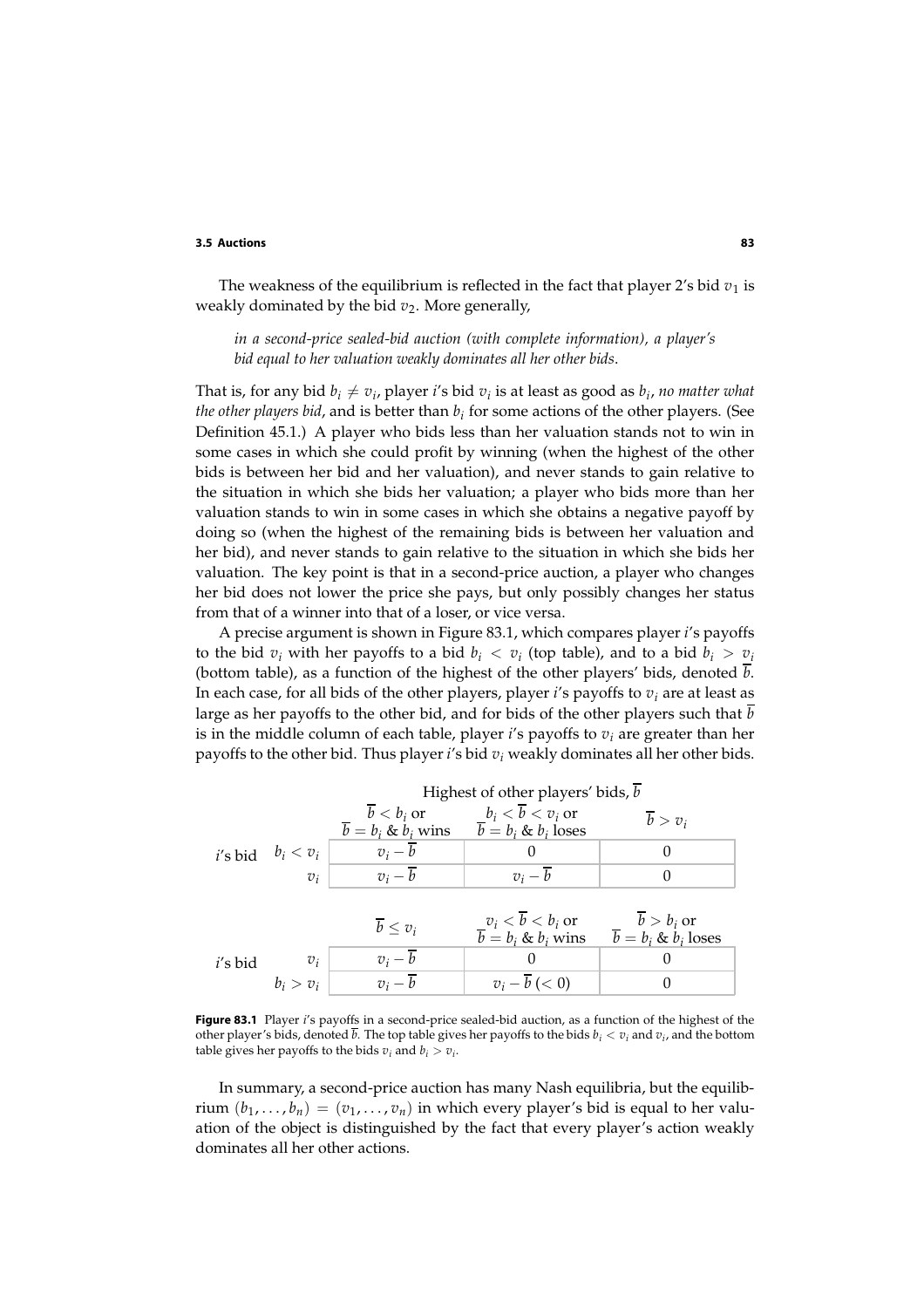- ? EXERCISE 84.1 (Second-price sealed-bid auction with two bidders) Find *all* the Nash equilibria of a second-price sealed-bid auction with two bidders. (Construct the players' best response functions. Apart from a difference in the tie-breaking rule, the game is the same as the one in Exercise 77.2.)
- ? EXERCISE 84.2 (Auctioning the right to choose) An action affects each of two people. The right to choose the action is sold in a second-price auction. That is, the two people simultaneously submit bids, and the one who submits the higher bid chooses her favorite action and pays (to a third party) the amount bid by the *other* person, who pays nothing. (Assume that if the bids are the same, person 1 is the winner.) For  $i = 1$ , 2, the payoff of person  $i$  when the action is  $a$  and person  $i$ pays *m* is *u<sup>i</sup>* (*a*) − *m*. In the game that models this situation, find for each player a bid that weakly dominates all the player's other bids (and thus find a Nash equilibrium in which each player's equilibrium action weakly dominates all her other actions).

## *3.5.3 First-price sealed-bid auctions*

A first-price auction differs from a second-price auction only in that the winner pays the price she bids, not the second highest bid. Precisely, a **first-price sealedbid auction** (with complete information) is defined as follows.

- *Players* The *n* bidders, where  $n \geq 2$ .
- *Actions* The set of actions of each player is the set of possible bids (nonnegative numbers).
- *Preferences* The payoff of any player *i* is *v<sup>i</sup>* − *b<sup>i</sup>* if either *b<sup>i</sup>* is higher than every other bid, or  $b_i$  is at least as high as every other bid and the number of every other player who bids  $b_i$  is greater than *i*. Otherwise player *i'*s payoff is 0.

This game models an auction in which people submit sealed bids and the highest bid wins. (You conduct such an auction when you solicit offers for a car you wish to sell, or, as a buyer, get estimates from contractors to fix your leaky basement, assuming in both cases that you do not inform potential bidders of existing bids.) The game models also a dynamic auction in which the auctioneer begins by announcing a high price, which she gradually lowers until someone indicates her willingness to buy the object. (Flowers in the Netherlands are sold in this way.) A bid in the strategic game is interpreted as the price at which the bidder will indicate her willingness to buy the object in the dynamic auction.

One Nash equilibrium of a first-price sealed-bid auction is  $(b_1, \ldots, b_n) = (v_2, \ldots, v_n)$  $v_2, v_3, \ldots, v_n$ , in which player 1's bid is player 2's valuation  $v_2$  and every other player's bid is her own valuation. The outcome of this equilibrium is that player 1 obtains the object at the price  $v_2$ .

? EXERCISE 84.3 (Nash equilibrium of first-price sealed-bid auction) Show that (*b*1,  $\ldots$ ,  $b_n$ ) =  $(v_2, v_2, v_3, \ldots, v_n)$  is a Nash equilibrium of a first-price sealed-bid auction.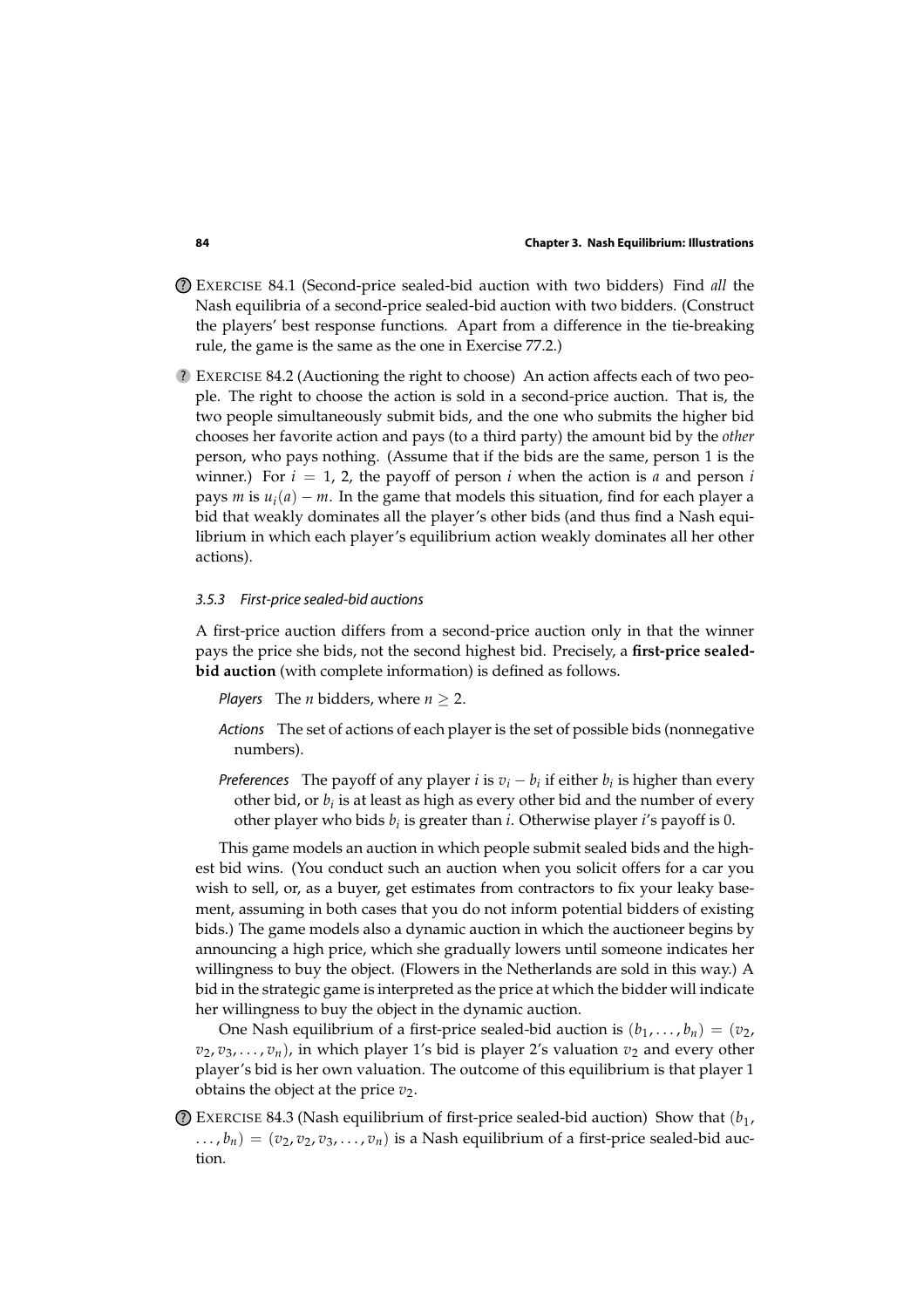#### **3.5 Auctions 85**

A first-price sealed-bid auction has many other equilibria, but in all equilibria the winner is the player who values the object most highly (player 1), by the following argument. In any action profile  $(b_1, \ldots, b_n)$  in which some player  $i \neq 1$ wins, we have  $b_i > b_1$ . If  $b_i > v_2$  then *i*'s payoff is negative, so that she can do better by reducing her bid to 0; if  $b_i \le v_2$  then player 1 can increase her payoff from 0 to  $v_1 - b_i$  by bidding  $b_i$ , in which case she wins. Thus no such action profile is a Nash equilibrium.

? EXERCISE 85.1 (First-price sealed-bid auction) Show that in a Nash equilibrium of a first-price sealed-bid auction the two highest bids are the same, one of these bids is submitted by player 1, and the highest bid is at least  $v_2$  and at most  $v_1$ . Show also that any action profile satisfying these conditions is a Nash equilibrium.

In any equilibrium in which the winning bid exceeds  $v_2$ , at least one player's bid exceeds her valuation. As in a second-price sealed-bid auction, such a bid seems "risky", because it would yield the bidder a negative payoff if it were to win. In the equilibrium there is no risk, because the bid does not win; but, as before, the fact that the bid has this property reduces the plausibility of the equilibrium.

As in a second-price sealed-bid auction, the potential "riskiness" to player *i* of a bid  $b_i > v_i$  is reflected in the fact that it is weakly dominated by the bid  $v_i$ , as shown by the following argument.

- If the other players' bids are such that player  $i$  loses when she bids  $b_i$ , then the outcome is the same whether she bids  $b_i$  or  $v_i$ .
- If the other players' bids are such that player  $i$  wins when she bids  $b_i$ , then her payoff is negative when she bids *b<sup>i</sup>* and zero when she bids *v<sup>i</sup>* (whether or not this bid wins).

However, in a first-price auction, unlike a second-price auction, a bid  $b_i < v_i$ of player *i* is *not* weakly dominated by the bid *v<sup>i</sup>* . If fact, such a bid is not weakly dominated by *any* bid. It is not weakly dominated by a bid  $b'_i < b_i$ , because if the other players' highest bid is between  $b'_i$  and  $b_i$  then  $b'_i$  loses whereas  $b_i$  wins and yields player *i* a positive payoff. And it is not weakly dominated by a bid  $b'_i > b_i$ , because if the other players' highest bid is less than  $b_i$  then both  $b_i$  and  $b'_i$  win and *b<sup>i</sup>* yields a lower price.

Further, even though the bid  $v_i$  weakly dominates higher bids, this bid is itself weakly dominated, by a lower bid! If player *i* bids *v<sup>i</sup>* her payoff is 0 regardless of the other players' bids, whereas if she bids less than  $v_i$  her payoff is either 0 (if she loses) or positive (if she wins).

## In summary,

*in a first-price sealed-bid auction (with complete information), a player's bid of at least her valuation is weakly dominated, and a bid of less than her valuation is not weakly dominated*.

An implication of this result is that in *every* Nash equilibrium of a first-price sealed-bid auction at least one player's action is weakly dominated. However,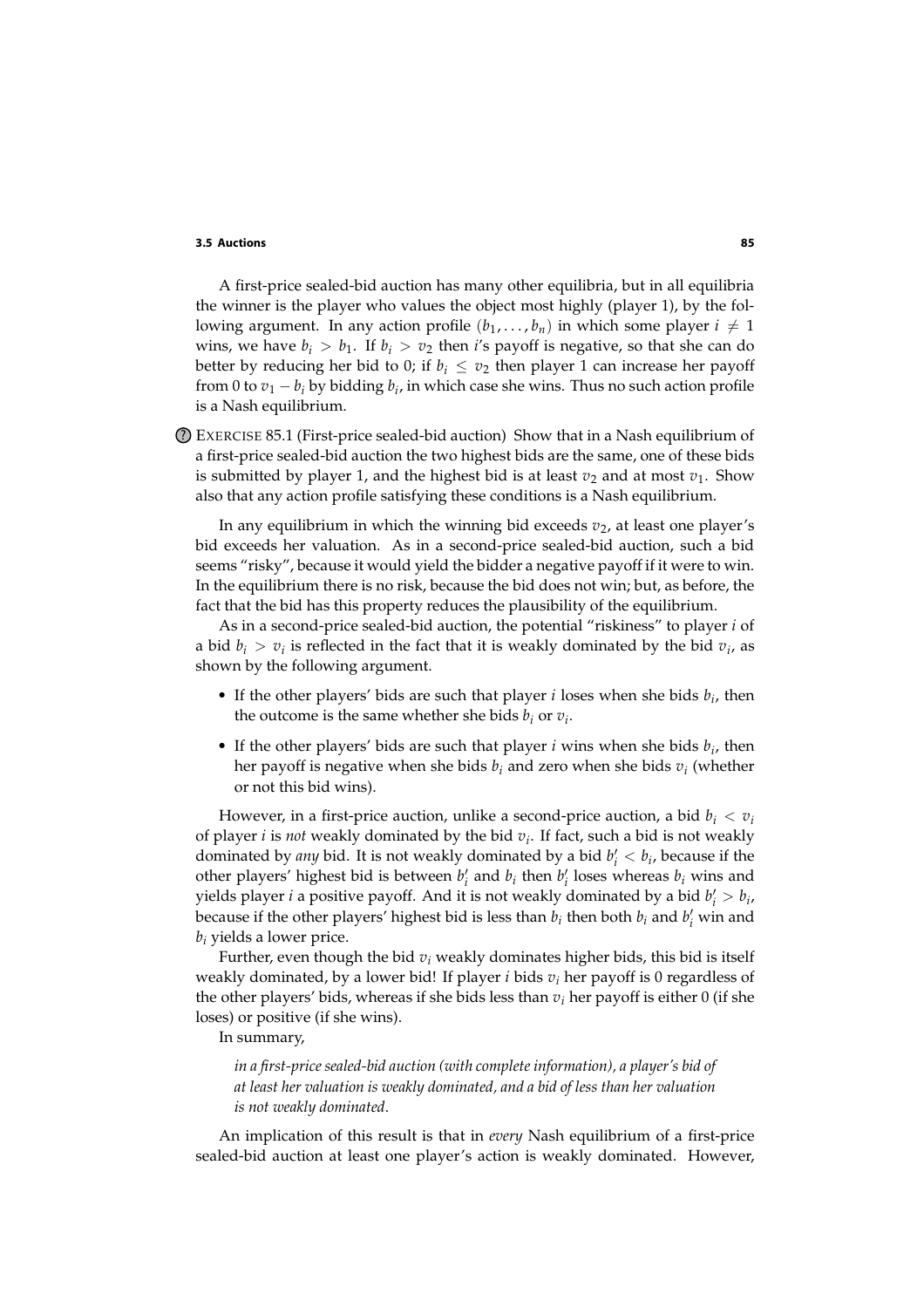this property of the equilibria depends on the assumption that a bid may be any number. In the variant of the game in which bids and valuations are restricted to be multiples of some discrete monetary unit  $\epsilon$  (e.g. a cent), an action profile  $(v_2 - \epsilon, v_2 - \epsilon, b_3, \ldots, b_n)$  for any  $b_j \le v_j - \epsilon$  for  $j = 3, \ldots, n$  is a Nash equilibrium in which no player's bid is weakly dominated. Further, every equilibrium in which no player's bid is weakly dominated takes this form. When  $\epsilon$  is small, each such equilibrium is close to an equilibrium  $(v_2, v_2, b_3, \ldots, b_n)$  (with  $b_i \leq v_i$ for  $j = 3, \ldots, n$  of the game with unrestricted bids. On this (somewhat *ad hoc*) basis, I select action profiles  $(v_2, v_2, b_3, \ldots, b_n)$  with  $b_j \le v_j$  for  $j = 3, \ldots, n$  as "distinguished" equilibria of a first-price sealed-bid auction.

One conclusion of this analysis is that while both second-price and first-price auctions have many Nash equilibria, yielding a variety of outcomes, their distinguished equilibria yield the *same* outcome. (Recall that the distinguished equilibrium of a second-price sealed-bid auction is the action profile in which every player bids her valuation.) In every distinguished equilibrium of each game, the object is sold to player 1 at the price  $v_2$ . In particular, the auctioneer's revenue is the same in both cases. Thus if we restrict attention to the distinguished equilibria, the two auction forms are "revenue equivalent". The rules are different, but the players' equilibrium bids adjust to the difference and lead to the same outcome:

*the single Nash equilibrium in which no player's bid is weakly dominated in a second-price auction yields the same outcome as the distinguished equilibria of a first-price auction*.

- ? EXERCISE 86.1 (Third-price auction) Consider a *third*-price sealed-bid auction, which differs from a first- and a second-price auction only in that the winner (the person who submits the highest bid) pays the third highest price. (Assume that there are at least three bidders.)
	- *a*. Show that for any player *i* the bid of  $v_i$  weakly dominates any lower bid, but does not weakly dominate any higher bid. (To show the latter, for any bid  $b_i > v_i$  find bids for the other players such that player *i* is better off bidding  $b_i$  than bidding  $v_i$ .)
	- *b*. Show that the action profile in which each player bids her valuation is not a Nash equilibrium.
	- *c*. Find a Nash equilibrium. (There are ones in which every player submits the same bid.)

## *3.5.4 Variants*

*Uncertain valuations* One respect in which the models in this section depart from reality is in the assumption that each bidder is certain of both her own valuation and every other bidder's valuation. In most, if not all, actual auctions, information is surely less complete. The case in which the players are uncertain about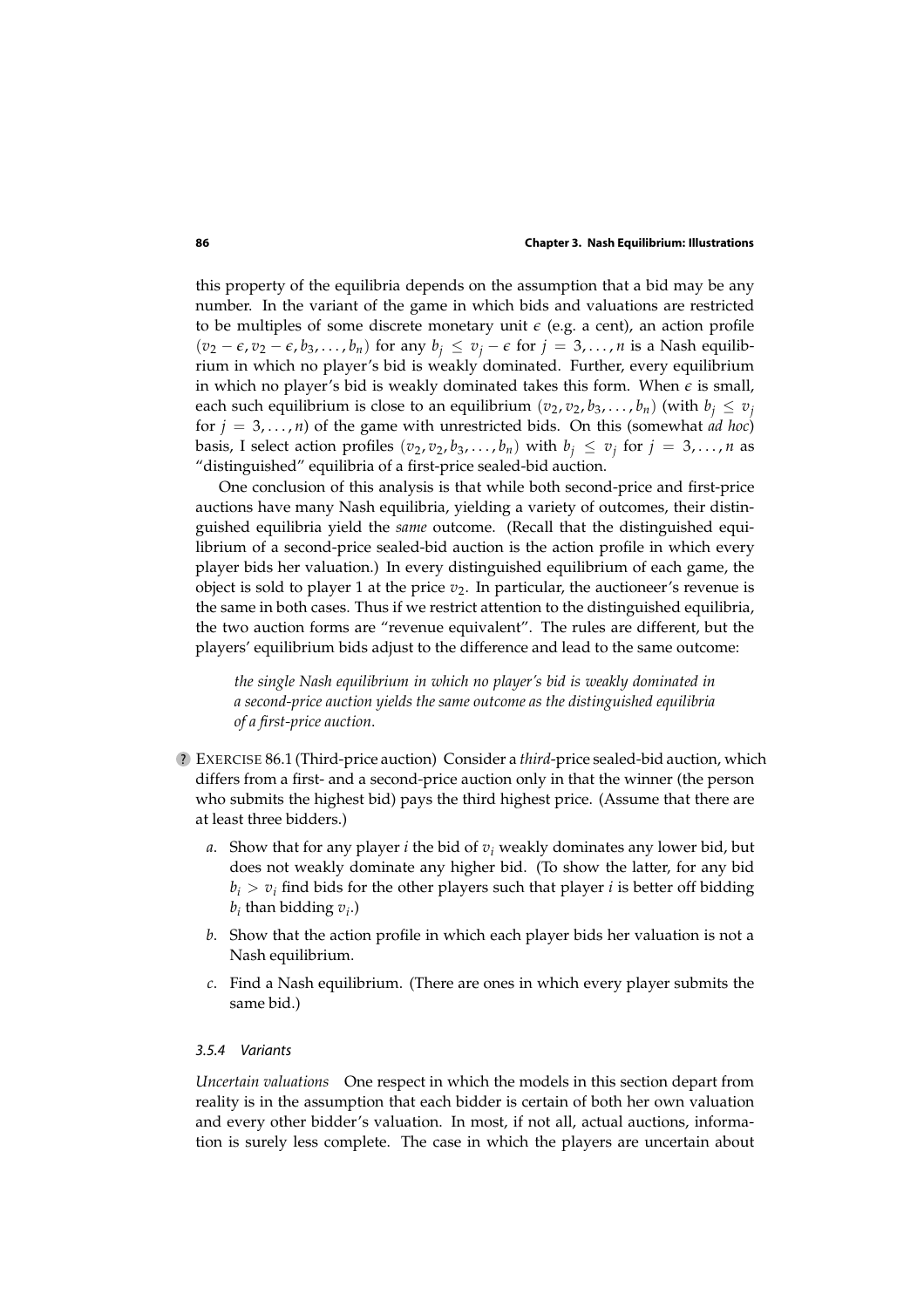#### **3.5 Auctions 87**

each other's valuations has been thoroughly explored, and is discussed in Section 9.6. The result that a player's bidding her valuation weakly dominates all her other actions in a second-price auction survives when players are uncertain about each other's valuations, as does the revenue-equivalence of first- and second-price auctions under some conditions on the players' preferences.

*Common valuations* In some auctions the main difference between the bidders is not that the value the object differently but that they have different information about its value. For example, the bidders for an oil tract may put similar values on any given amount of oil, but have different information about how much oil is in the tract. Such auctions involve informational considerations that do not arise in the model we have studied in this section; they are studied in Section 9.6.3.

*Multi-unit auctions* In some auctions, like those for Treasury Bills (short-term government bonds) in the USA, many units of an object are available, and each bidder may value positively more than one unit. In each of the types of auction described below, each bidder submits a bid for each unit of the good. That is, an action is a list of bids  $(b^1, \ldots, b^k)$ , where  $b^1$  is the player's bid for the first unit of the good,  $b^2$ is her bid for the second unit, and so on. The player who submits the highest bid for any given unit obtains that unit. The auctions differ in the prices paid by the winners. (The first type of auction generalizes a first-price auction, whereas the next two generalize a second-price auction.)

- **Discriminatory auction** The price paid for each unit is the winning bid for that unit.
- **Uniform-price auction** The price paid for each unit is the same, equal to the highest rejected bid among all the bids for all units.
- **Vickrey auction** A bidder who wins *k* objects pays the sum of the *k* highest rejected bids submitted by the *other* bidders.

The next exercise asks you to study these auctions when two units of an object are available.

?? EXERCISE 87.1 (Multi-unit auctions) Two units of an object are available. There are *n* bidders. Bidder *i* values the first unit that she obtains at  $v_i$  and the second unit at  $w_i$ , where  $v_i > w_i > 0$ . Each bidder submits two bids; the two highest bids win. Retain the tie-breaking rule in the text. Show that in discriminatory and uniform-price auctions, player *i*'s action of bidding  $v_i$  and  $w_i$  does not dominate all her other actions, whereas in a Vickrey auction it does. (In the case of a Vickrey auction, consider separately the cases in which the other players' bids are such that player *i* wins no units, one unit, and two units when her bids are  $v_i$  and  $w_i$ .)

Goods for which the demand exceeds the supply at the going price are sometimes sold to the people who are willing to wait longest in line. We can model such situations as multi-unit auctions in which each person's bid is the amount of time she is willing to wait.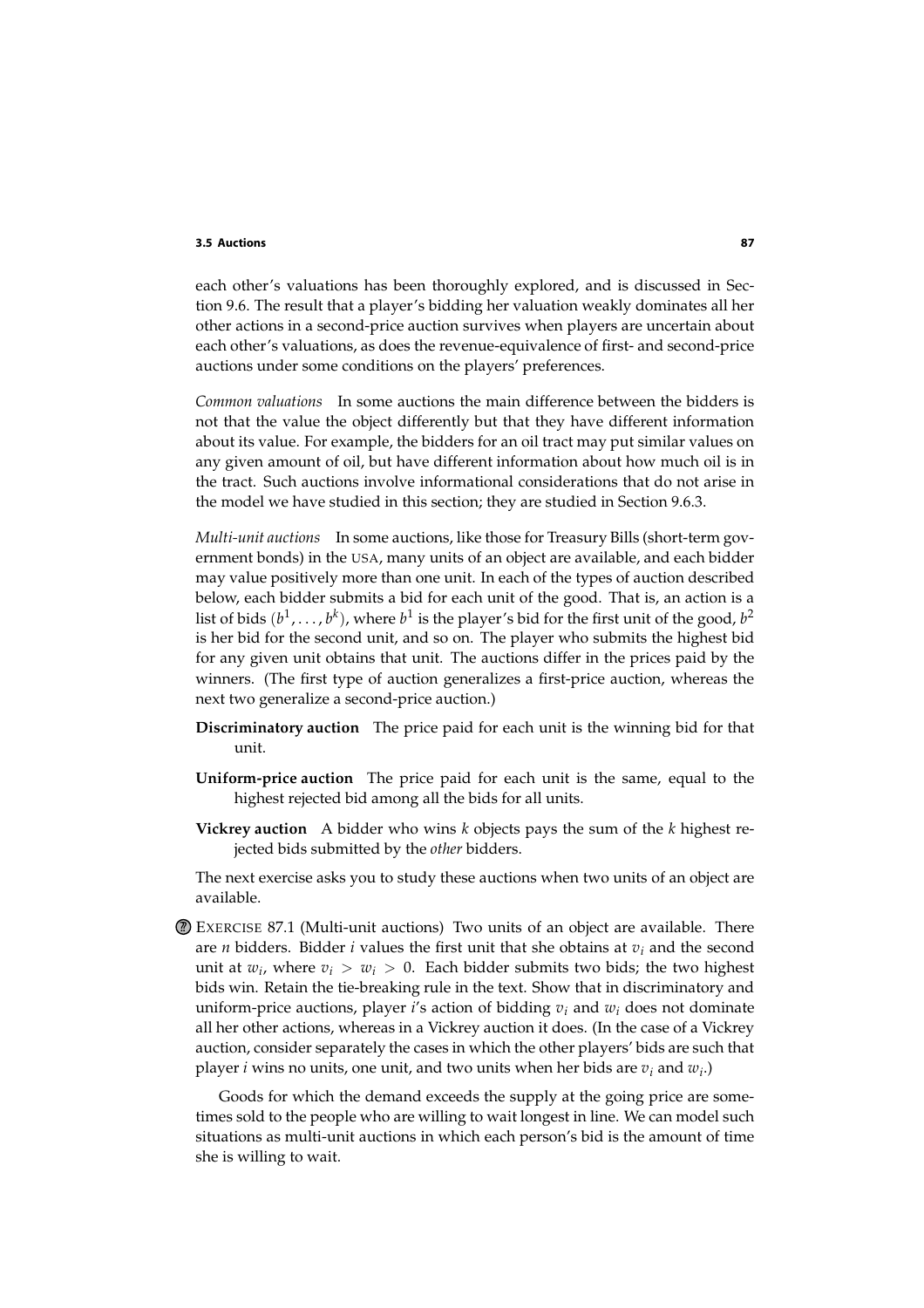?? EXERCISE 88.1 (Waiting in line) Two hundred people are willing to wait in line to see a movie at a theater whose capacity is one hundred. Denote person *i*'s valuation of the movie in excess of the price of admission, expressed in terms of the amount of time she is willing to wait, by *v<sup>i</sup>* . That is, person *i*'s payoff if she waits for  $t_i$  units of time is  $v_i - t_i$ . Each person attaches no value to a second ticket, and cannot buy tickets for other people. Assume that  $v_1 > v_2 > \cdots > v_{200}$ . Each person chooses an arrival time. If several people arrive at the same time then their order in line is determined by their index (lower-numbered people go first). If a person arrives to find 100 or more people already in line, her payoff is zero. Model the situation as a variant of a discriminatory multi-unit auction, in which each person submits a bid for only one unit, and find its Nash equilibria. (Look at your answer to Exercise 85.1 before seeking the Nash equilibria.) Arrival times for people at movies do not in general seem to conform with a Nash equilibrium. What feature missing from the model could explain the pattern of arrivals?

The next exercise is another application of a multi-unit auction. As in the previous exercise each person wants to buy only one unit, but in this case the price paid by the winners is the highest losing bid.

? EXERCISE 88.2 (Internet pricing) A proposal to deal with congestion on electronic message pathways is that each message should include a field stating an amount of money the sender is willing to pay for the message to be sent. Suppose that during some time interval, each of *n* people wants to send one message and the capacity of the pathway is  $k$  messages, with  $k < n$ . The  $k$  messages whose bids are highest are the ones sent, and each of the persons sending these messages pays a price equal to the  $(k+1)$ st highest bid. Model this situation as a multi-unit auction. (Use the same tie-breaking rule as the one in the text.) Does a person's action of bidding the value of her message weakly dominate all her other actions? (Note that the auction differs from those considered in Exercise 87.1 because each person submits only one bid. Look at the argument in the text that in a second-price sealed-bid auction a player's action of bidding her value weakly dominates all her other actions.)

*Lobbying as an auction* Variants of the models in this section can be used to understand some situations that are not explicitly auctions. An example, illustrated in the next exercise, is the competition between groups pressuring a government to follow policies they favor. This exercise shows also that the outcome of an auction may depend significantly (and perhaps counterintuitively) on the form the auction takes.

? EXERCISE 88.3 (Lobbying as an auction) A government can pursue three policies, *x*, *y*, and *z*. The monetary values attached to these policies by two interest groups, *A* and *B*, are given in Figure 89.1. The government chooses a policy in response to the payments the interest groups make to it. Consider the following two mechanisms.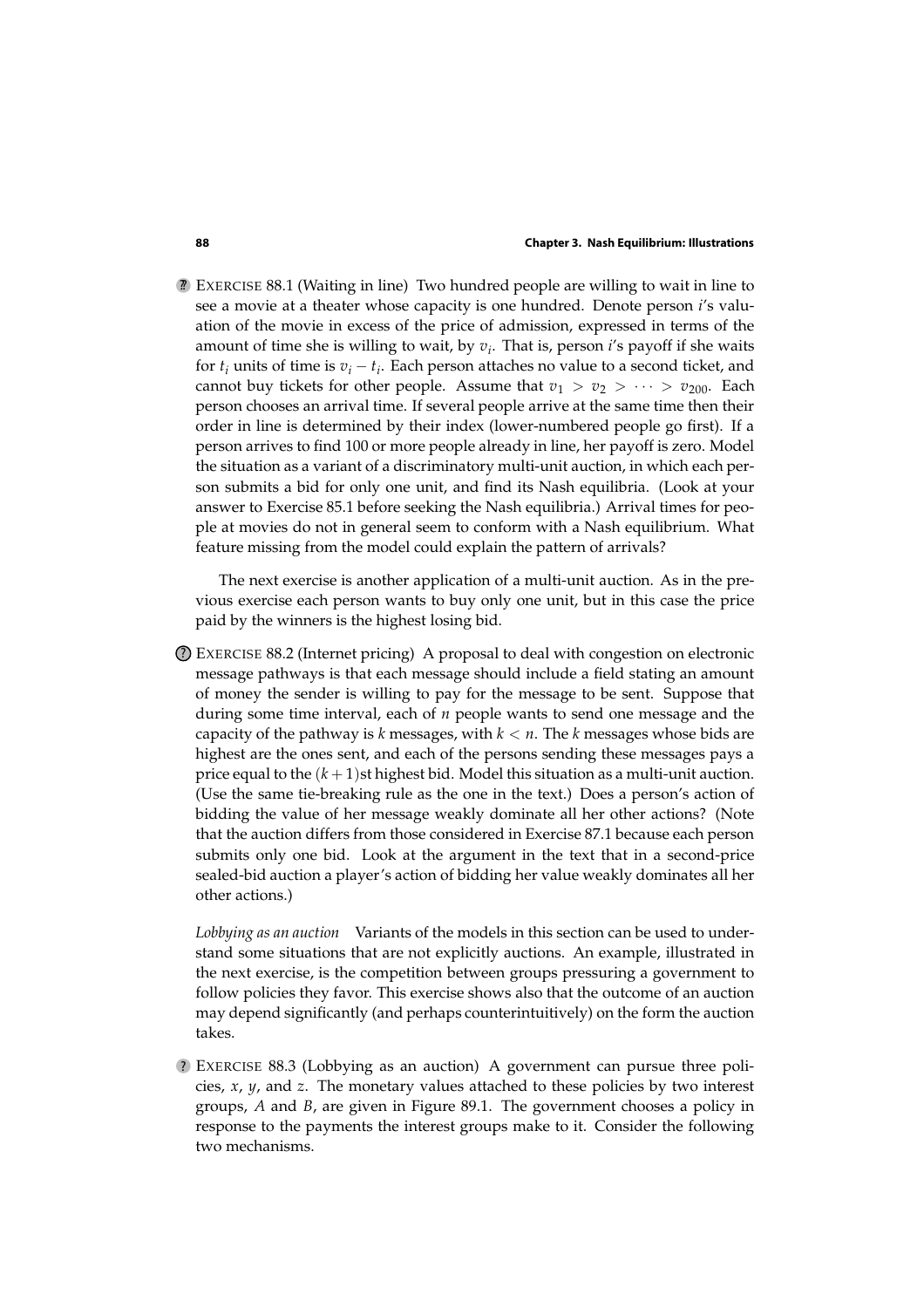### **3.6 Accident law 89**

- **First-price auction** Each interest group chooses a policy and an amount of money it is willing to pay. The government chooses the policy proposed by the group willing to pay the most. This group makes its payment to the government, and the losing group makes no payment.
- **Menu auction** Each interest group states, for each policy, the amount it is willing to pay to have the government implement that policy. The government chooses the policy for which the sum of the payments the groups are willing to make is the highest, and *each* group pays the government the amount of money it is willing to pay for that policy.

In each case each interest group's payoff is the value it attaches to the policy implemented minus the payment it makes. Assume that a tie is broken by the government's choosing the policy, among those tied, whose name is first in the alphabet.

| Interest group A   |        | $-100$ |
|--------------------|--------|--------|
| Interest group $B$ | $-100$ |        |

**Figure 89.1** The values of the interest groups for the policies *x*, *y*, and *z* in Exercise 88.3.

Show that the first-price auction has a Nash equilibrium in which lobby *A* says it will pay 103 for *y*, lobby *B* says it will pay 103 for *z*, and the government's revenue is 103. Show that the menu auction has a Nash equilibrium in which lobby *A* announces that it will pay 3 for *x*, 6 for *y*, and 0 for *z*, and lobby *B* announces that it will pay 3 for  $x$ , 0 for  $y$ , and 6 for  $z$ , and the government chooses  $x$ , obtaining a revenue of 6. (In each case the pair of actions given is in fact the unique equilibrium.)

## **3.6 Accident law**

## *3.6.1 Introduction*

In some situations, laws influence the participants' payoffs and hence their actions. For example, a law may provide for the victim of an accident to be compensated by a party who was at fault, and the size of the compensation may affect the care that each party takes. What laws can we expect to produce socially desirable outcomes? A game-theoretic analysis is useful in addressing this question.

## *3.6.2 The game*

Consider the interaction between an *injurer* (player 1) and a *victim* (player 2). The victim suffers a loss that depends on the amounts of care taken by both her and the injurer. (How badly you hurt yourself when you fall down on the sidewalk in front of my house depends on both how well I have cleared the ice and how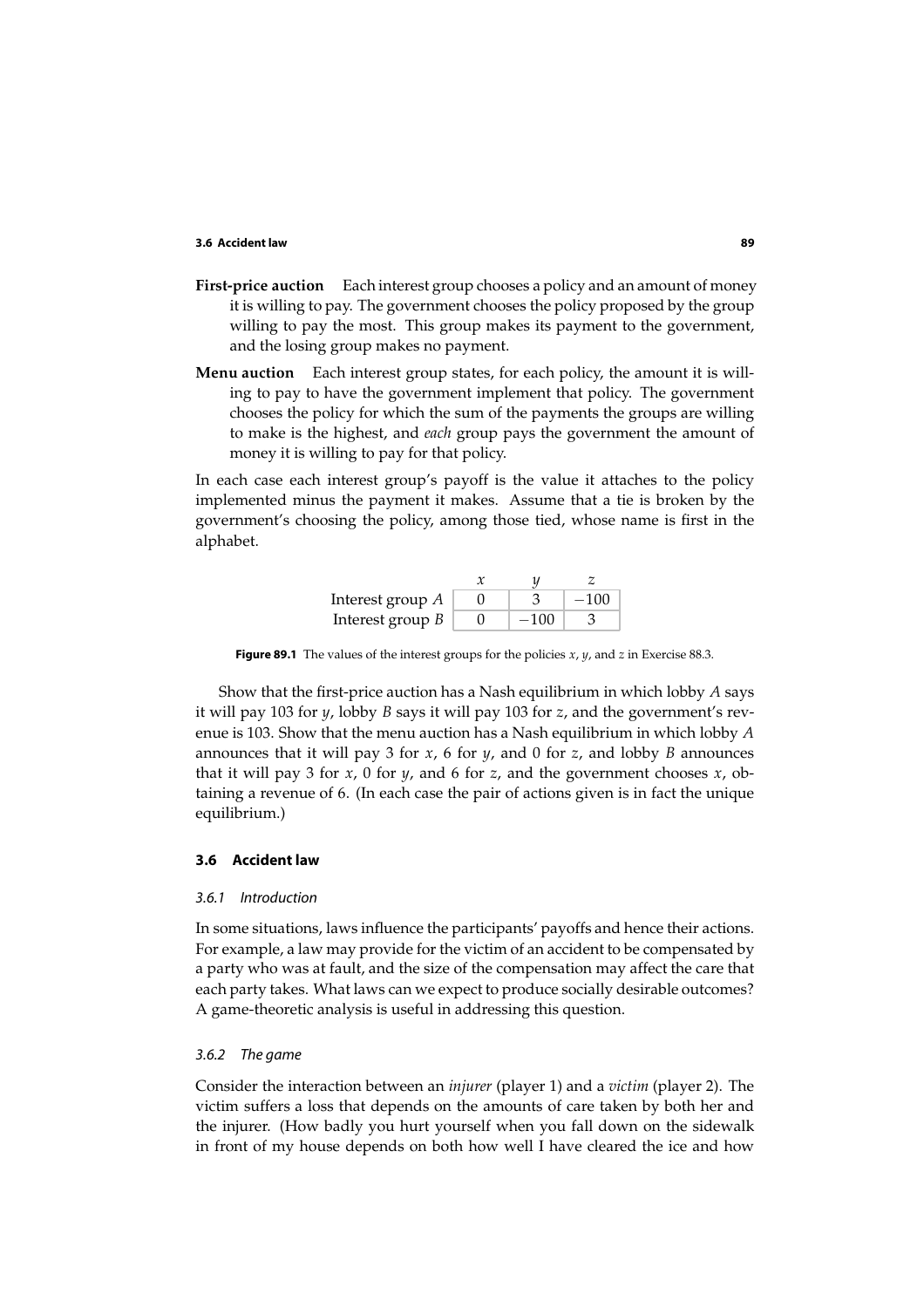#### **90 Chapter 3. Nash Equilibrium: Illustrations**

carefully you tread.) Denote by *a<sup>i</sup>* the amount of care player *i* takes, measured in monetary terms, and by  $L(a_1, a_2)$  the loss, also measured in monetary terms, suffered by the victim, as a function of the amounts of care. (In many cases the victim does not suffer a loss with certainty, but only with probability less than one. In such cases we can interpret  $L(a_1, a_2)$  as the expected loss—the average loss suffered over many occurrences.) Assume that  $L(a_1, a_2) > 0$  for all values of (*a*1, *a*2), and that more care taken by either player reduces the loss: *L* is decreasing in  $a_1$  for any fixed value of  $a_2$ , and decreasing in  $a_2$  for any fixed value of  $a_1$ .

A legal rule determines the fraction of the loss borne by the injurer, as a function of the amounts of care taken. Denote this fraction by  $\rho(a_1, a_2)$ . If  $\rho(a_1, a_2) = 0$  for all  $(a_1, a_2)$ , for example, the victim bears the entire loss, regardless of how much care she takes or how little care the injurer takes. At the other extreme,  $\rho(a_1, a_2) = 1$ for all  $(a_1, a_2)$  means that the victim is fully compensated by the injurer no matter how careless she is or how careful the injurer is.

If the amounts of care are  $(a_1, a_2)$  then the injurer bears the cost  $a_1$  of taking care and suffers the loss of  $L(a_1, a_2)$ , of which she bears the fraction  $\rho(a_1, a_2)$ . Thus the injurer's payoff is

$$
-a_1 - \rho(a_1, a_2) L(a_1, a_2).
$$

Similarly, the victim's payoff is

$$
-a_2-(1-\rho(a_1,a_2))L(a_1,a_2).
$$

For any given legal rule, embodied in *ρ*, we can model the interaction between the injurer and victim as the following strategic game.

*Players* The injurer and the victim.

- *Actions* The set of actions of each player is the set of possible levels of care (nonnegative numbers).
- *Preferences* The injurer's preferences are represented by the payoff function  $-a_1 - \rho(a_1, a_2) L(a_1, a_2)$  and the victim's preferences are represented by the payoff function  $-a_2 - (1 - \rho(a_1, a_2))L(a_1, a_2)$ , where  $a_1$  is the injurer's level of care and  $a_2$  is the victim's level of care.

How do the equilibria of this game depend upon the legal rule? Do any legal rules lead to socially desirable equilibrium outcomes?

I restrict attention to a class of legal rules known as *negligence with contributory negligence*. (This class was established in the USA in the mid-nineteenth century, and prevailed until the mid-1970s.) Each rule in this class requires the injurer to compensate the victim for a loss if and only if *both* the victim is sufficiently careful and the injurer is sufficiently careless; the required compensation is the total loss. Rules in the class differ in the standards of care they specify for each party. The rule that specifies the standards of care  $X_1$  for the injurer and  $X_2$  for the victim requires the injurer to pay the victim the entire loss  $L(a_1, a_2)$  when  $a_1 < X_1$  (the injurer is insufficiently careful) and  $a_2 \geq X_2$  (the victim is sufficiently careful), and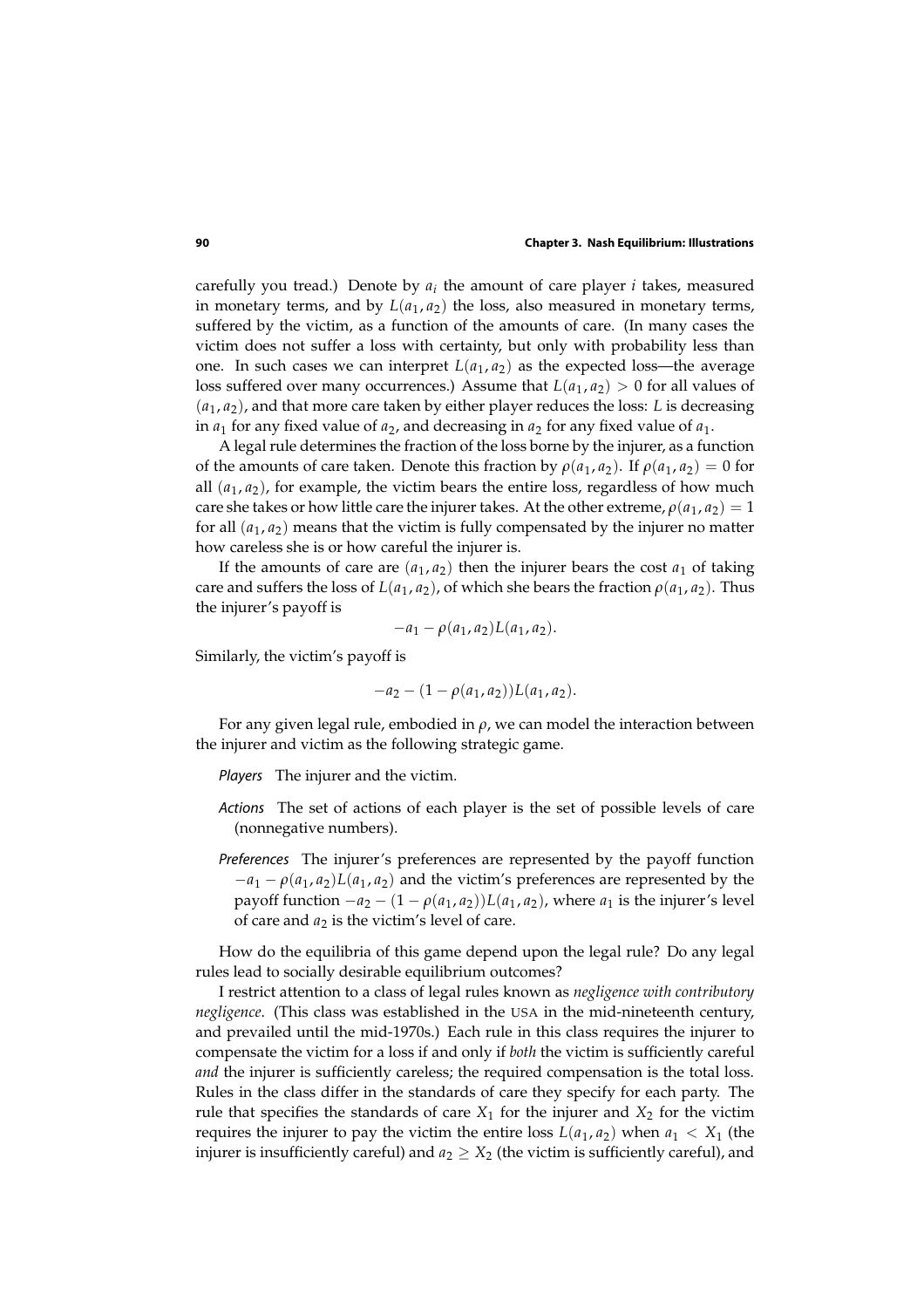### **3.6 Accident law 91**

nothing otherwise. That is, under this rule the fraction  $\rho(a_1, a_2)$  of the loss borne by the injurer is

$$
\rho(a_1, a_2) = \begin{cases} 1 & \text{if } a_1 < X_1 \text{ and } a_2 \ge X_2 \\ 0 & \text{if } a_1 \ge X_1 \text{ or } a_2 < X_2. \end{cases}
$$

Included in this class of rules are those for which *X*<sup>1</sup> is a positive finite number and  $X_2 = 0$  (the injurer has to pay if she is not sufficiently careful, even if the victim takes no care at all), known as rules of *pure negligence*, and that for which *X*<sup>1</sup> is infinite and  $X_2 = 0$  (the injurer has to pay regardless of how careful she is and how careless the victim is), known as the rule of *strict liability*.

## *3.6.3 Nash equilibrium*

Suppose we decide that the pair  $(\hat{a}_1, \hat{a}_2)$  of actions is socially desirable. We wish to answer the question: are there values of  $X_1$  and  $X_2$  such that the game generated by the rule of negligence with contributory negligence for  $(X_1, X_2)$  has  $(\hat{a}_1, \hat{a}_2)$  as its unique Nash equilibrium? If the answer is affirmative, then, assuming the solution concept of Nash equilibrium is appropriate for the situation we are considering, we have found a legal rule that induces the socially desirable outcome.

Specifically, suppose that we select as socially desirable the pair  $(\hat{a}_1, \hat{a}_2)$  of actions that maximizes the sum of the players' payoffs. That is,

$$
(\hat{a}_1, \hat{a}_2)
$$
 maximizes  $-a_1 - a_2 - L(a_1, a_2)$ .

(For some functions *L*, this pair  $(\hat{a}_1, \hat{a}_2)$  may be a reasonable candidate for a socially desirable outcome; in other cases it may induce a very inequitable distribution of payoff between the players, and thus be an unlikely candidate.)

I claim that the unique Nash equilibrium of the game induced by the legal rule of negligence with contributory negligence for  $(X_1, X_2) = (\hat{a}_1, \hat{a}_2)$  is  $(\hat{a}_1, \hat{a}_2)$ . That is, if the standards of care are equal to their socially desirable levels, then these are the levels chosen by an injurer and a victim in the only equilibrium of the game. The outcome is that the injurer pays no compensation: her level of care is  $\hat{a}_1$ , just high enough that  $\rho(a_1, a_2) = 0$ . At the same time the victim's level of care is  $\hat{a}_2$ , high enough that if the injurer reduces her level of care even slightly then she has to pay full compensation.

I first argue that  $(\hat{a}_1, \hat{a}_2)$  is *a* Nash equilibrium of the game, then show that it is the *only* equilibrium. To show that  $(\hat{a}_1, \hat{a}_2)$  is a Nash equilibrium, I need to show that the injurer's action *a*ˆ<sup>1</sup> is a best response to the victim's action *a*ˆ<sup>2</sup> and *vice versa*.

**Injurer's action** Given that the victim's action is  $\hat{a}_2$ , the injurer has to pay compensation if and only if  $a_1 < a_1$ . Thus the injurer's payoff is

$$
u_1(a_1, \hat{a}_2) = \begin{cases} -a_1 - L(a_1, \hat{a}_2) & \text{if } a_1 < \hat{a}_1 \\ -a_1 & \text{if } a_1 \ge \hat{a}_1. \end{cases}
$$
(91.1)

For  $a_1 = \hat{a}_1$ , this payoff is  $-\hat{a}_1$ . If she takes more care than  $\hat{a}_1$ , she is worse off, because care is costly and, beyond  $\hat{a}_1$ , does not reduce her liability for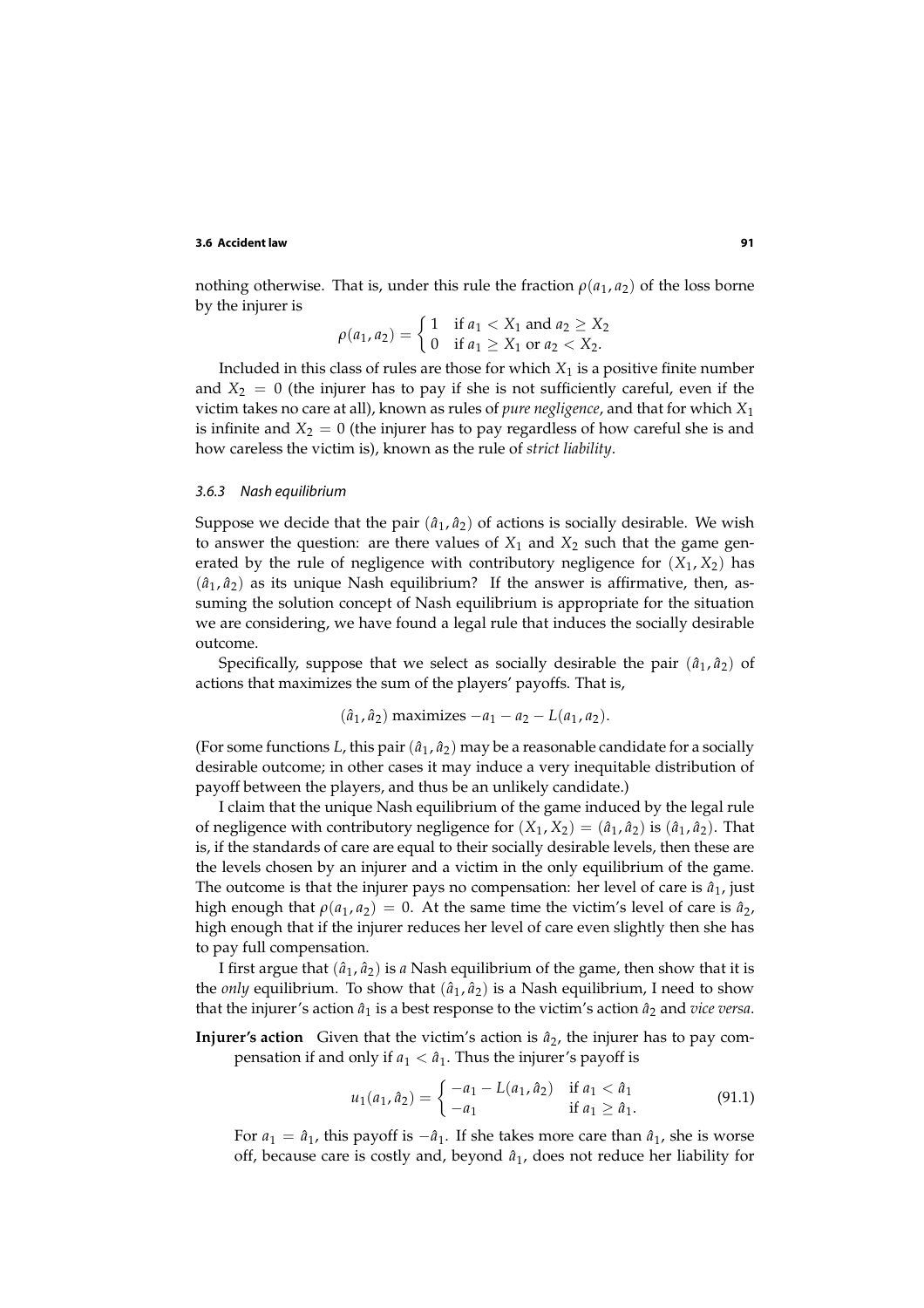compensation. If she takes less care, then, given the victim's level of care, she has to pay compensation, and we need to compare the money saved by taking less care with the size of the compensation. The argument is a little tricky. First, by definition,

$$
(\hat{a}_1, \hat{a}_2)
$$
 maximizes  $-a_1 - a_2 - L(a_1, a_2)$ .

Hence

 $\hat{a}_1$  maximizes  $-a_1 - \hat{a}_2 - L(a_1, \hat{a}_2)$ 

(given  $\hat{a}_2$ ). Because  $\hat{a}_2$  is a constant, it follows that

 $\hat{a}_1$  maximizes  $-a_1 - L(a_1, \hat{a}_2)$ .

But from (91.1) we see that  $-a_1 - L(a_1, \hat{a}_2)$  is the injurer's payoff  $u_1(a_1, \hat{a}_2)$ when her action is  $a_1 < \hat{a}_1$  and the victim's action is  $\hat{a}_2$ . We conclude that the injurer's payoff takes a form like that in the left panel of Figure 92.1. In particular,  $\hat{a}_1$  maximizes  $u_1(a_1, \hat{a}_2)$ , so that  $\hat{a}_1$  is a best response to  $\hat{a}_2$ .



**Figure 92.1** Left panel: the injurer's payoff as a function of her level of care  $a_1$  when the victim's level of care is  $a_2 = \hat{a}_2$  (see (91.1)). Right panel: the victim's payoff as a function of her level of care  $a_2$  when the injurer's level of care is  $a_1 = \hat{a}_1$  (see (92.1)).

**Victim's action** Given that the injurer's action is  $\hat{a}_1$ , the victim never receives compensation. Thus her payoff is

$$
u_2(\hat{a}_1, a_2) = -a_2 - L(\hat{a}_1, a_2). \tag{92.1}
$$

We can argue as we did for the injurer. By definition,  $(\hat{a}_1, \hat{a}_2)$  maximizes  $-a_1 - a_2 - L(a_1, a_2)$ , so

$$
\hat{a}_2
$$
 maximizes  $-\hat{a}_1 - a_2 - L(\hat{a}_1, a_2)$ 

(given  $\hat{a}_1$ ). Because  $\hat{a}_1$  is a constant, it follows that

$$
\hat{a}_2
$$
 maximizes  $-a_2 - L(\hat{a}_1, a_2)$ , (92.2)

which is the victim's payoff (see (92.1) and the right panel of Figure 92.1). That is,  $\hat{a}_2$  maximizes  $u_2(\hat{a}_1, a_2)$ , so that  $\hat{a}_2$  is a best response to  $\hat{a}_1$ .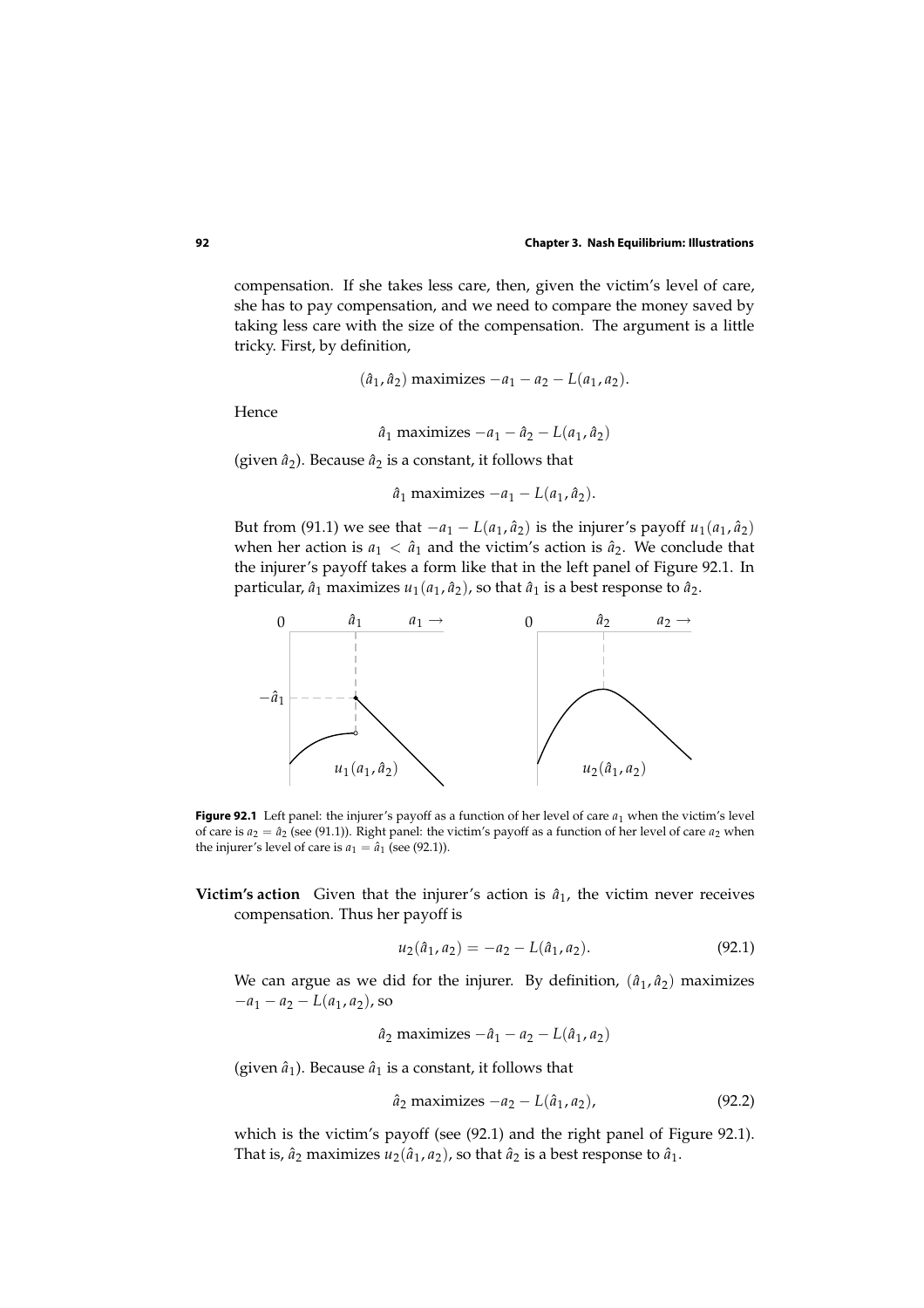### **3.6 Accident law 93**

We conclude that  $(\hat{a}_1, \hat{a}_2)$  is a Nash equilibrium of the game induced by the legal rule of negligence with contributory negligence when the standards of care are  $\hat{a}_1$  for the injurer and  $\hat{a}_2$  for the victim.

To show that  $(\hat{a}_1, \hat{a}_2)$  is the *only* Nash equilibrium of the game, first consider the injurer's best response function. Her payoff function is

$$
u_1(a_1, a_2) = \begin{cases} -a_1 - L(a_1, a_2) & \text{if } a_1 < \hat{a}_1 \text{ and } a_2 \ge \hat{a}_2 \\ -a_1 & \text{if } a_1 \ge \hat{a}_1 \text{ or } a_2 < \hat{a}_2. \end{cases}
$$

We can split the analysis into three cases, according to the victim's level of care.

- $a_2 < \hat{a}_2$ : In this case the injurer does not have to pay any compensation, regardless of her level of care; her payoff is  $-a_1$ , so that her best response is  $a_1 = 0$ .
- $a_2 = \hat{a}_2$ : In this case the injurer's best response is  $\hat{a}_1$ , as argued when showing that  $(\hat{a}_1, \hat{a}_2)$  is a Nash equilibrium.
- $a_2 > \hat{a}_2$ : In this case the injurer's best response is at most  $\hat{a}_1$ , because her payoff for larger values of  $a_1$  is equal to  $-a_1$ , a decreasing function of  $a_1$ .

We conclude that the injurer's best response function takes a form like that shown in the left panel of Figure 93.1.



**Figure 93.1** The players' best response functions under the rule of negligence with contributory negligence when  $(X_1, X_2) = (\hat{a}_1, \hat{a}_2)$ . Left panel: the injurer's best response function  $b_1$ . Right panel: the victim's best response function *b*<sub>2</sub>. (The position of the victim's best response function for  $a_1 > \hat{a}_1$  is not significant, and is not determined in the text.)

Now, given that the injurer's best response to any value of  $a_2$  is never greater than  $\hat{a}_1$ , in any equilibrium we have  $a_1 \leq \hat{a}_1$ : any point  $(a_1, a_2)$  at which the victim's best response function crosses the injurer's best response function must have  $a_1 \leq \hat{a}_1$ . (Draw a few possible best response functions for the victim in the left panel of Figure 93.1.) We know that the victim's best response to  $\hat{a}_1$  is  $\hat{a}_2$  (because  $(\hat{a}_1, \hat{a}_2)$  is a Nash equilibrium), so we need to worry only about the victim's best responses to values of  $a_1$  with  $a_1 < \hat{a}_1$  (i.e. for cases in which the injurer takes insufficient care).

Let  $a_1 < \hat{a}_1$ . Then if the victim takes insufficient care she bears the loss; otherwise she is compensated for the loss, and hence bears only the cost  $a_2$  of her taking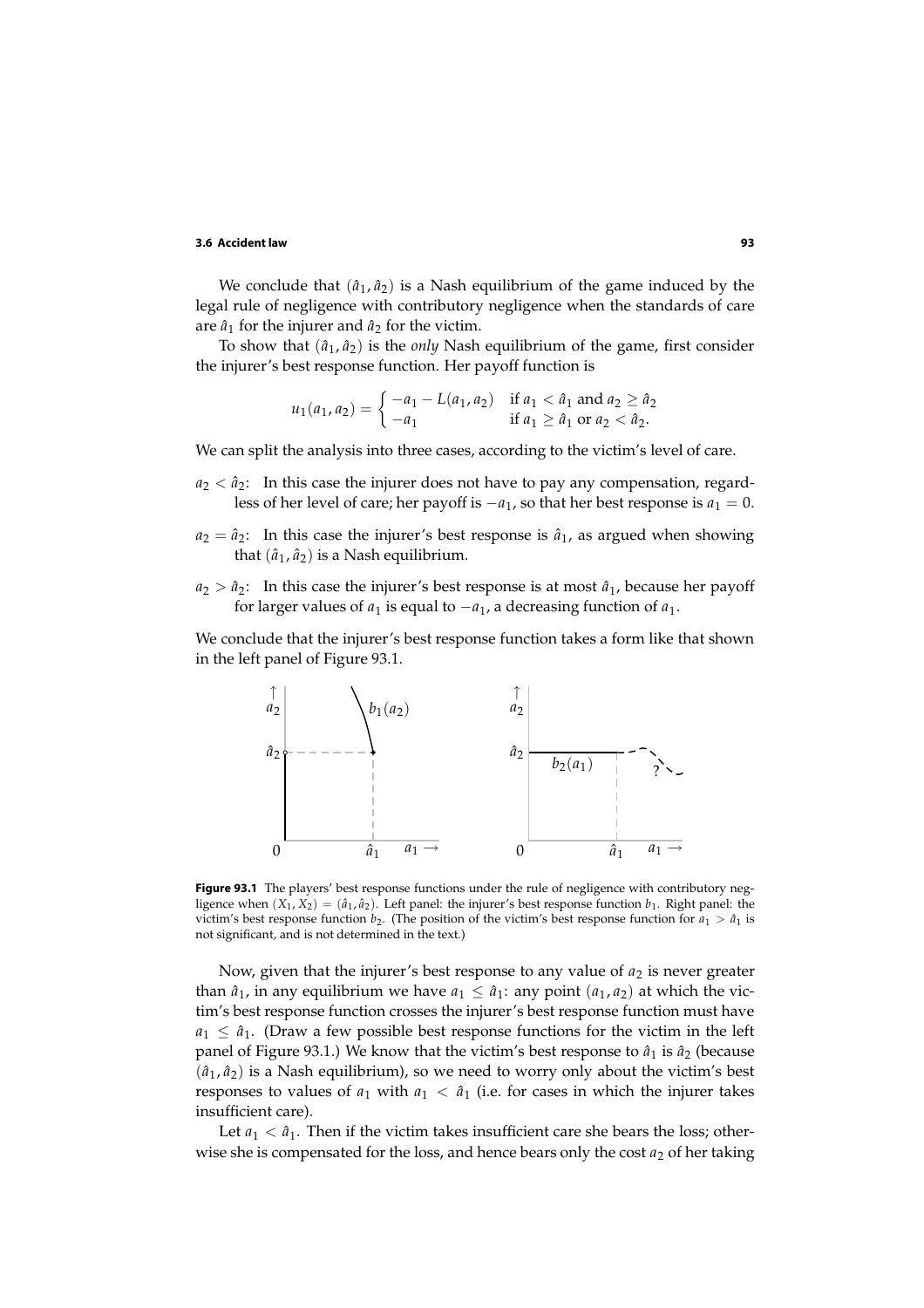care. Thus the victim's payoff is

$$
u_2(a_1, a_2) = \begin{cases} -a_2 - L(a_1, a_2) & \text{if } a_2 < \hat{a}_2 \\ -a_2 & \text{if } a_2 \ge \hat{a}_2. \end{cases}
$$
(94.1)

Now, by (92.2) the level of care  $\hat{a}_2$  maximizes  $-a_2 - L(\hat{a}_1, a_2)$ , so that

$$
-a_2 - L(\hat{a}_1, a_2) \leq -\hat{a}_2 - L(\hat{a}_1, \hat{a}_2)
$$
 for all  $a_2$ .

Further, the loss is nonnegative, so  $-\hat{a}_2 - L(\hat{a}_1, \hat{a}_2) \le -\hat{a}_2$ . We conclude that

$$
-a_2 - L(\hat{a}_1, a_2) \le -\hat{a}_2 \text{ for all } a_2.
$$
 (94.2)

Finally, the loss increases as the injurer takes less care, so that given  $a_1 < \hat{a}_1$  we have *L*(*a*<sub>1</sub>, *a*<sub>2</sub>) > *L*(*â*<sub>1</sub>, *a*<sub>2</sub>) for all *a*<sub>2</sub>. Thus −*a*<sub>2</sub> − *L*(*a*<sub>1</sub>, *a*<sub>2</sub>) < −*a*<sub>2</sub> − *L*(*â*<sub>1</sub>, *a*<sub>2</sub>) for all *a*2, and hence, using (94.2),

$$
-a_2 - L(a_1, a_2) < -\hat{a}_2 \text{ for all } a_2.
$$

From (94.1) it follows that the victim's best response to any  $a_1 < \hat{a}_1$  is  $\hat{a}_2$ , as shown in the right panel of Figure 93.1.

Combining the two best response functions we see that  $(\hat{a}_1, \hat{a}_2)$ , the pair of levels of care that maximizes the sum of the players' payoffs, is the unique Nash equilibrium of the game. That is, the rule of negligence with contributory negligence for standards of care equal to  $\hat{a}_1$  and  $\hat{a}_2$  induces the players to choose these levels of care. If legislators can determine the values of  $\hat{a}_1$  and  $\hat{a}_2$  then by writing these levels into law they will induce a game that has as its unique Nash equilibrium the socially optimal actions.

Other standards also induce a pair of levels of care equal to  $(\hat{a}_1, \hat{a}_2)$ , as you are asked to show in the following exercise.

- ?? EXERCISE 94.3 (Alternative standards of care under negligence with contributory negligence) Show that  $(\hat{a}_1, \hat{a}_2)$  is the unique Nash equilibrium for the rule of negligence with contributory negligence for any value of (*X*1, *X*2) for which *either X*<sub>1</sub> =  $\hat{a}_1$  and *X*<sub>2</sub>  $\leq \hat{a}_2$  (including the pure negligence case of *X*<sub>2</sub> = 0), *or X*<sub>1</sub>  $\geq M$ and  $X_2 = \hat{a}_2$  for sufficiently large *M*. (Use the lines of argument in the text.)
- ? EXERCISE 94.4 (Equilibrium under strict liability) Study the Nash equilibrium (equilibria?) of the game studied in the text under the rule of strict liability, in which *X*<sup>1</sup> is infinite and  $X_2 = 0$  (i.e. the injurer is liable for the loss no matter how careful she is and how careless the victim is). How are the equilibrium actions related to  $\hat{a}_1$  and  $\hat{a}_2$ ?

## **Notes**

The model in Section 3.1 was developed by Cournot (1838). The model in Section 3.2 is widely credited to Bertrand (1883). The box on page 67 is based on